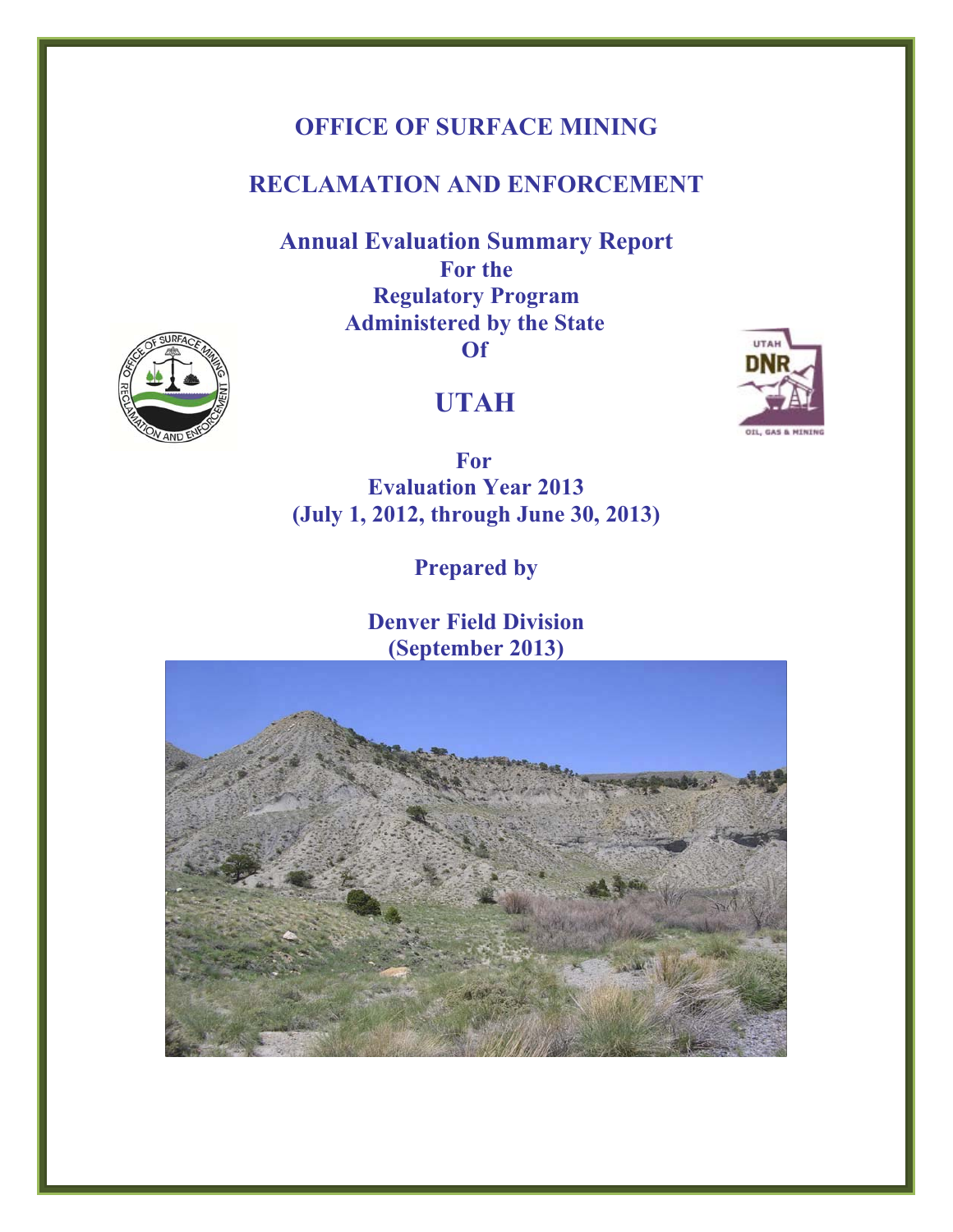## **EXECUTIVE SUMMARY Utah's Regulatory Program Evaluation Year 2013**

The following summary captures the highlights of the Evaluation Year 2013 (EY 2013) Annual Evaluation Report for the Utah Regulatory Program and the Division of Oil, Gas and Mining. The report covers the period of July 1, 2012, to June 30, 2013.

#### **The Utah Program**

The Utah Division of Oil, Gas and Mining (DOGM) regulates exploration for, and development of, coal in the State of Utah which: supports the existence of a viable coal mining industry to meet the nation's energy needs; implements standards that safeguard the environment and protect public health and safety; and achieves the successful reclamation of land affected by coal mining activities. During EY 2013, Utah continued to achieve the regulatory and reclamation goals of the Surface Mining Control and Reclamation Act (SMCRA), including the protection of the public and the environment from the adverse effects of coal mining.

#### **Overview of Public Participation and Outreach Efforts**

The Utah coal regulatory program continued to provide increased environmental improvement for coal field citizens during EY 2013 (July 1, 2012, through June 30, 2013), and strives to effectively achieve or exceed the regulatory and reclamation goals of SMCRA. DOGM performed outreach to citizens and communities, operators, and stakeholders by providing opportunities to discuss issues, by participating in programs that help to educate the public about mining, and by coordinating with other State and Federal agencies involved in coal extraction. DOGM sent outreach letters to coal mining stakeholders (State, Federal, and local governmental agencies, coal mine permittees, environmental groups, consulting firms, and coal mining trade groups), soliciting input for performance evaluation topics as well as any questions or comments on previous oversight reports or the OSM/DOGM oversight process.

DOGM has implemented the use of Collaborative Meetings rotated each quarter between Carbon and Emery Counties. This innovative forum has provided opportunities for information exchange and increased education among the citizens, operators and agencies in these counties.

#### **Information and Technology Exchanges**

DOGM participates on the steering committees for the OSM National Technical Training Program (NTTP), National Technology Transfer, the Technical Innovation and Professional Services Program (TIPS), and is a member of the Western Region Technology Transfer (WRTT) Team.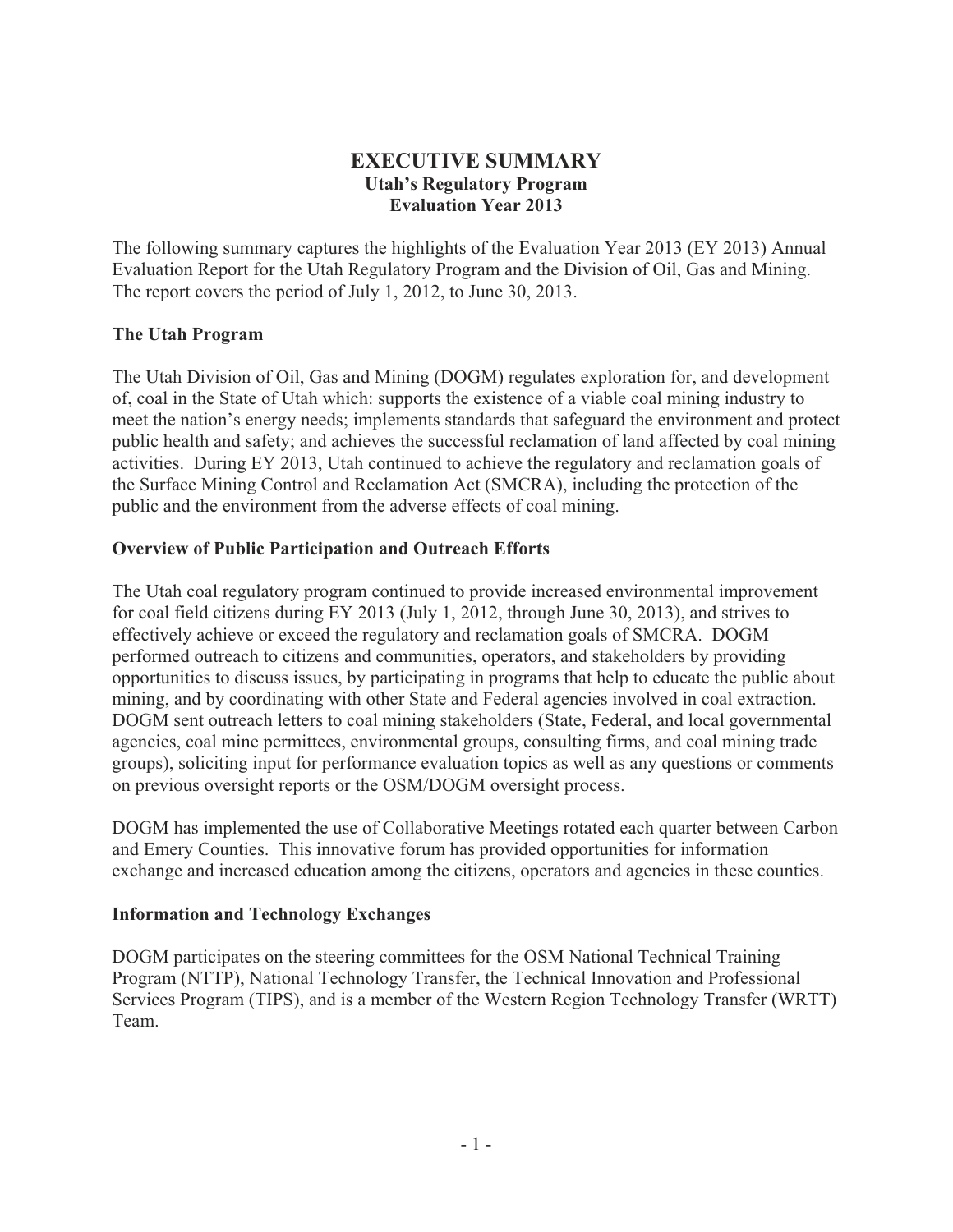#### **Accomplishments and Innovations**

During EY 2013, DOGM was able to complete the contract for additional reclamation at the White Oak mine, a bond forfeiture site that has undergone various stages of reclamation.

DOGM is also progressing in its efforts to institute electronic permitting. The Skyline mine contributed to this endeavor by participating as a "test mine" for submittal of electronic permit amendments. DOGM has implemented the electronic permitting process and other mines are now submitting permitting actions electronically. As a result, DOGM has made significant improvements in the timeliness of permitting actions.

DOGM continues to administer an effective Title V reclamation program. OSM developed the Reclamation Status Table (appended to this report) to better track reclamation in the state and on a region-wide basis. DOGM compiles annual reclamation data from mine operators and reports it to OSM in this format. DOGM and OSM now have an accurate picture of coal mine disturbance and reclamation in Utah. There are currently 2,726 acres disturbed by coal mining and 2,298 of those acres consist of long-term facilities and active mining areas that are not yet subject to contemporaneous reclamation requirements. This year, DOGM approved 11.89 acres for Phase I bond release, 95.4 acres for Phase II bond release, and 57.44 acres for Phase III bond release. An additional 47.32 acres were bonded and disturbed during the evaluation year.

#### **Program Amendments**

DOGM completed a rewrite of the Valid Existing Rights section of the Utah coal rules in response to OSM's February 1, 2008, request for rule amendments. DOGM completed the state rulemaking process and submitted a formal program amendment on August 10, 2010. The final rule Federal Register notice was published on February 12, 2013.

DOGM has also completed a rewrite of the Ownership and Control sections of the Utah coal rules in response to OSM's October 2, 2009, request for rule amendments. DOGM completed the state rulemaking process and submitted a formal program amendment on June 25, 2012. The final rule Federal Register notice is currently under Regional Solicitor review.

DOGM submitted an amendment to the Judicial Code, Title 78 of the Utah Code requiring plaintiffs who obtain temporary relief (administrative stay or preliminary injunction) in an environmental action to post a surety bond or equivalent pending state agency or judicial review. DOGM submitted the amendment in response to a February 24, 2012, letter that OSM sent in accordance with 30 CFR 732.17(e)(2). The final rule Federal Register notice is currently under Regional Solicitor review.

#### **Off-site Impacts**

One hundred percent of the thirty-six inspectable units were free of negative off-site impacts during the evaluation year. Accordingly, no negative off-site impacts were recorded.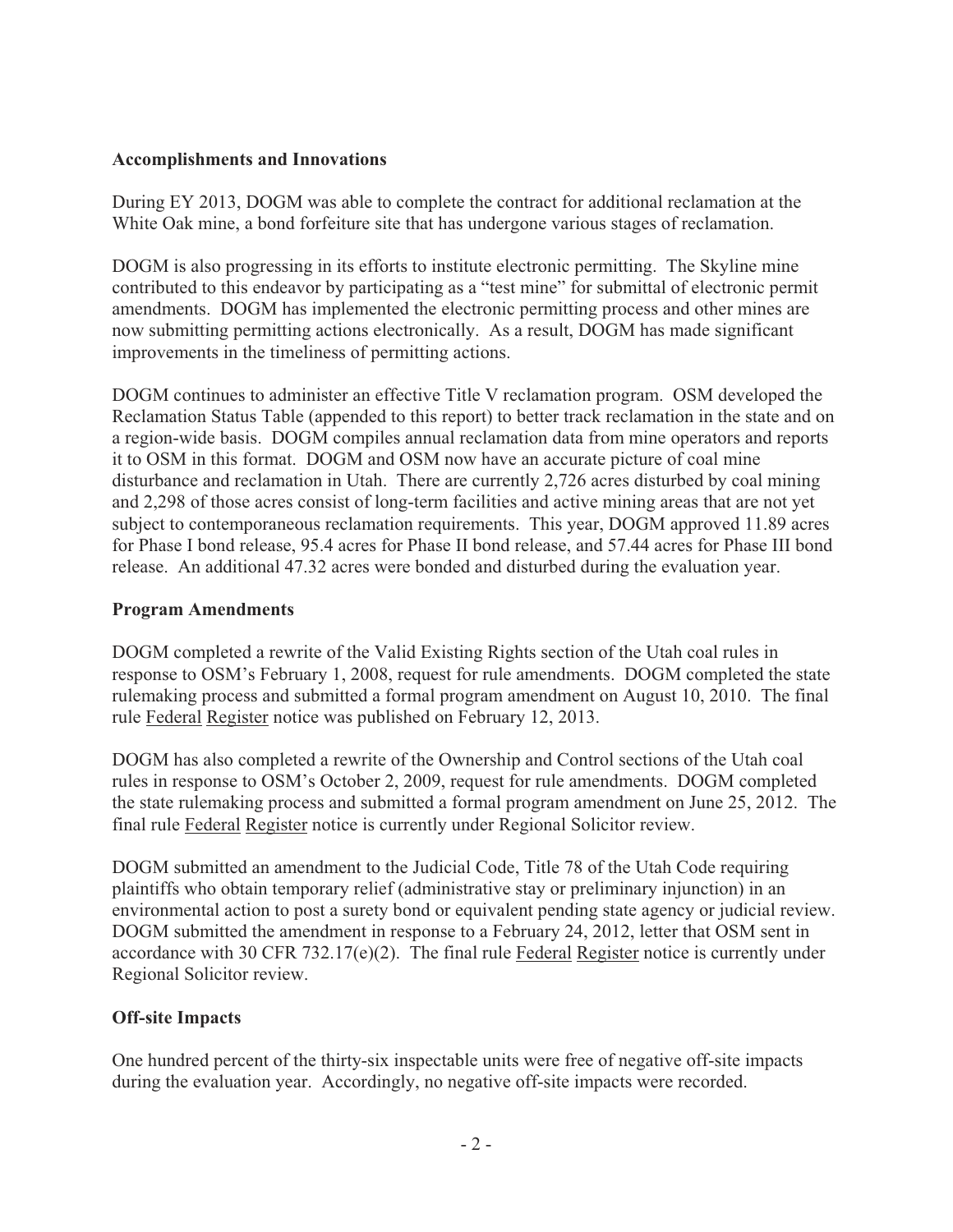#### **Reclamation Success**

According to REG-8, OSM will evaluate and report on the effectiveness of state programs in ensuring successful reclamation on lands affected by surface coal mining operations. Success will be determined based on the number of acres that meet the bond release standards and have been released by the state. According to the Utah Administrative Code, phased bond release is defined as:

Phase I – When the operator completes the backfilling and regrading (which may include the replacement of topsoil) and drainage control of a bonded area in accordance with the approved reclamation plan.

Phase II – When revegetation has been established on the regraded mined lands in accordance with the approved reclamation plan.

Phase III – The remaining portion of the bond may be released after the operator has successfully completed all surface coal mining and reclamation operations, but not before the expiration of the period specified for operator responsibility.

In Utah, the following figures address the cumulative totals for bond release by phase:

Phase  $I - 810$  acres or 22.32% of total disturbance. Phase II –  $649$  acres or 17.88% of total disturbance. Phase III – 434 acres or 11.95% of total disturbance.

#### **Topic Specific Oversight Reviews**

The EY 2013 National Measurement Element reviews included Protection of Threatened and Endangered Species (Reclamation Success), Bond Forfeiture Sites (Prevention of Off-site Impacts), and Public Availability of Permit Records (Customer Service). The Protection of Threatened and Endangered (T&E) Species evaluation found that DOGM is ensuring reclamation success by requiring mining operators to follow Protection and Enhancement Plans to minimize disturbances and adverse impacts to T&E species when species are identified within mine permit areas. The Bond Forfeiture Sites evaluation concluded that DOGM has appropriate controls in place to prevent and manage off-site impacts on bond forfeiture sites. The Public Availability of Permit Records evaluation found that DOGM is providing effective customer service by requiring mine permit applications to be made available in an accessible location in the vicinity of the mining operation for the public to inspect and copy.

#### **Regulatory Program Issues**

The most significant issue for the Utah Program in EY 2013 involved the process of increasing the bond at the Crandall Canyon Mine as a result of a TDN issued by OSM on December 7, 2012. This issue was ultimately resolved and the TDN and associated Action Plan were terminated as a result on March 21, 2013. Resolution of this issue is described in detail under Section VII Regulatory Program Issues.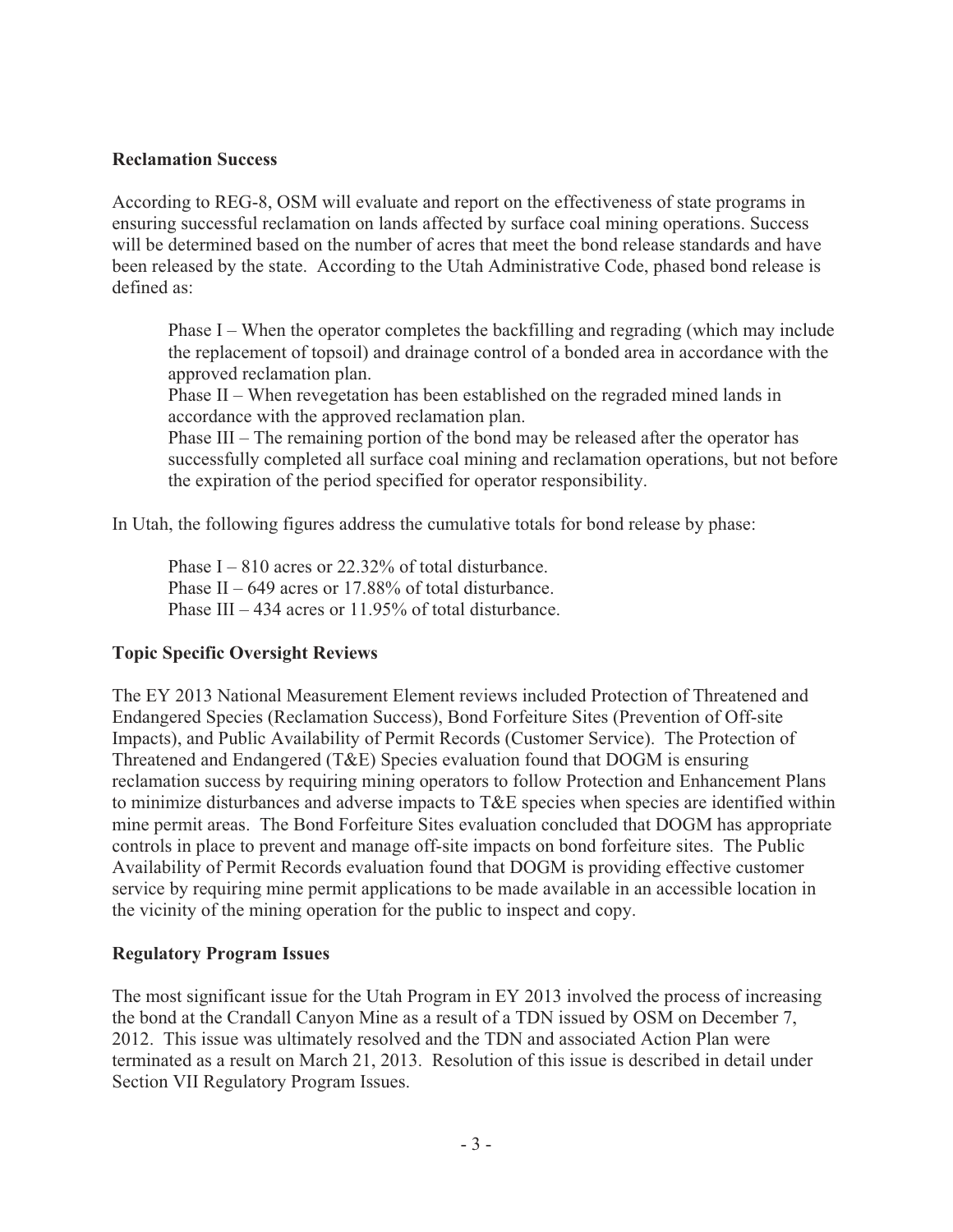#### **OSM Assistance**

For the one-year grant period beginning July 1, 2012 (Fiscal Year 2012), Utah originally received an Administration and Enforcement Grant of \$2,073,878 for permitting, inspection, and other activities that it performs. DOGM subsequently de-obligated \$133,006 for a total grant amount of \$1,940,872. DOGM received 100% OSM funding for the Utah Abandoned Mine Land Program for Fiscal Year 2012 in the amount of \$4,939,010. OSM also provided DOGM with free-of-charge technical training courses, use of technical equipment, and library reference materials upon request.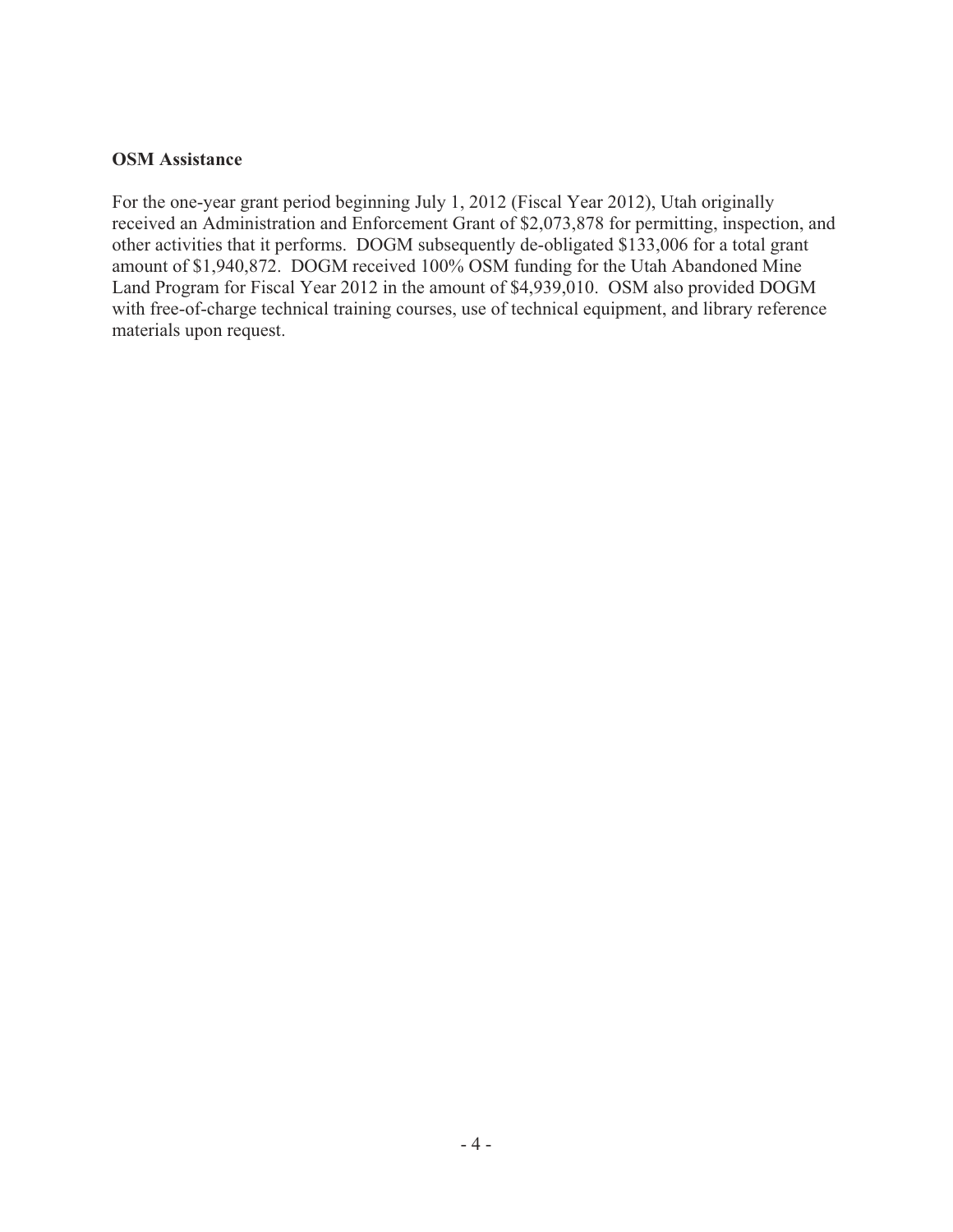# **Table of Contents**

| $\mathbf{L}$                                                                             |  |
|------------------------------------------------------------------------------------------|--|
| Π.                                                                                       |  |
| Ш.                                                                                       |  |
|                                                                                          |  |
|                                                                                          |  |
|                                                                                          |  |
|                                                                                          |  |
|                                                                                          |  |
|                                                                                          |  |
|                                                                                          |  |
|                                                                                          |  |
|                                                                                          |  |
|                                                                                          |  |
|                                                                                          |  |
|                                                                                          |  |
|                                                                                          |  |
|                                                                                          |  |
| $V_{\cdot}$                                                                              |  |
|                                                                                          |  |
|                                                                                          |  |
|                                                                                          |  |
|                                                                                          |  |
| A. Reclamation Success - Protection of Threatened and Endangered Species 17              |  |
|                                                                                          |  |
|                                                                                          |  |
| D. Fifth Annual Division-wide Stakeholder Satisfaction Survey (Utah self-evaluation)  24 |  |
|                                                                                          |  |
|                                                                                          |  |
|                                                                                          |  |
|                                                                                          |  |
|                                                                                          |  |
|                                                                                          |  |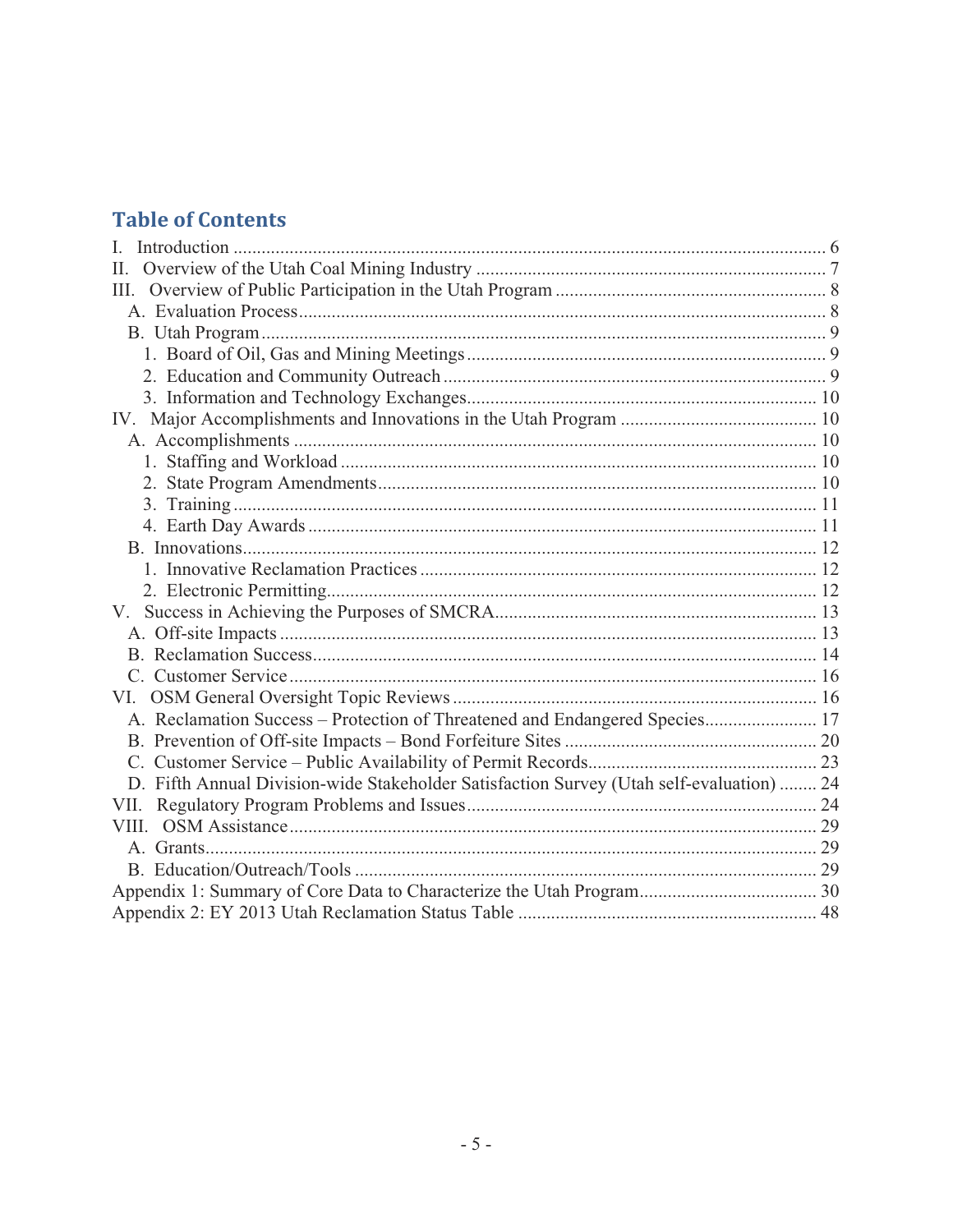# **I.---Introduction**

The Surface Mining Control and Reclamation Act of 1977 (SMCRA) created the Office of Surface Mining Reclamation and Enforcement (OSM) in the Department of the Interior. SMCRA provides authority to OSM to oversee the implementation of and provide Federal funding for the state and tribal regulatory programs that have been approved by the Secretary of the Interior as meeting the minimum standards specified by SMCRA. This report contains summary information regarding the Utah Program and the effectiveness of the Utah Program in meeting the applicable purposes of SMCRA as specified in section 102. This report covers the period of July 1, 2012, through June 30, 2013.

Detailed background information and comprehensive reports for the program elements evaluated during the period are available for review and copying at the OSM's Denver Field Branch, 1999 Broadway, Suite 3320, Denver, Colorado 80202. Contact Alan Boehms, Chief, DFB, at aboehms@osmre.gov or  $(303)$  293-5012.

The following list of acronyms is used in this report:

| <b>ACD</b>   | Alton Coal Development, LLC                            |
|--------------|--------------------------------------------------------|
| AML          | <b>Abandoned Mine Land</b>                             |
| <b>BLM</b>   | <b>Bureau of Land Management</b>                       |
| <b>BOGM</b>  | Utah Board of Oil, Gas, and Mining                     |
| <b>CFR</b>   | Code of Federal Regulations                            |
| <b>DFB</b>   | Denver Field Branch                                    |
| <b>DFD</b>   | Denver Field Division                                  |
| <b>DOGM</b>  | Division of Oil, Gas and Mining                        |
| <b>DWRi</b>  | Utah Division of Water Rights                          |
| EY           | <b>Evaluation Year</b>                                 |
| <b>FTE</b>   | Full-Time Equivalent                                   |
| <b>IMCC</b>  | <b>Interstate Mining Compact Commission</b>            |
| <b>MRP</b>   | Mining and Reclamation Plan                            |
| <b>MSO</b>   | Mexican Spotted Owl                                    |
| NOV          | Notice of Violation                                    |
| <b>NTTP</b>  | National Technical Training Program                    |
| <b>OSM</b>   | Office of Surface Mining                               |
| REG-8        | OSM Regulatory Program Development Directive REG-8     |
| <b>SMCRA</b> | Surface Mining Control and Reclamation Act of 1977     |
| <b>SUFCO</b> | Southern Utah Fuel Company                             |
| T&E          | Threatened or Endangered Species                       |
| <b>TDN</b>   | Ten-Day Notice                                         |
| <b>TIPS</b>  | Technical Innovation and Professional Services Program |
| <b>UDWR</b>  | Utah Division of Wildlife Resources                    |
| <b>UPDES</b> | Utah Pollution Discharge Elimination System            |
| <b>USFWS</b> | United States Fish and Wildlife Service                |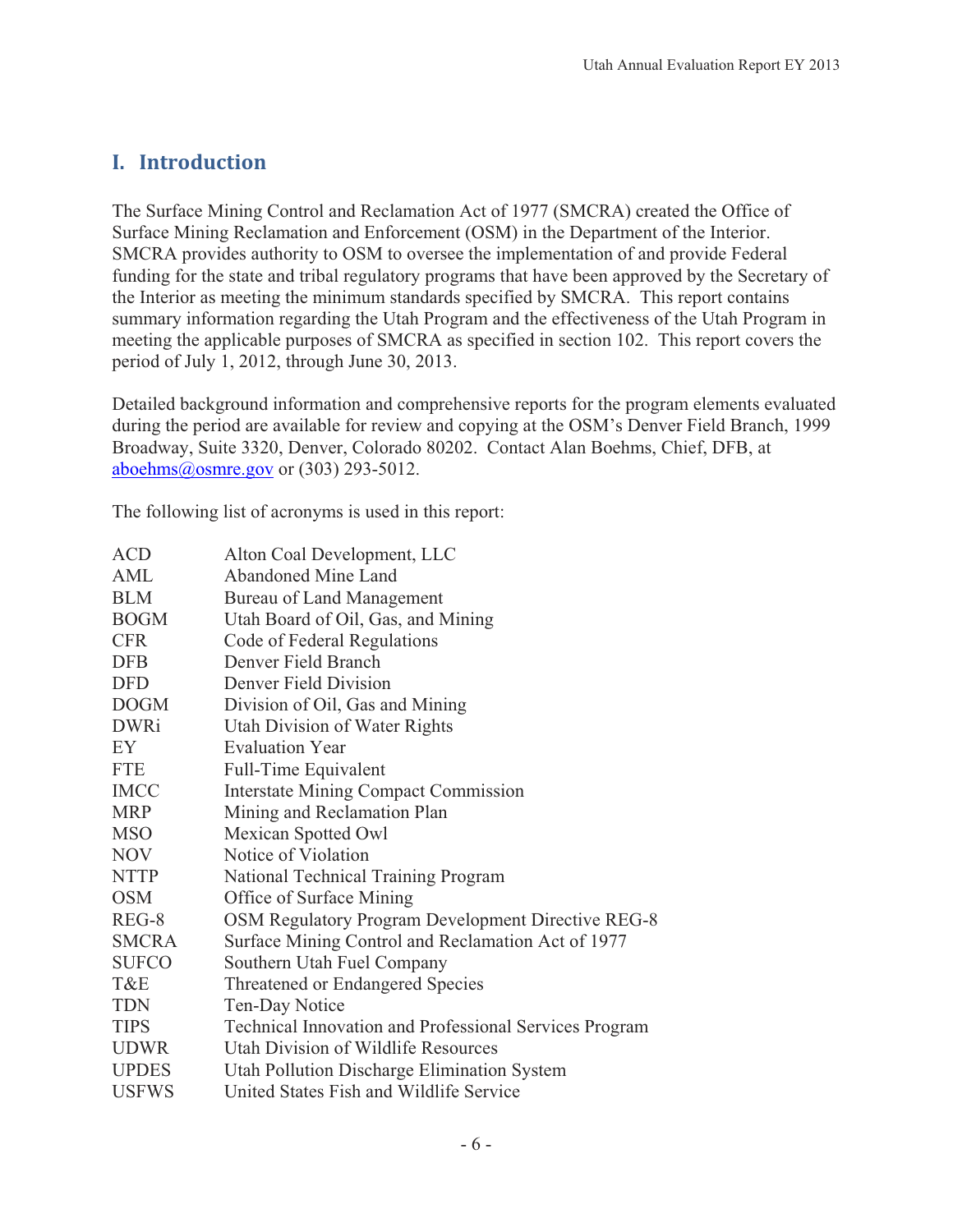| <b>USFS</b> | United States Forest Service       |
|-------------|------------------------------------|
| <b>WIEB</b> | Western Interstate Energy Board    |
| WR.         | Western Region                     |
| WRTT        | Western Region Technology Transfer |

# **II.** Overview of the Utah Coal Mining Industry

Coal is found beneath approximately 18% of the state of Utah, but only 4% is considered mineable based on economic viability at this time. The demonstrated coal reserve base ranges from 5.4 to 14 billion tons. The Federal government holds most of Utah's coal resources. Utah coal fields are shown on the figure below (Utah Geological Survey web site, Coal & Coalbed Methane at http://geology.utah.gov/utahgeo/energy/coal/index.htm, August 2013). In 2013, the Wasatch Plateau, Book Cliffs, Emery, and Alton coalfields were being actively mined.



Most of the coal is bituminous and is of Cretaceous age. The Btu value is high compared to most other western States. Sulfur content ranges from low to medium in the more important coal fields, and is comparatively elevated in the Alton coalfield.

Coal production steadily increased from the early 1970's and peaked in 1996 at 28.9 million tons. Production in calendar year 2012 was approximately 17.2 million tons (Table 1). The majority of the coal production is produced by underground mining operations. In addition, Utah removed and reprocessed 528,609 tons of no value material in 2012 (OSM no value determinations for coal waste tonnage exempts permittees from the required SMCRA (abandoned mine lands) severance tax per ton of coal (waste) mined).

As of June 30, 2013, Utah had 20 active or temporarily inactive operations, 10 inactive operations, and six abandoned sites that have disturbed a total of 3,268 acres. Each of these 36 sites is an inspectable unit (Table 2). Of the 30 non-abandoned operations, 11 were underground mines that use the longwall mining method (of these five are currently producing coal), 10 were underground mines that use the room-and-pillar mining method (of these two are currently producing coal), one was a private surface mining operation (currently producing), two were surface mining operations that extract coal from an underground mine refuse pile (both currently producing), and six were coal preparation plants/loadout facilities. As of June 30, 2013, Utah had also reclaimed 470 acres of disturbance for the six abandoned sites. Utah's coal mining industry has a direct, significant impact on the local economies where mining occurs. Coal mining currently occurs in Carbon, Emery, Kane, and Sevier Counties. The Utah Department of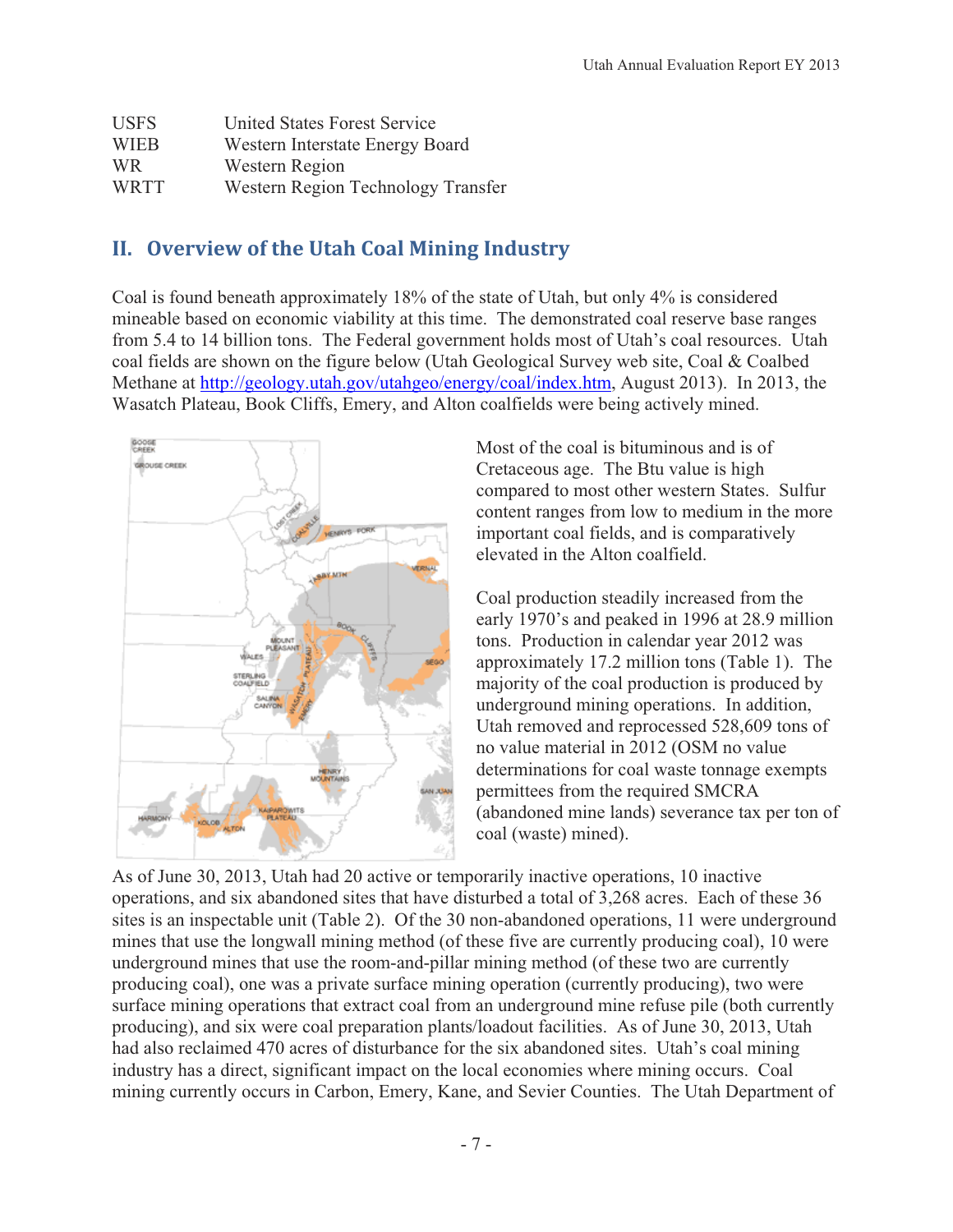Workforce Services reports that in 2012 mining companies (except oil and gas), including coal mining companies, employed on average 795 and 434 persons in Carbon and Emery Counties, respectively. Kane County employed 33 people and Sevier County employed 594 persons on average in 2012. In Carbon County, coal mining companies represented two of the five largest employers with one being the third largest employer. In both Emery and Sevier Counties, the second largest employer was a coal mining company. See

http://jobs.utah.gov/jsp/wi/utalmis/default.do for more information on coal related employment in Utah.

The climate of the Wasatch Plateau and Book Cliffs Coal Fields is characterized by hot, dry summers, the late-summer (so-called *monsoon*) rains, and cold, relatively moist winters. Normal precipitation varies from six inches in the lower valleys to more than 40 inches on some high plateaus. The growing season ranges from five months in some valleys to only 2½ months in mountainous regions.

# **III. Overview of Public Participation in the Utah Program**

# **A. Evaluation Process**

OSM's Denver Field Division (DFD), located in the Western Region (WR), and the Utah Division of Oil, Gas and Mining (DOGM) formed an Evaluation Team (the Team) to conduct annual evaluations of Utah's Coal Regulatory Program. The Team evaluates how effective DOGM is in: ensuring that coal mining and reclamation is successful; preventing off-site impacts; and providing quality service to its customers. The Team makes recommendations for improving the administration, implementation, and maintenance of the Program. The Team structure is comprised of three to four core members each from the WR and DOGM. The Team cooperatively solicits public participation, conducts joint inspections, selects evaluation topics, and reports, discusses, and tracks off-site impacts. This evaluation method fosters a shared commitment to the implementation of SMCRA.

Each year, the Team solicits comments or suggestions from persons and groups who may have an interest in coal mining and, specifically, an interest in the oversight process through an annual mailing. On February 23, 2012, the Team mailed outreach letters to coal mining stakeholders (State, Federal, and local governmental agencies, coal mine permittees, environmental groups, consulting firms, and coal mining trade groups), soliciting input for topics to evaluate during EY 2013, and soliciting any questions or comments on previous oversight reports or the OSM/DOGM oversight process. In addition, DOGM posted a notice on its web page requesting suggestions for oversight topics from the public, industry, and environmental groups. The Team did not receive any substantive responses to its letters soliciting comments.

Copies of Performance Agreements and Annual Evaluation Summary Reports are available on both the OSM internet site at www.osmre.gov and the DOGM site at http://www.ogm.utah.gov. Additional data used by OSM in its evaluation of Utah's Program is available for review in the evaluation files maintained at the WR-DFD, Denver Field Branch (DFB). Contact Alan Boehms, Chief, DFB, at aboehms@osmre.gov or (303) 293-5012.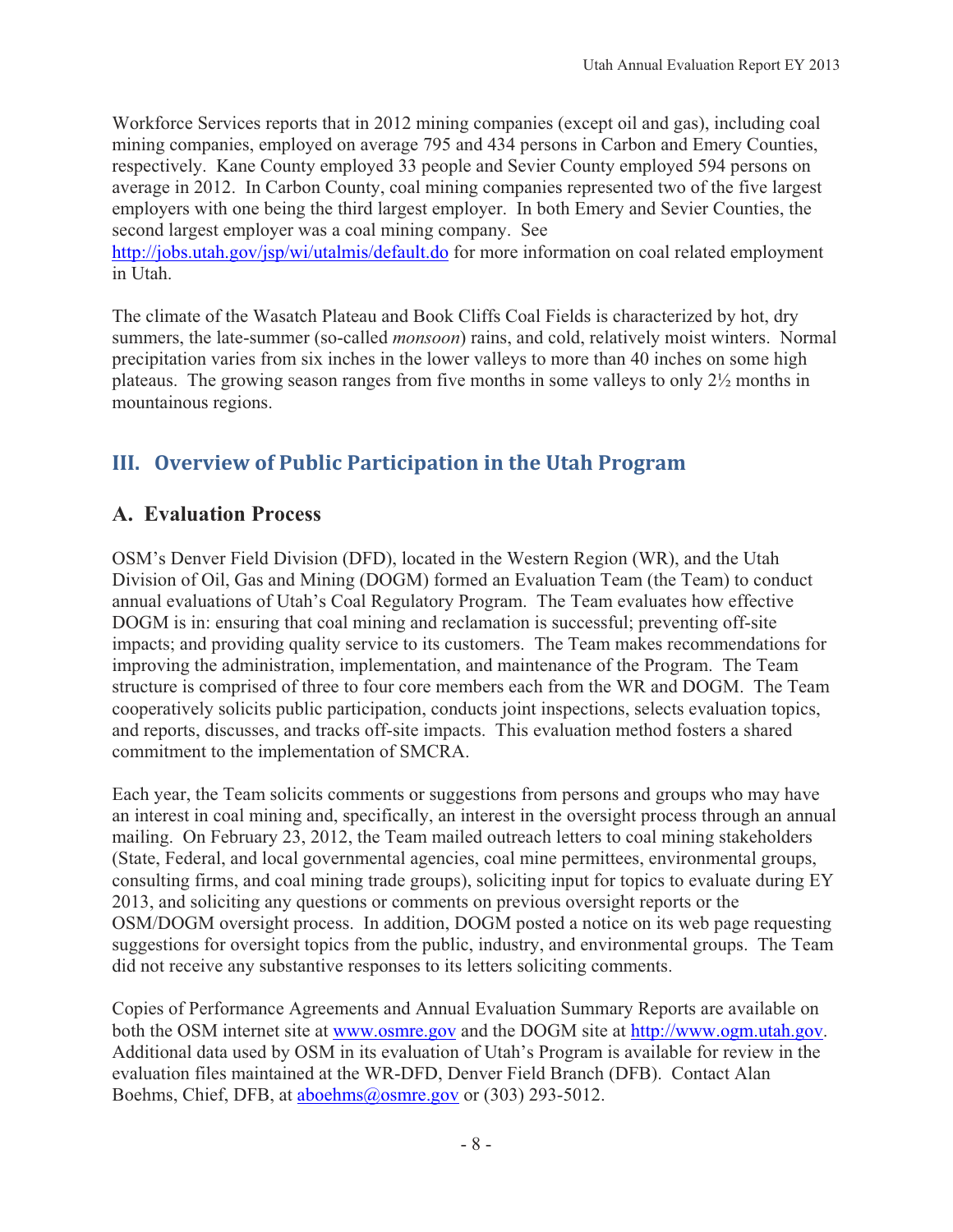# **B. Utah Program**

## **1. Board of Oil, Gas and Mining Meetings**

The approved SMCRA program for the State of Utah is administered by DOGM. The Utah Board of Oil, Gas and Mining (BOGM) is a multi-interest citizen board which establishes the regulations, standards, and policies that guide DOGM. BOGM consists of seven members knowledgeable in oil, gas, mining, environmental, geology, and royalty matters. BOGM convened eleven hearings during this evaluation year. The meetings were all held in Salt Lake City, except for one that was held in Roosevelt, Duchesne County, and one that was held in Moab, Grand County.

## **2. Education and Community Outreach**

DOGM has implemented the use of Collaborative Meetings rotated each quarter between Carbon and Emery Counties. This innovative forum has provided opportunities for information exchange and increased education among the citizens, operators and agencies in these counties. DOGM representatives meet with county water user associations, coal operators, Utah Division of Water Rights (DWRi), United States Forest Service (USFS), Bureau of Land Management (BLM), County Commissioners and other interested parties to discuss issues relating to coal mining in the Carbon / Emery County areas. In addition to general updates, this past year included presentations on the Crandall Canyon Mine water chemistry and treatment of the mine discharge; Hydraulic Fracturing, Utah Sage Grouse Plan, Mining on the San Rafael Swell, Soil Methane Monitoring Near Natural Gas Wells, and Economic Trends and Events of the Area.

The Division also participated at the Utah Mining Association and the Utah Governor's Energy Conference with an information booth that was set up as part of the conference. The Division maintains information on their web site at **http://www.ogm.utah.gov/**. This information includes: DOGM's Water Quality Database, announcements of pending rules, mine information, contact information, additional links to other informative web pages, technical information, amendment tracking information, and access to an FTP site for authorized users.

DOGM provides leadership and outreach in the coordination with other State and Federal agencies involved in coal resource recovery.

- DOGM participates in monthly interagency conference calls or meetings to coordinate permitting issues. Agencies who participate in these calls include the BLM, State of Utah School and Institutional Trust Lands Administration, OSM, United States Fish and Wildlife Service (USFWS), DWRi, Utah Division of Wildlife Resources (UDWR), USFS and the United States Army Corps of Engineers. Utah's cooperative agreement with the Secretary for the State regulation of surface coal mining and reclamation operations on Federal lands is somewhat unique to other Federal lands states. Utah's agreement requires the State to obtain Federal agency concurrence, rather than OSM performing this coordination effort.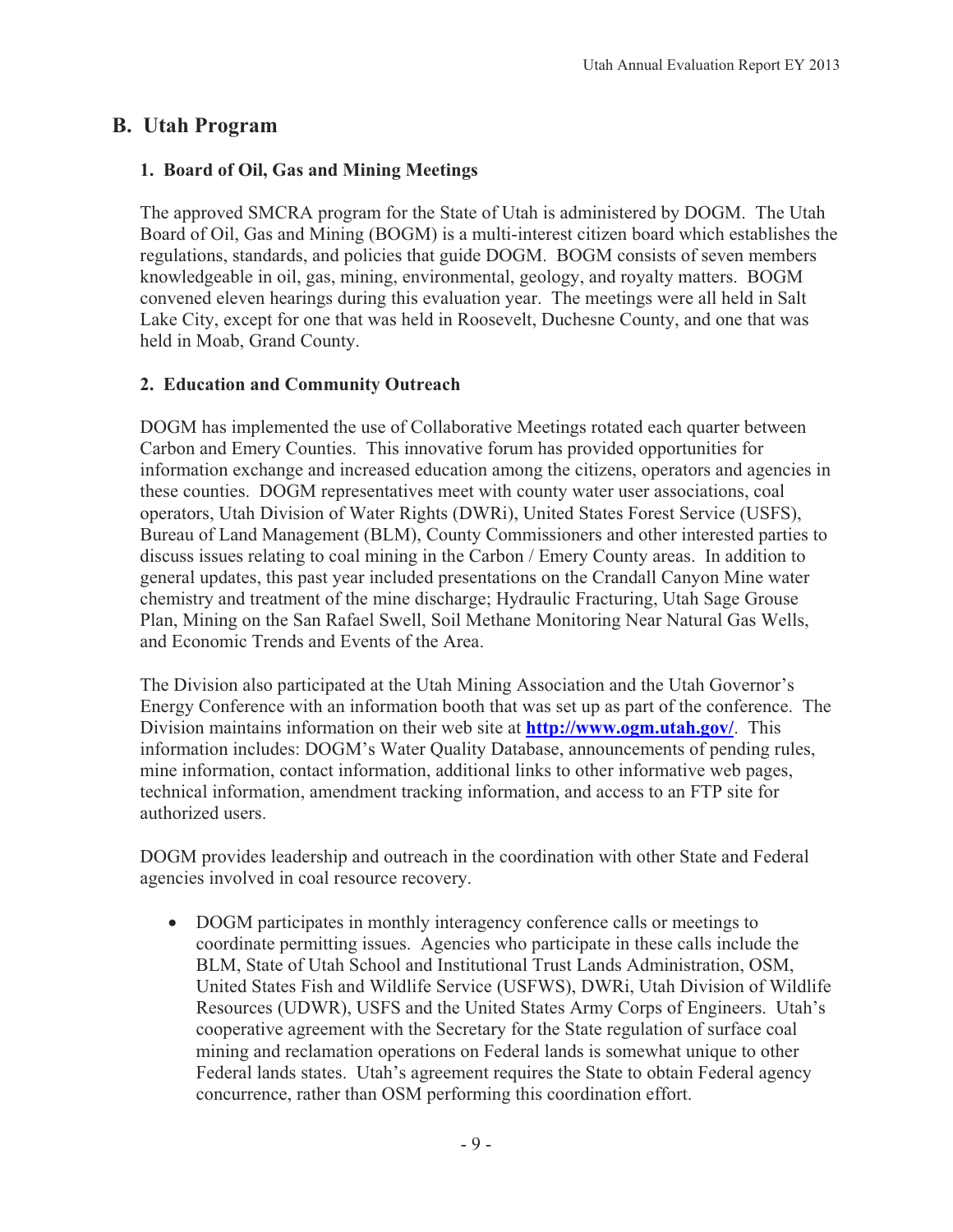• The DOGM and the Utah Department of Environmental Quality meet semiannually to review their existing Memorandum of Understanding. The discussions include UPDES and other water related compliance issues concerning coal mines.

## **3. Information and Technology Exchanges**

DOGM participates on the steering committees for the OSM National Technical Training Program (NTTP), National Technology Transfer, the Technical Innovation and Professional Services Program (TIPS), and is a member of the Western Region Technology Transfer Team (WRTT).

DOGM exchanged information with other states through participation in the Interstate Mining Compact Commission (IMCC) annual meetings and as a representative of the Reclamation Committee for the Western Interstate Energy Board (WIEB). DOGM also attended the Utah Mining Association Annual Conference held in Park City, Utah.

# **IV.** Major Accomplishments and Innovations in the Utah Program

# **A. Accomplishments**

## **1. Staffing and Workload**

The Division continues to function with a reduced staff of 16 FTE's and a continued reduction in State General funds and Federal funding. New employees are trained and are quickly able to contribute to the efforts of the coal regulatory program. The Division continues to improve work processes and electronic information transfer to manage the steady workload. In spite of these challenges, DOGM continues to make improvements in the timeliness of permitting actions. The timeliness of actions is measured on a monthly basis and reported quarterly on the Governor's scorecard. DOGM has improved timeliness for meeting permit review deadlines from near 90% in EY 2012 to 99% in EY 2013.

#### **2. State Program Amendments**

DOGM completed a rewrite of the Valid Existing Rights section of the coal rules in response to OSM's February 1, 2008, request for rule amendments. DOGM completed the state rulemaking process and submitted a formal program amendment on August 10, 2010. The final rule Federal Register notice was published on February 12, 2013.

DOGM has also completed a rewrite of the Ownership and Control sections of the coal rules in response to OSM's October 2, 2009, request for extensive rule amendments. DOGM completed the state rulemaking process and submitted a formal program amendment on June 25, 2012. The final rule notice approving the rule changes has been drafted. After the draft final rule notice is approved by the Regional Solicitor, Utah's proposed Rules will be approved in the Federal Register, and DOGM can continue in their State process to implement these rules.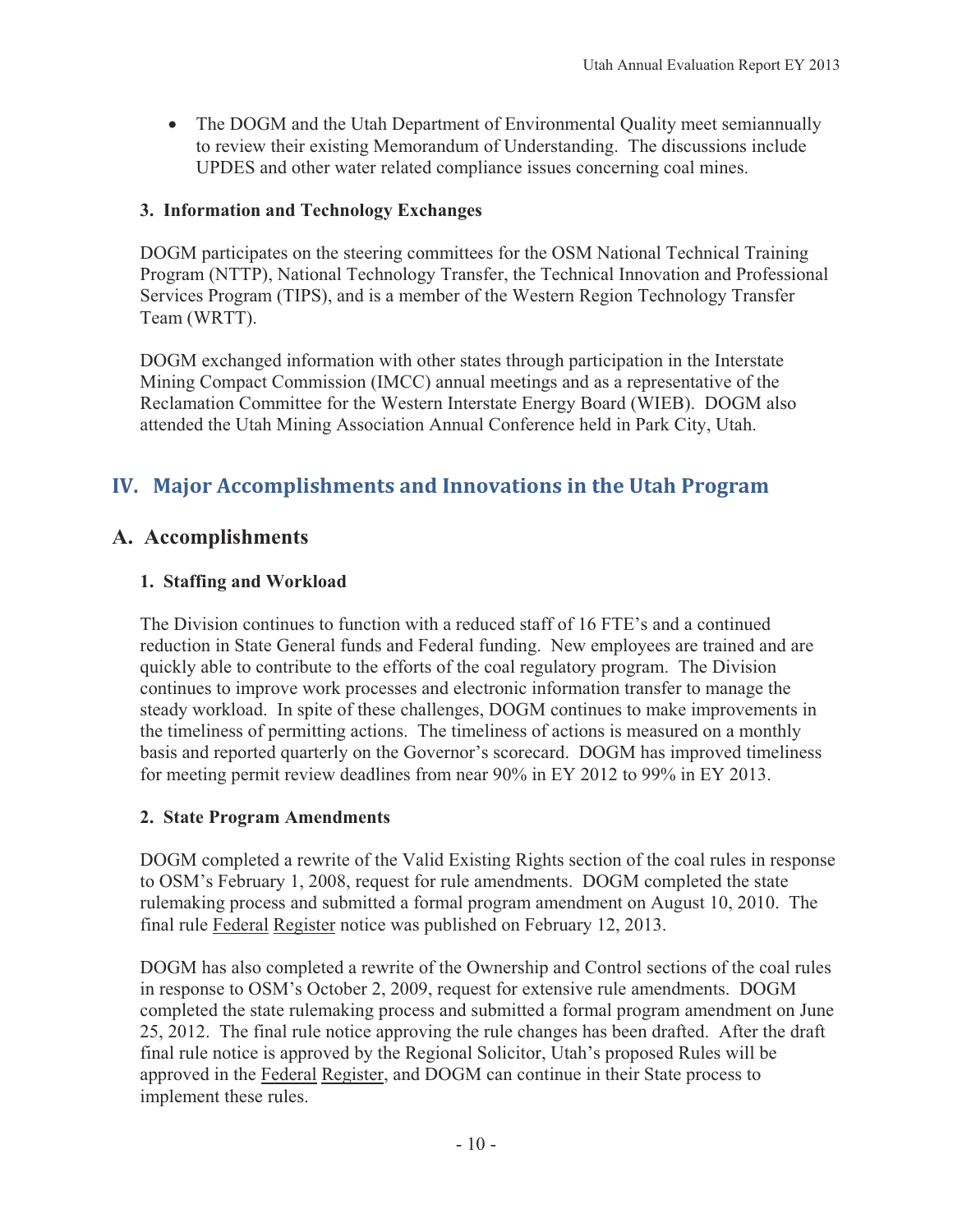By letter dated April 18, 2012, DOGM sent OSM an amendment to the Judicial Code, Title 78 of the Utah Code that requires plaintiffs who obtain temporary relief (administrative stay or preliminary injunction) in an environmental action to post a surety bond or equivalent pending state agency or judicial review. DOGM submitted the amendment in response to a February 24, 2012, letter sent by OSM in accordance with 30 CFR 732.17(e)(2). The final rule Federal Register notice for the amendment has been drafted and is currently under review by the Regional Solicitor.

## **3. Training**

DOGM continues to conduct Blaster Certification Training. During the week of January 7- 11, 2013, DOGM conducted the annual Utah Coal Mine Surface Blaster Certification class. One new applicant was certified as State of Utah coal mine surface blaster. Four previously certified individuals renewed their certifications by successfully passing the re-certification examination on January 11, 2013.

## **4. Earth Day Awards**

The BOGM sponsors an Earth Day Awards Program to recognize operators or individuals for going beyond what is required by regulation to protect the environment while providing society with essential natural resources. BOGM presented Earth Day Awards to Anadarko Petroleum, Canyon Fuel Company's Skyline and SUFCO mines, and Newfield Exploration Company. Anadarko earned an Earth Day Award for its stakeholder engagement initiatives to secure a Record of Decision on the Greater Natural Buttes Environmental Impact Statement. The four-and-a-half-year process involved collaboration with regulators, environmental advocates, tribal leaders and industry. Canyon Fuel Company's Skyline mine was recognized for its mitigation efforts in the Winter Quarters Canyon area of Carbon County, Utah. Winter Quarters Canyon contains significant historical features left over from coal mining that was completed in the late 1800s and early 1900s. Because construction of an exhaust fan in the canyon could possibly affect the historical resources, mitigation was needed. After consultation with various entities including the State Historic Preservation Office, Skyline contracted for publication of a 40 page booklet on the history of the canyon that was widely distributed to historical societies, university libraries, government agencies and libraries in surrounding school districts. SUFCO mine was recognized for its work on two wildlife and livestock water enhancement projects in the Fishlake and Manti-La Sal national forests. SUFCO provided partial funding and materials for construction of a gravityfed water pipeline system that eliminates the need to haul water to troughs in the forests. Finally, Newfield Exploration Company received its award for construction of a water treatment facility in the Greater Monument Butte area. The state-of-the-art plant recycles up to 10,000 barrels of water per day which helps preserve the region's fresh water resources.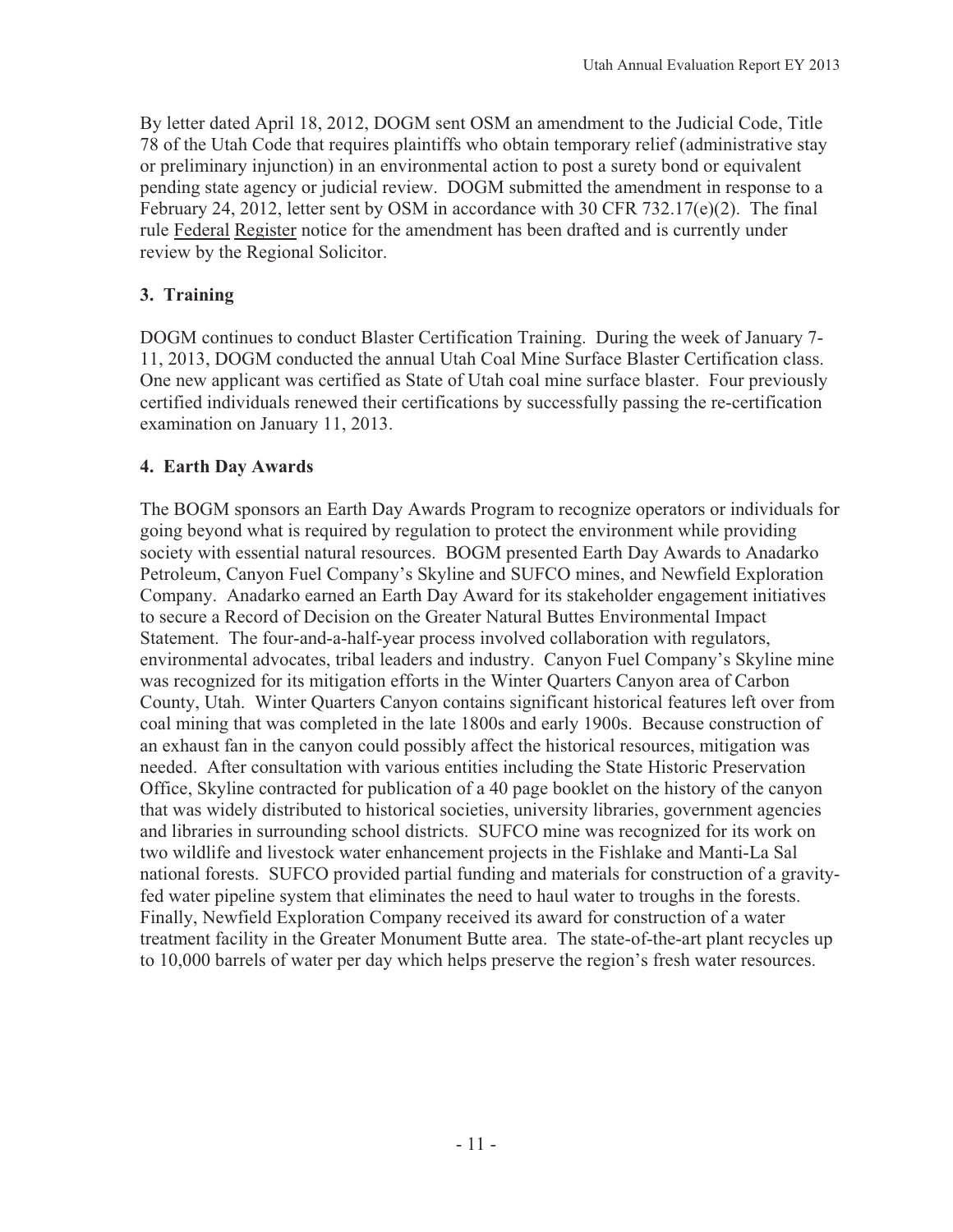# **B. Innovations**

## **1. Innovative Reclamation Practices**

Reclamation of the White Oak Mine: The White Oak mine is a bond forfeiture site that has undergone various stages of reclamation with limited success. The Division was able to develop a scope of work and secure a contract to complete additional reclamation at the site during EY 2011 and EY 2012. This included establishing terraces on steep slopes, backfilling sink holes, reworking and stabilizing the stream channel, placing bio-solids on much of the site, and reseeding and planting vegetation. This additional work included stabilizing two sink holes, installing drop structures in the stream channel, planting containerized stock and tublings, and supplemental seeding and mulching. The reclamation work, all completed with bond forfeiture money, has greatly improved the conditions at the site as well as the landowner's satisfaction. In October of 2012 additional seeding and mulching and some thistle control was completed. There are plans for additional Musk thistle treatment in the future.

## **2. Electronic Permitting**

DOGM maintains a database and data processing for electronic permitting. Elements of the database include permit review tracking, automated inspection reports, document indexing, and annotation of digital photographs.

DOGM is converting files and mining plans from paper to electronic PDF files stored in the database. The electronic database provides DOGM staff and the public with easy access to those files. A secure access portal is available to view mine files for other agencies, companies, and the public (**http://ogm.utah.gov/fs/filesbypermitinfo.php**); access to the general public is more restricted. Some of the abilities of the database include:

- Inspections and compliance information are tracked in the database;
- Staff permitting tasks are assigned, scheduled and tracked;
- Mine operators can track submittals, permits, and amendments status online; and
- An interconnected relational database of people, companies, permits, projects, and other activities has been created and is used for notifications, mailing lists, inspection reports, fees and other DOGM related work.

DOGM continues to improve its processes for electronic permitting and has worked to incorporate all of the Mining and Reclamation Plans for each of the mines into an electronic format. Many of the mines are now able to submit amendments to the Division in a paperless format. DOGM anticipates that the other mines will participate in electronic permitting as the initial systems and processes continue to be refined.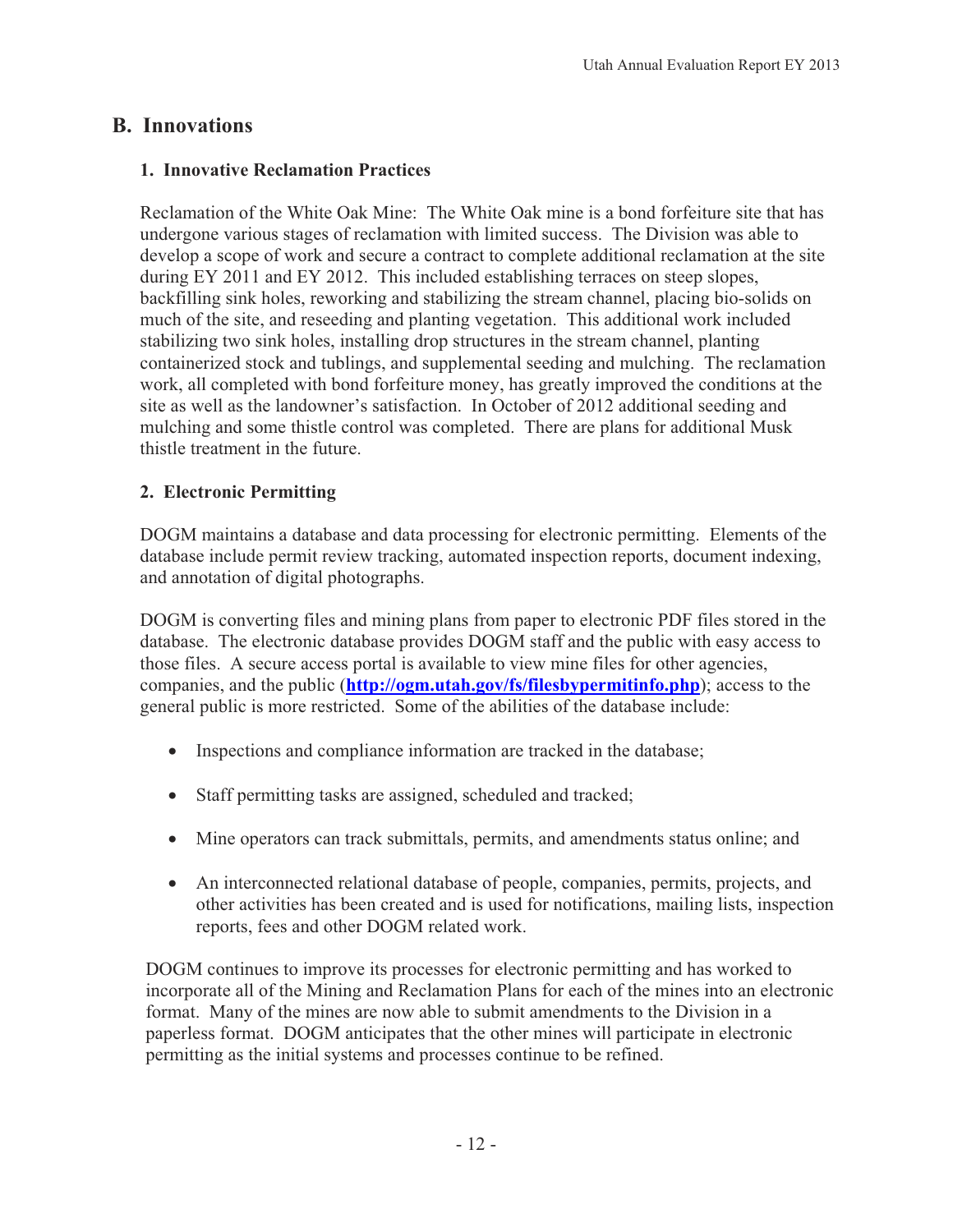# **V.---Success-in-Achieving-the-Purposes-of-SMCRA**

The Team evaluates the number and extent of observed off-site impacts, the number and percentage of inspectable units free of off-site impacts, the number of acres that have been mined and reclaimed (which meet the bond release requirements and have been released for the various phases of reclamation), and the effectiveness of customer service provided by the State. Individual topic reports that provide additional details on how the following evaluations and measurements were conducted are available on the OSM internet site at www.osmre.gov and in the WR-DFD Denver Field Branch at 1999 Broadway, Suite 3320, Denver Colorado, 80202. Contact Alan Boehms, Chief, DFB, at aboehms@osmre.gov or (303) 293-5012.

To validate the credibility of State Regulatory programs and enhance Federal oversight improvement efforts, OSM announced in November of 2009 that it would immediately increase the number of oversight inspections that it performs. OSM also began conducting independent unannounced oversight inspections. OSM schedules and conducts these inspections at independently selected mine sites. Independent inspections are intended to provide observations and insight into the effectiveness of State regulatory programs by evaluating the current compliance status of mines in each state. OSM continued these oversight efforts during EY 2013.

The DFD conducted three joint complete, six joint partial, one partial independent, and one joint bond release inspection of coal mining operations in Utah during EY 2013. These inspections are included in the DOGM complete and partial inspection totals reported below. During EY 2013, DOGM issued nine notices of violation (NOVs) while the DFD issued one Ten-Day Notice (TDN). No enforcement actions were taken by DFD as a result of the independent inspection that was conducted. Observed mine site conditions indicate that DOGM is effectively implementing and enforcing its program.

DOGM conducted 133 complete inspections and 221 partial inspections during this evaluation year (Table 10). Based on the above numbers and DFD's monthly review of all DOGM inspection reports and enforcement actions, the Team finds that DOGM has met or exceeded the required inspection frequency on all inspectable units.

# **A. Off-site Impacts**

An "off-site impact" is anything resulting from a surface coal mining and reclamation activity or operation that causes a negative effect on resources (people, land, water, structures) outside the area authorized by the permit for conducting mining and reclamation activities. The applicable State program must regulate or control the mining or reclamation activity, or the result of the activity, causing an off-site impact. In addition, the impact on the resource must be substantiated as being related to a mining and reclamation activity, and must be outside the area authorized by the permit for conducting mining and reclamation activities (OSM Directive REG-8).

Table 5 shows the number and type of off-site impacts that were observed and documented as having occurred during EY 2013, both for permitted sites and bond forfeiture sites. The State of Utah had a total of 36 inspectable units during the evaluation year. The Team did not identify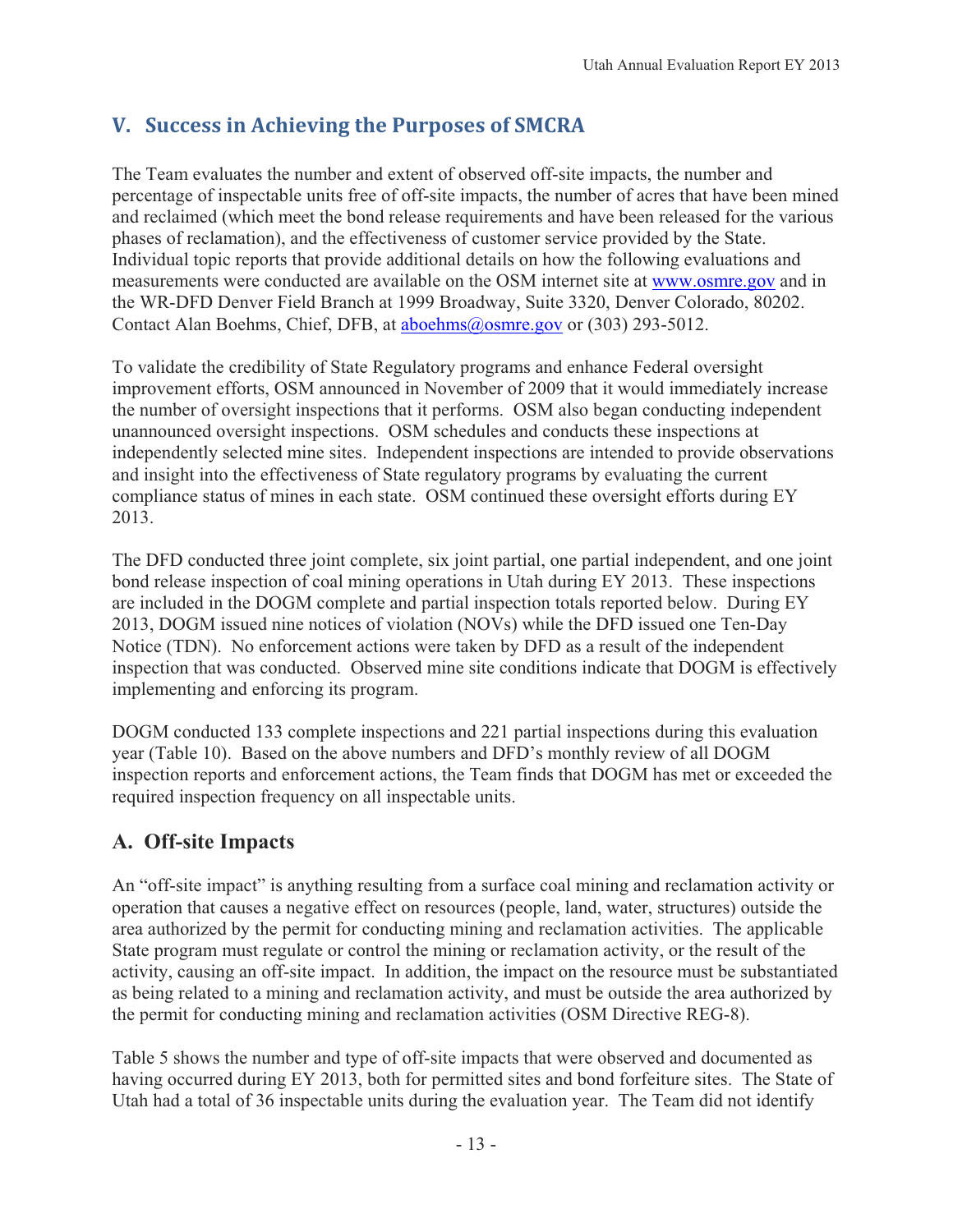any off-site impacts during EY 2013. Accordingly, 100 percent of the 36 inspectable units in Utah were free of negative off-site impacts.

## *Permitted Mine Sites Where Reclamation Performance Bonds Have Not Been Forfeited*

Several sources of information have been selected for identifying off-site impacts. These include but are not limited to: DOGM and OSM inspection reports, enforcement actions, civil penalty assessments, citizens' complaints, special studies and information from other environmental agencies. Field evaluations for off-site impacts are conducted during routine inspections (or in response to a citizen's complaint) by DOGM and OSM. The Team assessed whether off-site impacts had occurred on each of the 30 non-forfeited mine sites that existed at some time during the evaluation period. The Team did so through the following 359 on-the-ground observations: one independent unannounced partial OSM inspection; 133 DOGM complete inspections, including three OSM and DOGM joint complete inspections; 221 DOGM partial inspections, including six OSM and DOGM joint partial inspections (Tables 10 and 13); and four special focus evaluation observations discussed in section VI below.

For EY 2013, the Team did not find any off-site impacts from any active or inactive coal mining operations. Accordingly, 100 percent (30 of 30) of the permitted inspectable units were free of negative off-site impacts (Table 5). In comparison, the Team found 93, 93, 87, and 94 percent of the mines free of off-site impacts in EY's 2009, 2010, 2011, and 2012, respectively.

## *Bond Forfeitures and Revoked Permit Sites*

Since OSM approved the Utah permanent regulatory program in 1981, DOGM has forfeited reclamation performance bonds for six mines. The White Oak Mines #1 and #2 are counted with the bond forfeiture sites because the Division issued the determination to forfeit; however, bond forfeiture monies were never received. Monies were obtained from the Loadstar Bankruptcy Trustee, Frontier Insurance, and a "General Settlement Fund" outside of the Lodestar bankruptcy estate.

During EY 2013, DOGM conducted 12 complete and eight partial inspections on the six forfeited sites (see Table 10). It did not observe any off-site impacts. As a result, 100 percent of the bond forfeiture and permit revocation sites (6 of 6) were free of off-site impacts at the end of EY 2013 (Table 5). The Team previously found that 86, 100, 100, and 100 percent of these mines were free of off-site impacts in EY's 2009, 2010, 2011, and 2012, respectively.

# **B. Reclamation Success**

According to REG-8, OSM will evaluate and report on the effectiveness of state programs in ensuring successful reclamation on lands affected by surface coal mining operations. Success will be determined based on the number of acres that meet the bond release standards and have been released by the state. According to the Utah Administrative Code, phased bond release is defined as:

Phase I – When the operator completes the backfilling and regrading (which may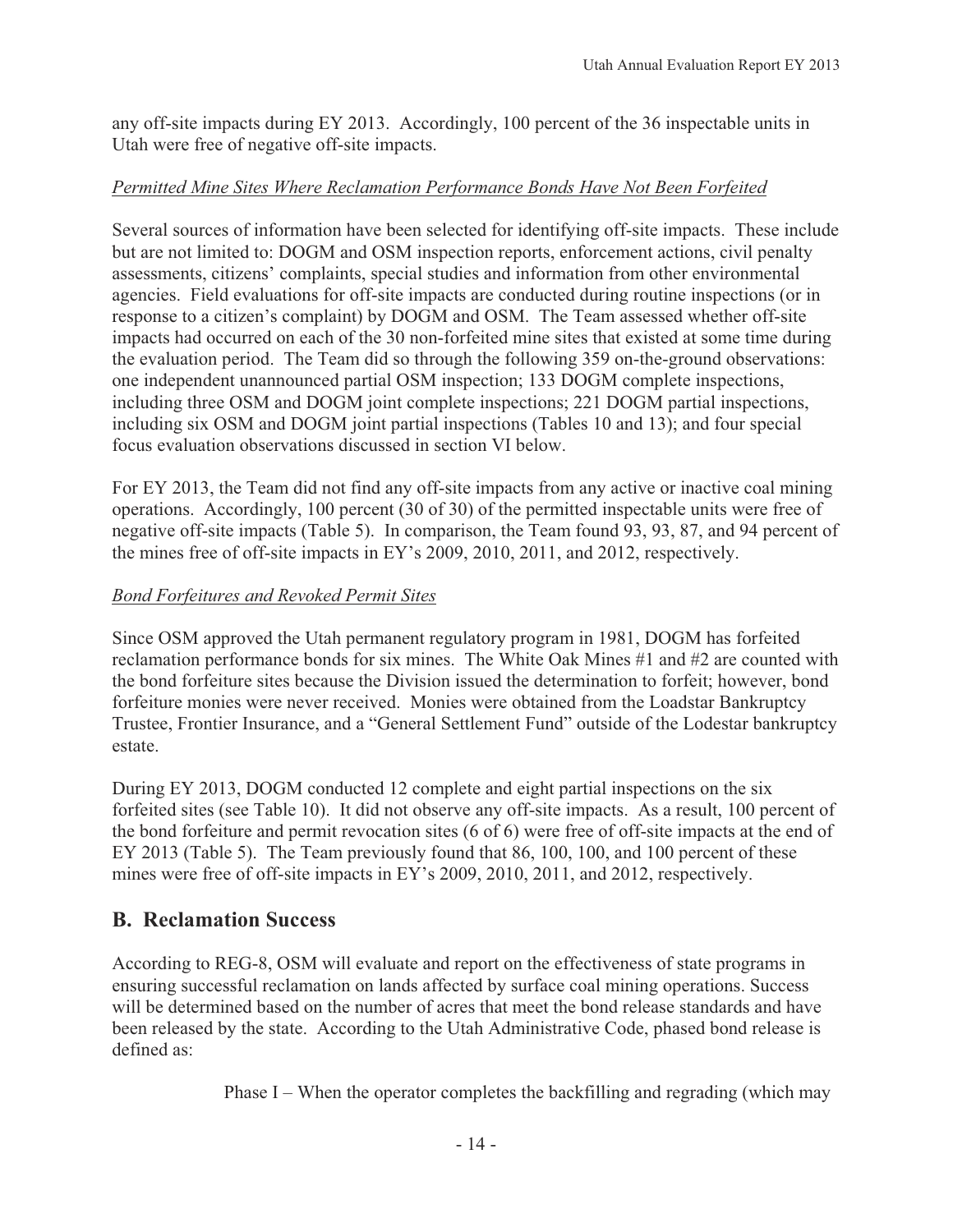include the replacement of topsoil) and drainage control of a bonded area in accordance with the approved reclamation plan.

Phase II – When revegetation has been established on the regraded mined lands in accordance with the approved reclamation plan.

Phase III – The remaining portion of the bond may be released after the operator has successfully completed all surface coal mining and reclamation operations, but not before the expiration of the period specified for operator responsibility.

In addition to the nationwide information reported, offices and states may conduct specific evaluations and report on individual performance standards. Table 6 in Appendix 2 catalogues the acreage of land released from bond for Phase I, II, and III.

## *Permitted Mine Sites Where Reclamation Performance Bonds Have Not Been Forfeited*

Each Evaluation Year the Team compiles reclamation information for all operations that DOGM has permitted under the Utah Regulatory Program since its approval in January of 1981. This reclamation information is derived from annual reclamation reports submitted to DOGM by all permitted coal mine operations and Evaluation Year bond release data contained in DOGM's permitting database. For operations where reclamation performance bonds have not been forfeited, the Team used disturbed acreage that had received bond release as a measure of reclamation success. Historically, the amount of bond release acreage in Utah is very low due to the following two factors:

- Most of the permitted operations are underground mines (Table 2). Regulated surface facilities associated with underground mining operations typically remain active during the entire life of the operation. Although the surface disturbances for Utah mines are relatively small (2,726 acres for EY 2013), there are 3,270 permitted acres for the 30 non-forfeited mines, or an average of 90.83 permitted acres per mine in Utah. While a 2007 legislative coal audit pointed out that the permit area may be defined as just the disturbed area, by rule the operator has the option to include what they would like, within reason, in their permit area. Several, but not all, operators reduced their permit areas by excluding shadow areas above underground mine workings. For this reason, we exclude shadow area acreages and only report areas permitted for disturbance to report underground mine permit areas in a consistent manner.
- $\bullet$  Due to low precipitation, the bond liability period is a minimum of 10 years on sites requiring the establishment of vegetation.

Table 6 shows the permit acreage where DOGM partially released (Phases I and II) or totally released (Phase III) bonds during the evaluation year. For the 2,808 acres of total permitted disturbance that had not yet received final (Phase III) bond release at the beginning of the evaluation year, DOGM released 11.89 acres of Phase I at the Crandall Canyon Mine, 95.40 acres of Phase II at the Willow Creek Mine, and 57.44 acres of Phase III bond release at the Castle Gate Mine. During the evaluation year an additional 40 acres were bonded and disturbed at the Coal Hollow Mine, as were seven acres at the Crandall Canyon Mine, thus reducing the overall total number of disturbed acres to 2,726 as of June 30, 2013.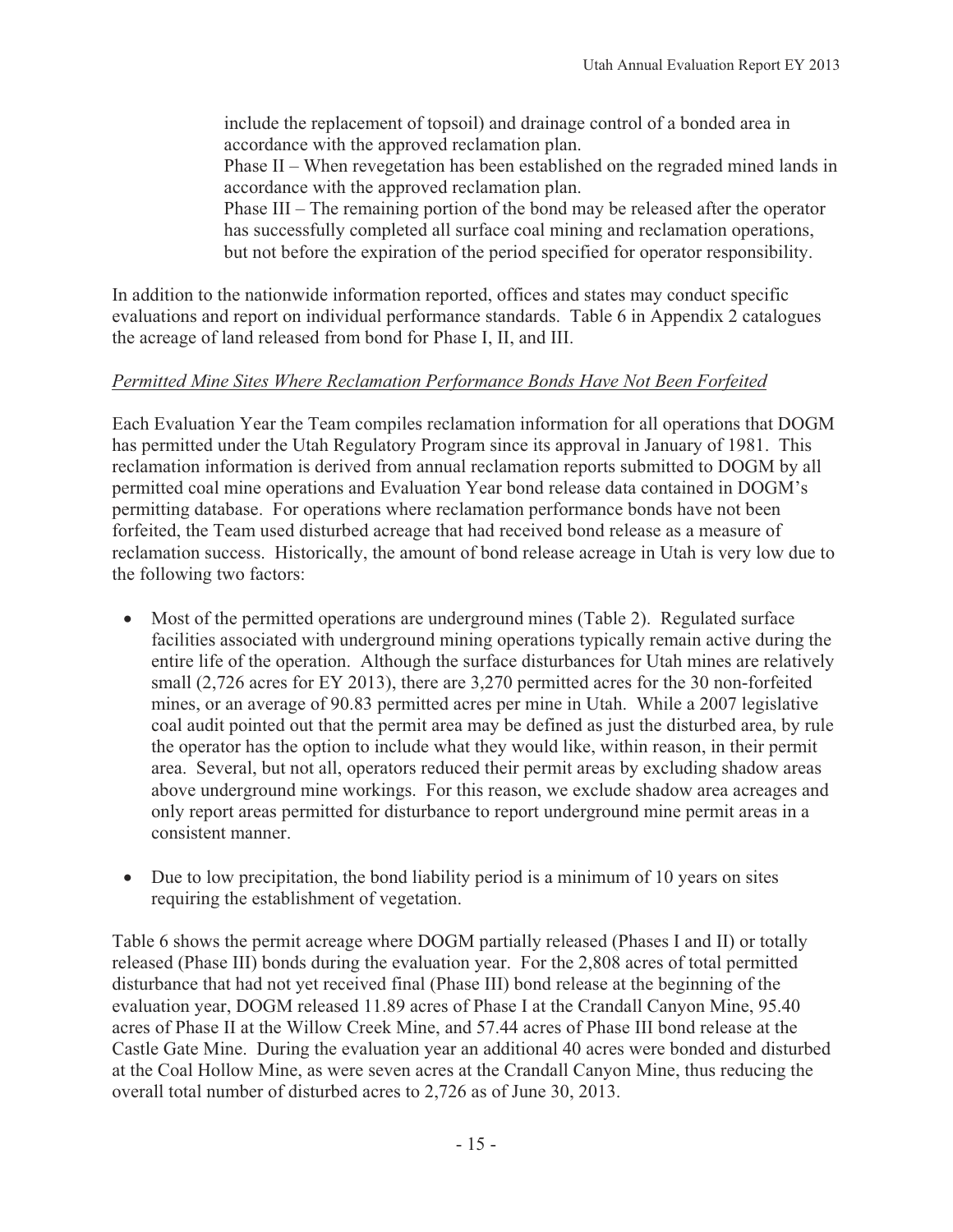A review of data in the EY 2013 Utah Reclamation Status Table (see Appendix 2) indicates that 2,298 acres consist of long-term facilities and active mining areas that are not yet subject to contemporaneous reclamation requirements during any given evaluation year, and thus not eligible for any phase of bond release. Since the Utah Permanent Regulatory Program was approved in January of 1981, 1,222 of 3,629 acres on active, temporarily inactive, inactive, final bond released, and bond forfeiture sites has been backfilled, regraded, re-topsoiled and seeded. In addition, DOGM has granted Phase III bond release on a total of 433.28 acres. Taking into account those acreages temporarily excluded from contemporaneous reclamation requirements, 32.55% (433.28 of 1,331) of mining related disturbance has been successfully reclaimed.

OSM concludes that reclamation of mined land in Utah is successful based on the Team's review of the coal permittee's annual reclamation reports, DOGM's permitting database, the EY 2013 Utah Reclamation Status Table, OSM oversight inspections, and DOGM's routine monthly inspections that include reclamation success evaluations of the reclaimed lands.

## *Bond Forfeitures and Revoked Permit Sites*

As shown in Table 7, DOGM has completed initial reclamation on all six bond forfeiture sites. During EY 2013, DOGM continued to evaluate bond forfeiture sites for reclamation success that could lead to the termination of jurisdiction. DOGM staff conducted 12 complete and eight partial inspections on six abandoned mines (Table 10). While reclamation may be adequate at these sites to terminate jurisdiction, DOGM has yet to do so.

# **C. Customer Service**

To evaluate the effectiveness of customer service provided by DOGM, the Team selects a program area to monitor the State's responses to complaints, requests for assistance, and services. During EY 2013, the Team evaluated whether DOGM is effectively implementing its program by ensuring that permit records are available to the public for inspection and copying during the appropriate timeframes. For a discussion of this evaluation refer to section VI, "Customer Service –Public Availability of Permit Records." In addition, DOGM conducted its fifth annual survey of customer satisfaction to evaluate performance at the Division and Program level and to foster improved customer service in the future. The results of this survey are also discussed under section VI below.

# **VI.---OSM-General-Oversight-Topic-Reviews**

Each year OSM and DOGM evaluate topics to determine whether DOGM is effective in ensuring reclamation success, preventing off-site impacts, and ensuring effective customer service. For EY 2013, the Team conducted three general evaluation topic reviews. Complete results of these reviews are available at the WR-DFD Office.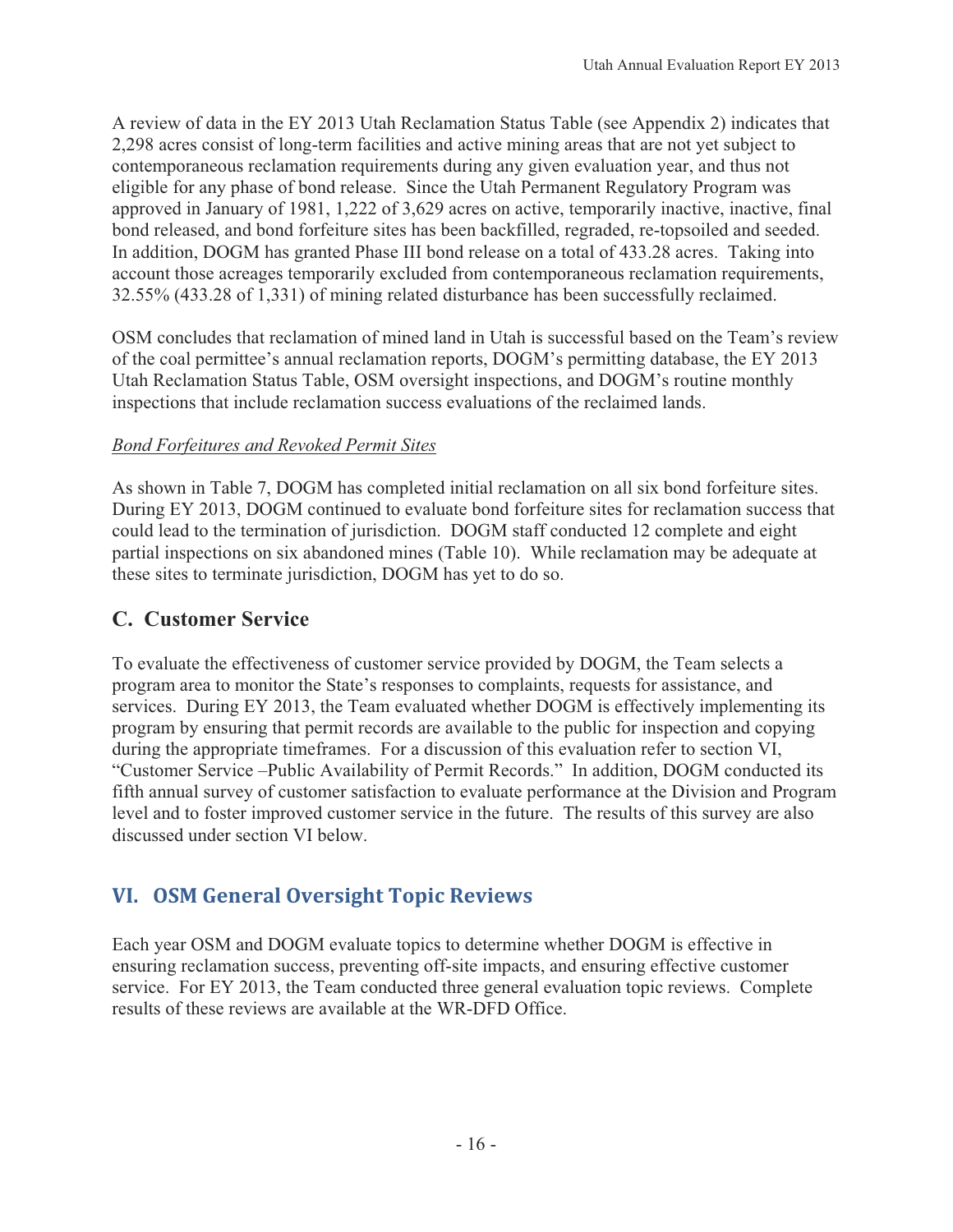# **A. Reclamation Success – Protection of Threatened and Endangered Species**

As a measure of reclamation success, the Team evaluated DOGM's protection of listed or proposed threatened and endangered (T&E) species on a sample of three mine sites. Because the sage grouse is a candidate for listing as a "threatened and endangered" species and due to the Governor's pending approval of the Greater Sage-grouse Plan in Utah, OSM extended this evaluation that began during EY 2012 into EY 2013.

The review focused on whether DOGM was ensuring that operators follow a Protection and Enhancement Plan to minimize disturbances and adverse impacts to T&E species when species are identified within the permit area, and whether mine operators are complying with applicable regulatory and permit requirements pertaining to the minimization of adverse impacts to T&E species and their habitat during coal mining and reclamation operations.

## **Findings**

## **Deer Creek Mine**

In 2005, the mine constructed a new portal facility. Prior to the project, the operator conducted research to determine if any T&E species were present in the area. The research included an indepth vegetation analysis of the area related to the proposed portal facilities to determine the presence of plant species listed as "sensitive" in the Manti-LaSal National Forest. Neither these plants nor their ideal habitats were observed within the study areas during the course of the field sampling and surveys.

A Habitat Suitability Determination Report was written in 2005. This report focused on the Mexican Spotted Owl (MSO) because a USFWS habitat suitability model had identified the mine area as containing habitat or potential habitat for the MSO. It was determined that the area, although having many of the characteristics necessary for MSO habitat, was not inhabited by the MSO.

As part of the Upper Colorado River Endangered Fish Recovery Program, calculations must be performed to determine if consumption of water from coal mining is contributing or will contribute to water depletions, thereby affecting fish habitat. Existing coal mine operations have been required to revisit the water depletion calculations if a proposed change to the MRP has the potential to significantly increase the amount of depletion from the Colorado River Watershed. The Deer Creek Mine has submitted calculations which show that water consumption from mining operations does not significantly impact any endangered Colorado River fish or their habitat.

## **Emery Deep Mine**

This mine has conducted numerous T&E surveys due to several significant revisions for permit expansion and construction projects. Additionally, a sensitive species Burrowing Owl survey was conducted in 2008 which resulted in a Wildlife Protection and Enhancement Plan for an area which was incorporated into the MRP in October of 2009.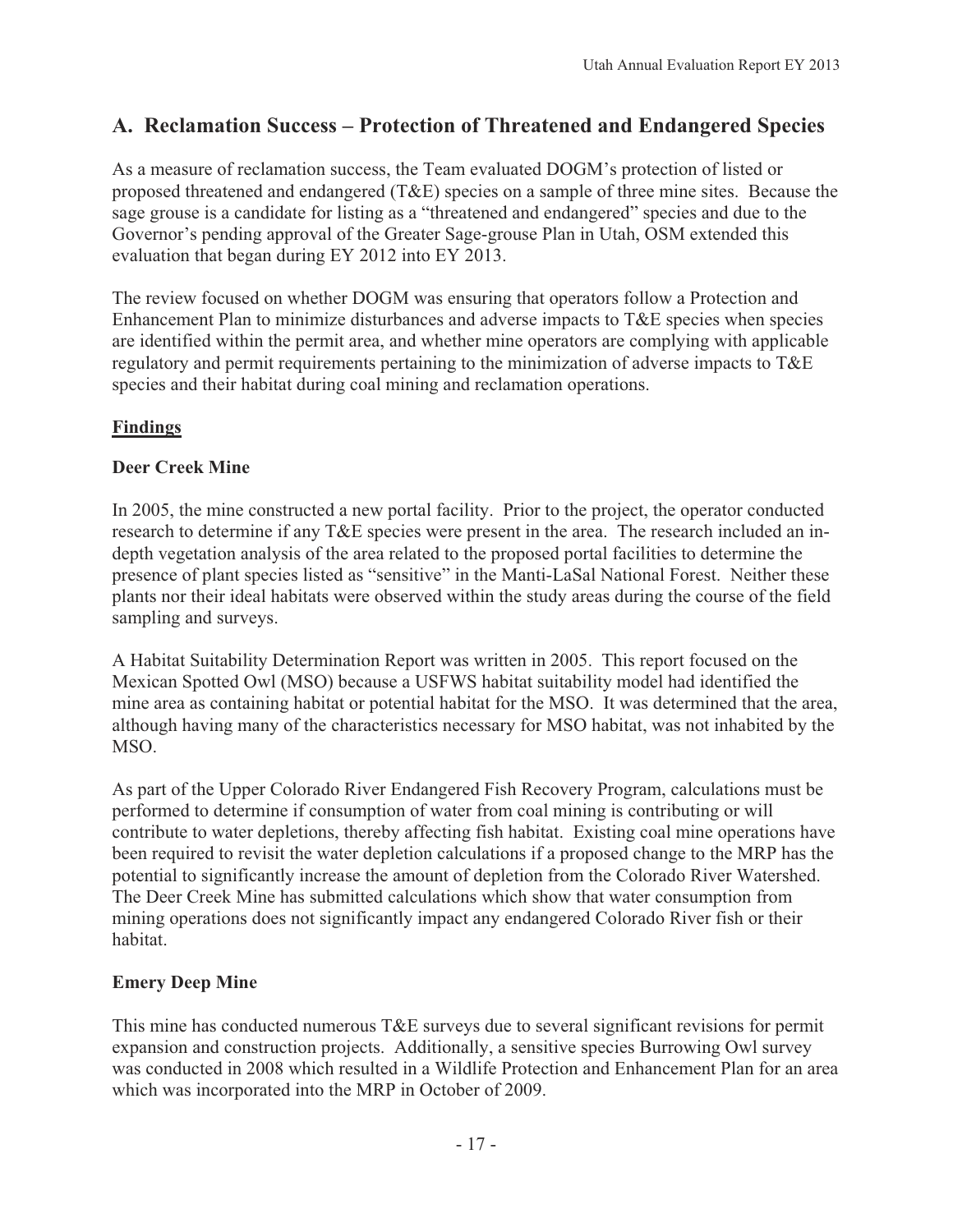As a result of these many surveys, the mine has made efforts for the protection and enhancement of these "high value habitats" by using recommended seed mixtures to create ideal habitats and permanently retaining ponds as post-mining wildlife enhancement structures.

The mine committed to monitor the area during and after subsidence to determine if adverse effects from mining had occurred to a burrowing owl nest site. Additionally, the mine constructed seven artificial burrows for burrowing owls to use within the permit area. Two of these burrows were intentionally placed in the subsidence zone so that the company could test the effects of subsidence on the burrows.

Similar to the Deer Creek Mine, the Emery Deep Mine participates in the Upper Colorado River Endangered Fish Recovery Program. The mine has submitted calculations which show that water consumption from mining operations does not significantly impact the Colorado River fish or their habitat.

## **Coal Hollow Mine**

Although not officially registered as a T&E species, much attention has been given to the sage grouse as it is currently a "candidate species for listing." The mine area contains "Crucial Value brood habitat" for the birds. BLM and the UDWR located a sage grouse lek in the proposed mine area. In 2005, BLM biologists captured, collared, and began monitoring four sage grouse in an effort to study the lifecycle and migrating patterns of these birds. In April of 2006, Alton Coal Development, LLC (ACD) began its own sage grouse studies. Monthly monitoring of sage grouse is also conducted by ACD from August to April each year, primarily by using a spotlight to count the birds at night. Monthly vegetation surveys are also conducted beginning in early fall. The lek count data for 2013 indicates that the number of displaying males (12) was within several birds of the total observed prior to mining.

In addition to studying the sage grouse, the Coal Hollow Mine is implementing techniques determined collectively with DOGM, UDWR, and the Natural Resources Conservation Service to improve the habitat for the birds. Landscape with many sagebrush plants is essential for sage grouse habitat. Single juniper trees that are scattered throughout sagebrush communities are ideal locations for predatory species to perch and hunt the sage grouse. To encourage sage grouse survival, over 10,000 juniper trees had been removed by plucking equipment prior to mining. This equipment pulls the entire tree (including roots) out of the ground. This technique causes minor impacts to the existing, essential sagebrush community. Additionally, the Mine has employed a "lop and scatter" method, where the limbs of the trees are cut off and scattered on the ground below. The BLM also continues to perform a technique known as "bull hogging," where entire trees (mainly pinion and juniper) are mulched to increase the production of grasses and forbs.

Past efforts have been made to establish a corridor between lekking areas on the permit and the large leks to the north of the current permit area. This connectivity is thought to greatly increase the chances of survival for the birds. To open up this corridor, many pinion juniper stands have been removed.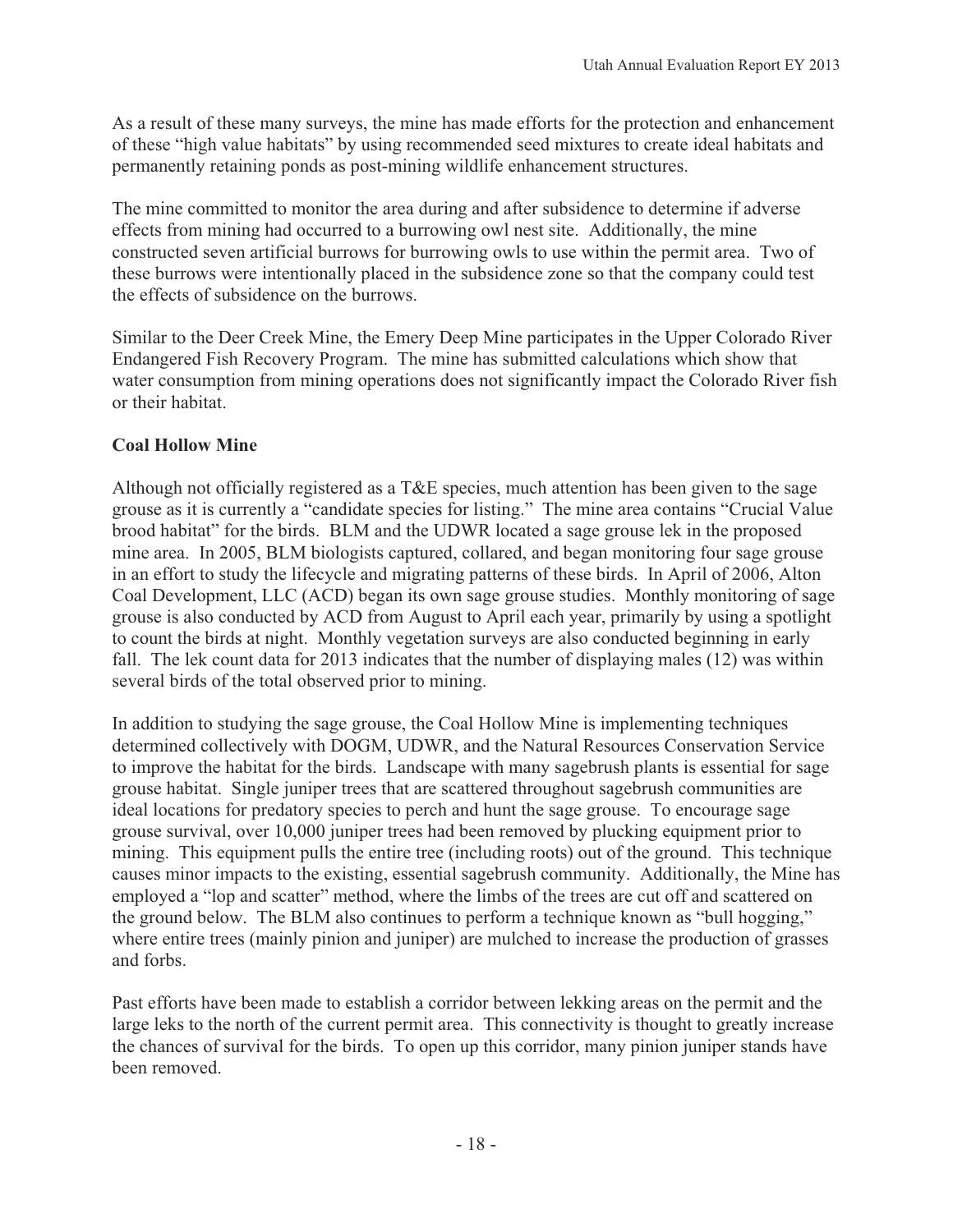The mine-proposed reclamation seed mixtures include plant species which sage grouse depend on for food and cover. Areas that are currently dominated by grass species will be seeded with big sagebrush and black sagebrush, which provide excellent nesting habitat for the grouse.

Various State agencies have combined their efforts to create a plan for the protection and enhancement of sage grouse habitat. Due to the status of Greater sage grouse as a candidate species for listing under the Endangered Species Act, State wildlife agencies have encouraged greater protection, enhancement and mitigation of sage-grouse habitat. On February 14, 2013, the Governor approved the Greater sage-grouse Plan, which includes protective measures to prevent the sage-grouse from being listed, including a one-mile lekking buffer and an additional two mile nesting, brood rearing and wintering buffer from any activity associated with mining and reclamation. DOGM has encouraged ACD to work with numerous agencies to further develop sage grouse habitat. ACD's future Federal lease application and its associated Reclamation Plan will be affected by the Governor's Plan.

ACD submitted an addendum to Appendix 3-6, *The 2012 Progress Report,* currently under review by DOGM, UDWR and the USFWS. This document includes the results of predator control efforts, vegetation treatment, and grouse and vegetation monitoring efforts. DOGM will consult with DWR and FWS and make recommendations to ACD regarding habitat improvement for the sage grouse.

On April 19, 2013, DOGM approved a Change in Mining Sequence amendment to ACD's MRP. During the field evaluation, the Team observed that revised Diversion Ditch #1 had been constructed through the active historic lek during the active lekking period (February  $15<sup>th</sup>$ through May  $15<sup>th</sup>$ , and Pond 4 construction had taken place in critical nesting and brood rearing habitat during the onset of the sage grouse brood rearing period.

The Alton Coal Mine was permitted with the understanding that the sage grouse lek within the permit area would be mined through and destroyed. For this reason, proper mitigation was required in the Mining and Reclamation Plan (vegetation treatment off-site). Even though the mine built Diversion Ditch #1 and Pond 4 close to the lek this spring during brooding and rearing season, the mine operator was following the approved MRP and the mine was not required to place any time restrictions on mining activities. Consequently, because avoidance of the lek was not possible, the choice to deal with the sensitive species was to mitigate off-site.

DOGM met with the head of the Governor's Public Lands Policy Coordinating Office (charged with enforcing the Governor's Sage Grouse Management Plan in Utah), who agreed that the mine had done what was expected and the actions taken were congruent with the plan. As a result, DOGM concluded that ACD did what was required according to their MRP and that the Division followed the law in devising and implementing the *Sage Grouse Management Plan* that is in the MRP.

## **Conclusions & Recommendations**

The Team concluded that DOGM is ensuring reclamation success by requiring mining operators to follow Protection and Enhancement Plans to minimize disturbances and adverse impacts to T&E species when species are identified within mine permit areas. This evaluation supports that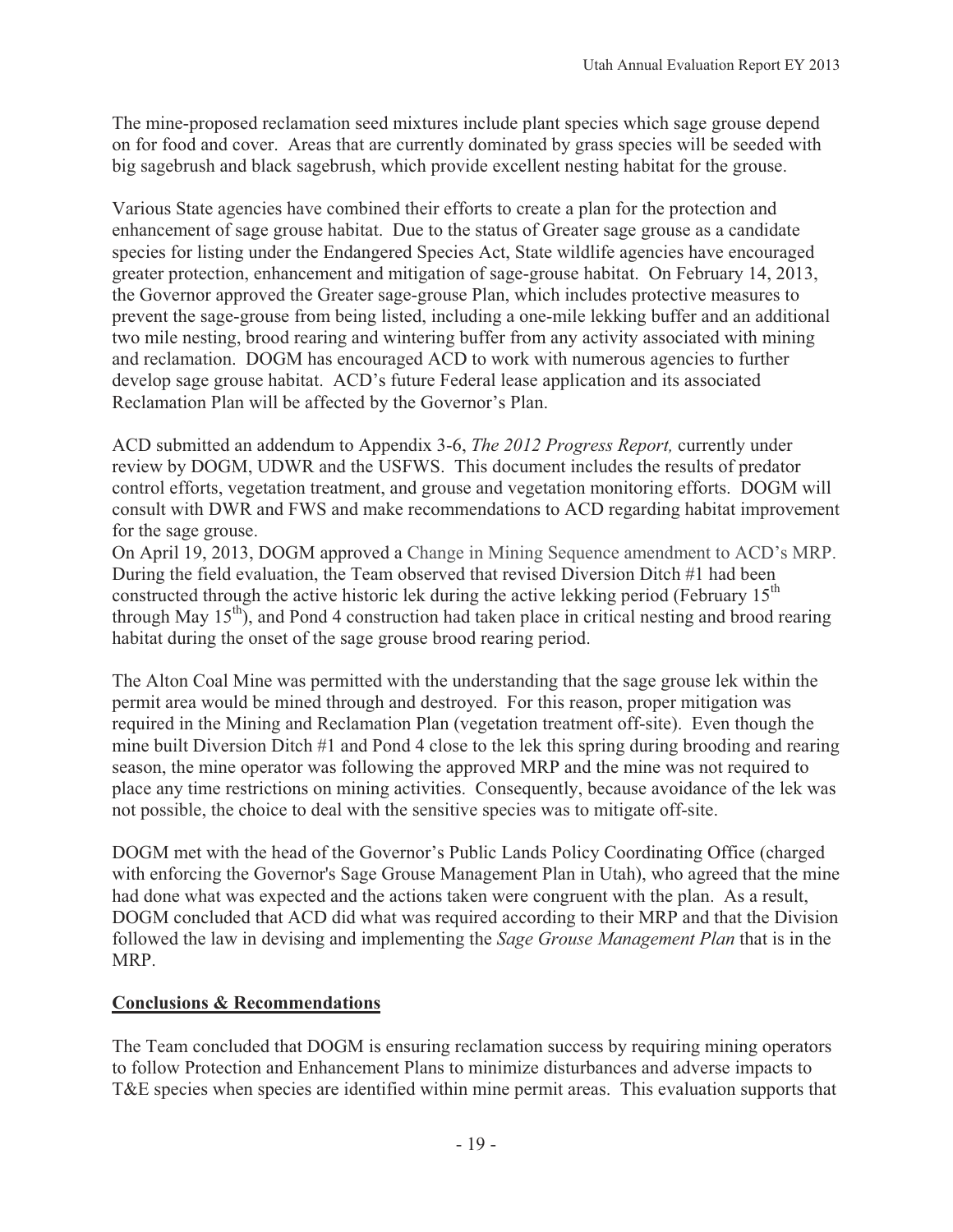mine operators are complying with applicable regulatory and permit requirements pertaining to the minimization of adverse impacts to T&E species and their habitat during coal mining and reclamation operations.

OSM encourages DOGM to continue working with operator, landowners, and other agencies to ensure that T&E species and their habitat remain protected.

# **B. Prevention of Off-site Impacts – Bond Forfeiture Sites**

As a measure of preventing off-site impacts, the Team evaluated DOGM's success in preventing and managing off-site impacts on bond forfeiture sites. The evaluation focused on whether DOGM has appropriate controls in place on bond forfeiture sites to successfully prevent and manage off-site impacts with respect to erosion / sedimentation. Reclamation at the White Oak and Blazon mines were of particular interest to the Team because the original reclamation plans were modified by DOGM and utilize some innovative techniques to prevent offsite impacts (e.g. channel redesign, hand planting riparian vegetation, and using biosolids as a soil amendment).

Utah's Coal Mining Rules at R645-301-526.222, -731, -731.121 and -742 require that the best technology currently available be utilized to prevent, to the extent possible, additional contributions of sediment to stream flow or to runoff outside the permit area from active mine sites. However, because Utah's performance standards do not apply to bond forfeiture sites, these rules were only used as general guidelines and not specific measures of success.

## **Findings:**

## **Boyer Mine**

This reclaimed site shows very stable vegetation; rabbitbrush and shadscale as high as four feet tall, many species of perennial grasses as high as 2.5 feet tall, and small perennial forbs, including a significant amount of whitetop (*Cardaria draba*). The pre-mining vegetation was most likely Pinyon / Juniper with oak scrub; this is the vegetation seen surrounding the reclamation site. Currently this surrounding vegetation contains a significant amount of bare ground mixed with large patches of cheatgrass.

No running or pooled water was observed at the time of the evaluation, however there was some disturbance documented related to a washed out downdrain. The source of the impact appeared to originate up gradient from the reclaimed area, which contains steep slopes and cliffs. Runoff from this area resulting from an intense precipitation event disturbed the reclaimed downdrain by affecting vegetation and causing some minor headcutting in certain areas. The resulting erosion of the reclaimed channel deposited sediment off**-**site and onto the shoulder of State Road 133.

The downdrain erosion did not interfere with land use, jeopardize public safety, or cause damage to uncontrolled structures or restricted areas. Further, sediment deposition associated with the downdrain did not appear to affect the integrity of the road ditch, but it did have an effect on vegetation by partially or completely burying it underneath a layer of sediment. However, it was apparent that the affected area was beginning to become re-vegetated.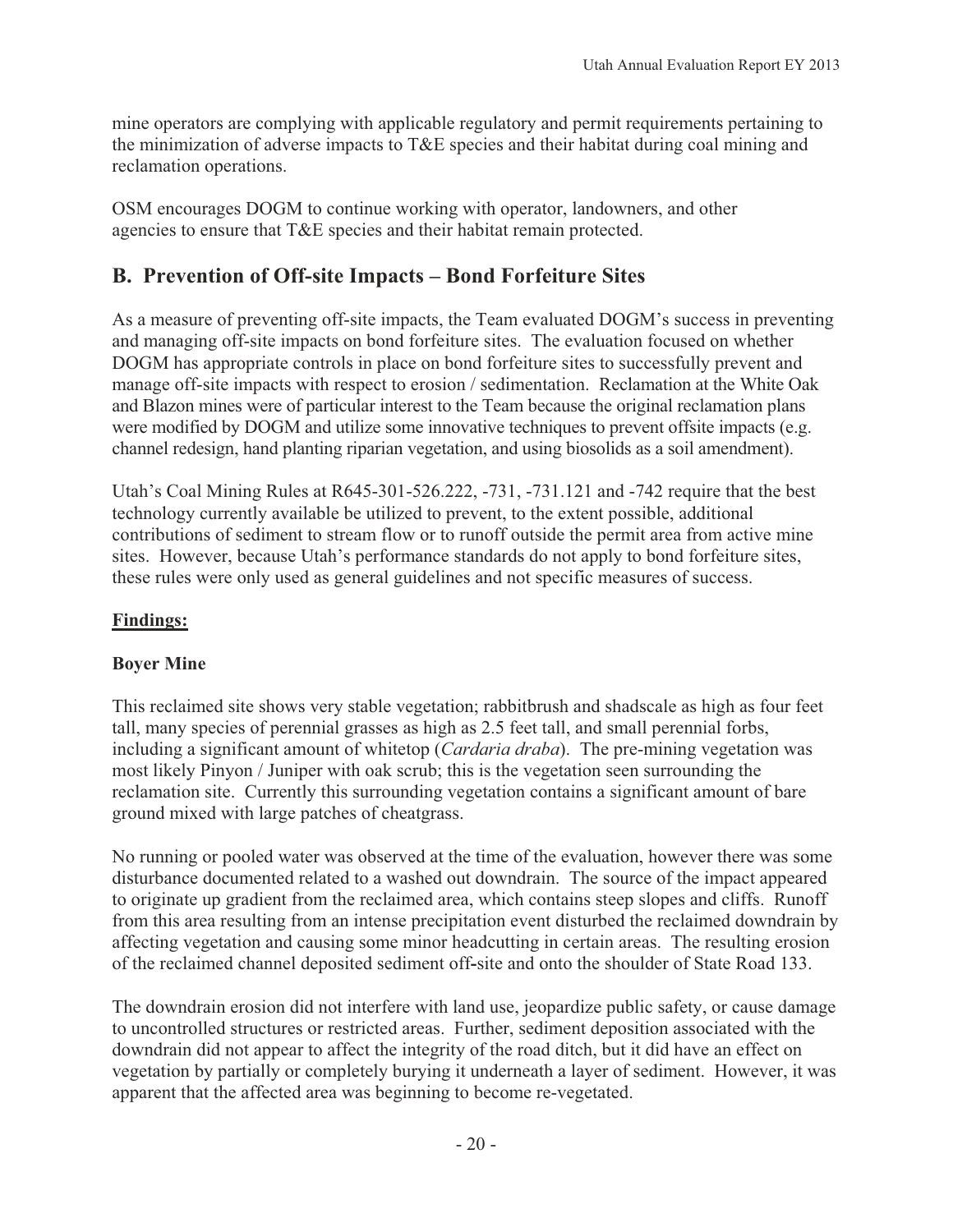According to OSM's rules at 30 CFR 816.43(c) and Utah's counterpart rules at R645-301- 742.333, permanent diversions of miscellaneous flows must be designed for a 10 year 6 hour storm event. Although these rules are not specifically applicable to bond forfeiture sites, they are cited as a general guideline. Because precipitation data indicates the storm design event for the downdrain may have been met or exceeded and because the occurrence did not result from any mining or reclamation activity, the sediment deposition was not documented as an off-site impact.

## **Summit Mine**

The pre-mine vegetation was most likely oak scrub / sage habitat, which currently surrounds the site on three sides, with riparian habitat completing the site's surroundings. Stable populations of sage, snowberry, perennial grasses, and forbs (e.g. sweet clover, lupine) now dominate the reclamation. There was no stockpiled topsoil available on sight; therefore this site was reclaimed using a topsoil substitute that contained a significant amount of gravel and other larger diameter stone. Furrows were ripped into the slopes of the reclaimed area perpendicular to the direction of dip to help control erosion; these features appeared to be functioning as designed at the time of the evaluation as no rills or gullies were observed. A post**-**mining impoundment near the river was not reclaimed and is currently revegetated with mostly native species (perennial grasses, aspen, etc.) and thistle. This vegetation type is typical both on and off-site in this area. No running or pooled water was observed at this site during the evaluation and no offsite impacts were documented at Summit Mine.

#### **Blazon Mine**

The surrounding area contains two different vegetation types; mixed forest and riparian. The seed mixes (e.g. sage, great basin wild rye, snowberry, serviceberry, yarrow) and hand plantings (willow) on the reclaimed area are well established. In addition, native forest and riparian species from the surrounding areas are slowly moving into the reclaimed area.

Snider Creek is a perennial stream which runs through the reclaimed area. In 2000, DOGM reclaimed a section of the stream using a meandering stream design, rip rap lining, drop structures, and burlap along the stream banks. DOGM also planted willow cuttings to both stabilize and approximate the pre-mining characteristics of the stream. At least one of the drop structures is still intact and functioning properly, and some of the burlap lining is still intact. The burlap lining along the channel banks appears to have been generally successful in stabilizing the stream as it flows through the Blazon Mine site. Vegetation along the stream banks has also been helpful in achieving stability.

An extensive forest fire in 2012 significantly disturbed the upstream watershed of Snider Creek and came within about a mile of the Blazon site. Subsequent heavy rains upstream from this site created minor damage by transporting sand and burned woody debris from the upstream fire area, covering existing vegetation within the reclaimed riparian corridor; this damage does not currently affect the structure or species composition of the reclaimed site. At the time of the evaluation, non-native species (e.g. thistles, dandelion) had a minor presence.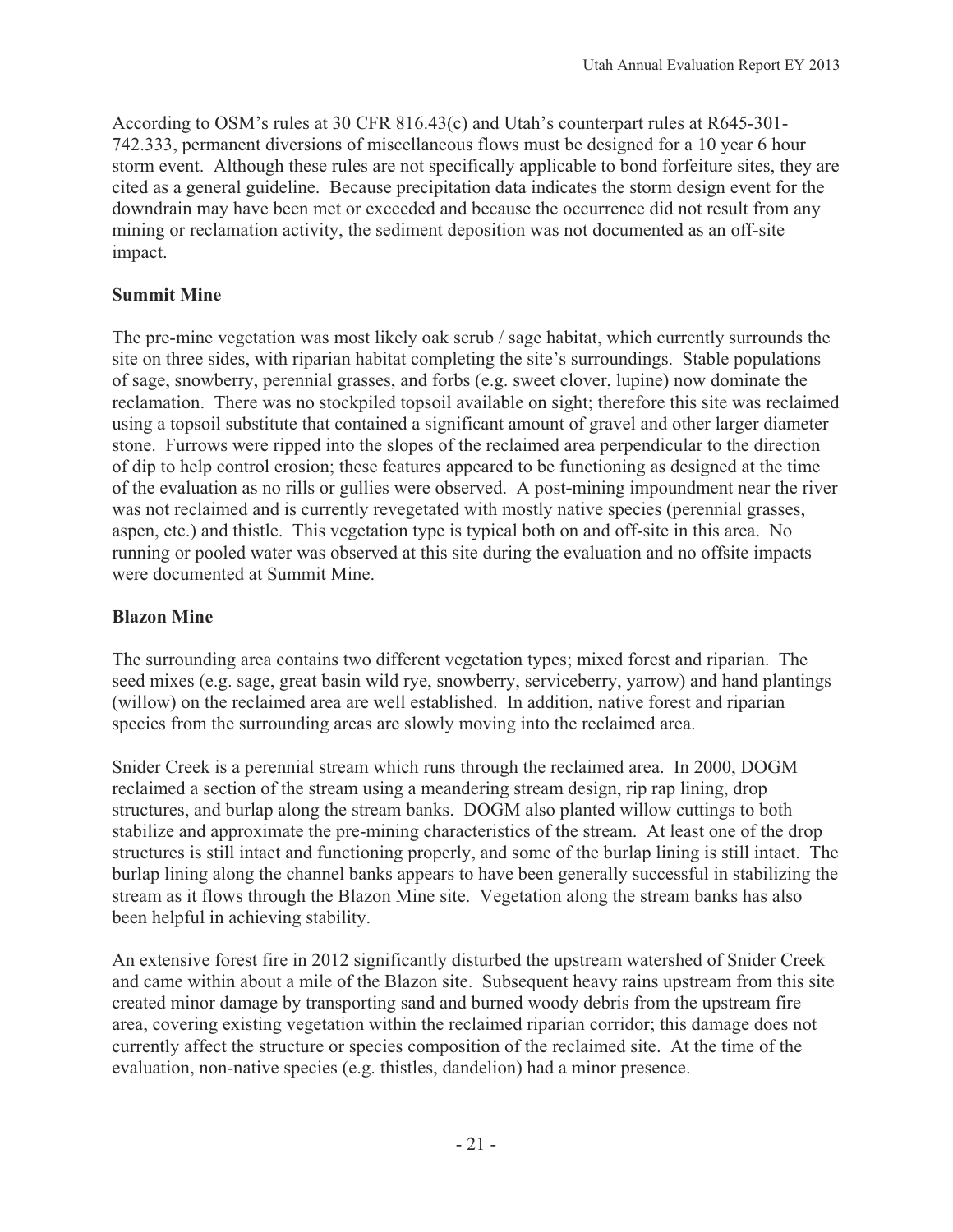It was not apparent that the runoff event had affected the portion of the Snider Creek that was reclaimed by DOGM any differently than it had to the upstream and downstream reaches of the creek. The stream meanders installed in 2000 at the Blazon Mine appeared to be intact and functioning as designed during the evaluation, although sediment has been deposited in some of them and minor erosion has occurred in other areas. No offsite impacts were documented at the Blazon Mine.

## **White Oak Mine**

The White Oak mine was initially a pre-SMCRA underground mine until DOGM approved a contour mining plan in 2001. Mining ceased at this location in 2003 and the site was subsequently abandoned. The White Oak mine was first reclaimed by Utah's AML Program using bond forfeiture monies in 2005. Following issues with subsidence, erosion, and a lack of vegetative growth on one south-facing slope of the reclamation and a portion of the drainage, DOGM re-designed and reconstructed this portion of the site in 2010 and 2011 using various reclamation approaches.

An area up gradient and outside of the permitted area contributes a significant amount of surface water onto the permitted area and has in the past created rills and gullies across a wide section of the reclaimed area. To address this, DOGM constructed three terraces designed to safely pass the runoff from a 100-year, 6-hour event into the reclaimed side channel. The terraces and side channel appeared to be in good condition at the time of the evaluation.

Stabilization and extensive revegetation efforts utilizing several types of soil amendments, seed mixtures, shrubs, and perennial seedlings appear to have succeeded in establishing selfperpetuating vegetation at the White Oak Mine even more so than the original reclamation. However, a significant portion of this new vegetation is non-native musk thistle, houndstongue, and common mullen.

In 2010, DOGM redesigned the reclamation of Whiskey Creek following significant erosion and headcutting to this area. Specifically, DOGM incorporated large boulder-sized rip rap, removed geotextile underlayment where it had failed, widened the stream channel in its steep third reach, added log weirs, and constructed successive drop structures and associated pools to control erosion on the four reaches of the reworked stream.

The original reclamation from 2004 that was not re-worked by DOGM showed no evidence of significant instability, although the Team observed some minor rills and gullies which had formed. These did not appear to be contributing excess sediment to Whiskey Creek, and perennial shrubs and grasses are present in this area. No offsite impacts were documented at White Oak Mine during the evaluation.

#### **Conclusions**

DOGM expenditures of forfeited bond monies have resulted in successful implementation of reclamation plans. In the event bond monies do not cover all costs associated with ensuring long-term reclamation success, DOGM pursues additional funding from other sources to conduct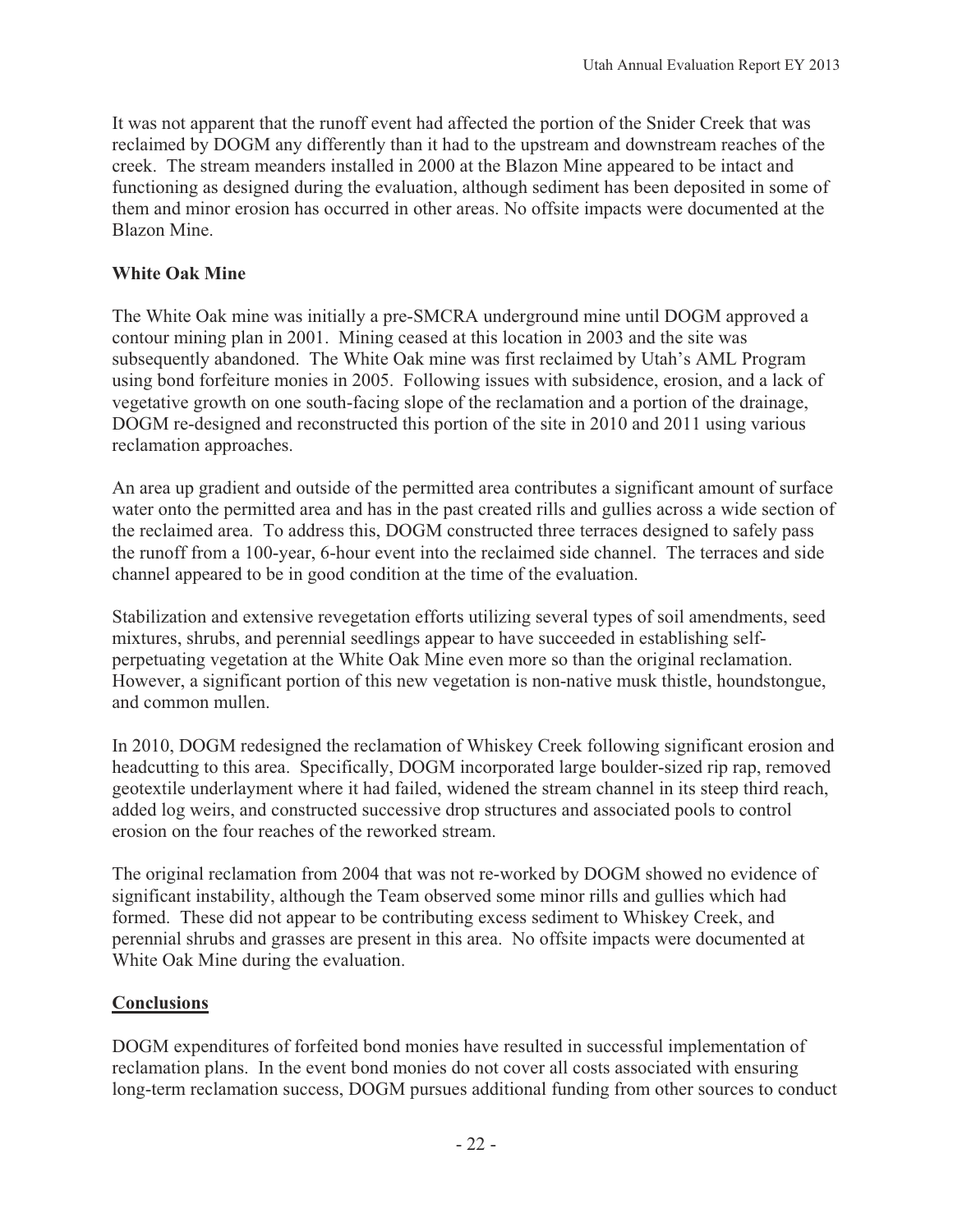supplemental reclamation work. There was no evidence of offsite impacts and the mine sites' slopes and diversions are stable and not contributing excessive amounts of sediment to the hydrologic balance. OSM finds that DOGM has appropriate controls in place to successfully prevent and manage off-site impacts with respect to erosion/sedimentation at the Summit, Boyer, Blazon, and White Oak bond forfeiture sites.

# **C. Customer Service – Public Availability of Permit Records**

This evaluation was based on OSM Directive REG-8 for determining DOGM's effectiveness in serving its customers by ensuring that permit records are available to the public for inspection and copying during the appropriate timeframes.

Utah's Rules at R645-300-121.200, Public Participation in Permit Processing, Filing and Public Notice, requires permit applicants to file a full copy (excluding confidential information under R645-300-124) of the permit application with the recorder at the courthouse of the county where the coal mining and reclamation is proposed to occur or an accessible public office approved by the Division. The applicant must file the entire permit and the relevant application by the date of the first newspaper publication and must file any changes to the application with the public office at the same time the change is submitted to the Division. Additionally, R645-300-124.100 requires all applications for permits, permit changes, permit renewals, and transfers, assignments or sales of permit rights on file with the Division to be made available for public inspection and copying. This evaluation determined whether the Division is successfully providing customer service by ensuring all sample mine permit applications were available in an accessible location in the vicinity of the mining operation for the public to inspect and copy as required under R645-300-121.200 and R645-300-124.

## **Findings**

The Team evaluated the availability of two mine permit renewal applications as a representative sample of all permit applications in the state. The Team verified that these two permit renewal application packages were available for public inspection and copying at the local courthouse or other approved accessible location in accordance with the identified regulatory requirements. The sample permit applications were chosen based upon public comment periods coinciding with OSM and DOGM Team members' field activities in the state of Utah.

The Dugout Canyon Mine filed a Permit Renewal application with the Division on September 11, 2012. The Division determined that the renewal application was complete on October 29, 2012. Public notification of the renewal application was published in the Sun Advocate on November 1, 8, 15, 22, and 29, 2012. Rule R645-300-121.200 requires that the application be made publicly available on the date of the first newspaper advertisement. Team members were not in Price, Utah on November 1 to verify that the application was filed by that date. On December 12, 2012, the Team verified that the entire Dugout Canyon Mine permit (with the exception of confidential and/or proprietary information in accordance with R645-300-124) and the renewal application were available at the Carbon County Justice Courthouse located at 120 East Main Street in Price.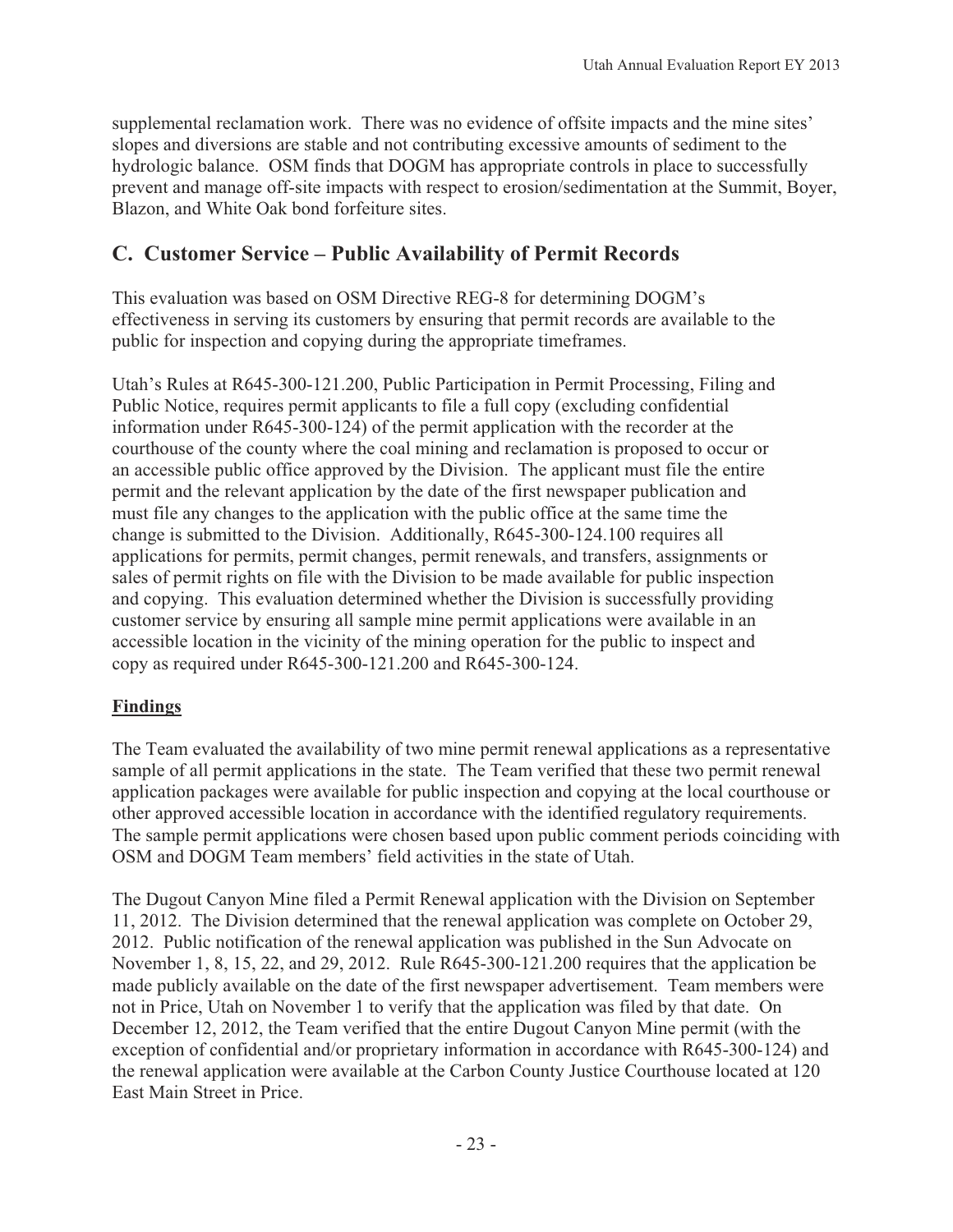The Division received a Permit Renewal application from the Crandall Canyon Mine on January 30, 2013. This submittal for Permit Renewal was approved by the Division on February 1, 2013. An Affidavit of Publication from the Emery County Progress states that the application was available at the Emery County Court House located at 75 East Main Street in Castledale, Utah. The Public Notice was published for four consecutive weeks from February 19 through March 12, 2013. Team members were not in Castledale, Utah on February 19 to verify that the application was filed by that date. On February 25, 2013, the Team verified that the entire Crandall Canyon "Mining Reclamation Permit" (with the exception of confidential and/or proprietary information in accordance with R645-300-124) and the renewal application were available at the Emery County Courthouse.

## **Conclusions & Recommendations**

The Team concluded that DOGM is successfully implementing the requirements set forth under R645-300-121.200 and R645-300-124 by requiring mine permit applications to be made available in an accessible location in the vicinity of the mining operation for the public to inspect and copy. Due to timing constraints, the Team was unable to conclude whether permit applications were available on the original date of newspaper publication during this review. Based on the findings above, the DFD recommends that DOGM utilize future inspections to verify that applications for permits, permit changes, permit renewals, and transfers, assignments or sales of permit rights are available to the public for public review and copying on the first date of publication. This will ensure permit records are being made available to the public in a timely manner.

# **D. Fifth Annual Division-wide Stakeholder Satisfaction Survey (Utah selfevaluation)**

DOGM also conducted its fifth annual survey of customer satisfaction during EY 2013 to evaluate performance at the Division and Program level and to foster improved customer service in the future. The survey included the period of July 10 through August 31, 2012. The results of the survey for the Coal Program, on a 1 to 5 scale with 5 being the highest satisfaction, were as follows:

Timeliness of Services: 4.38 Accuracy of Information: 4.31 Helpfulness of Employees: 4.46 Expertise of Employees: 4.23 Availability of Information: 3.75 Composite Rating: 4.23

# **VII.---Regulatory-Program-Problems-and-Issues**

The following is a description of significant regulatory issues DOGM has addressed on mining operations during EY 2013.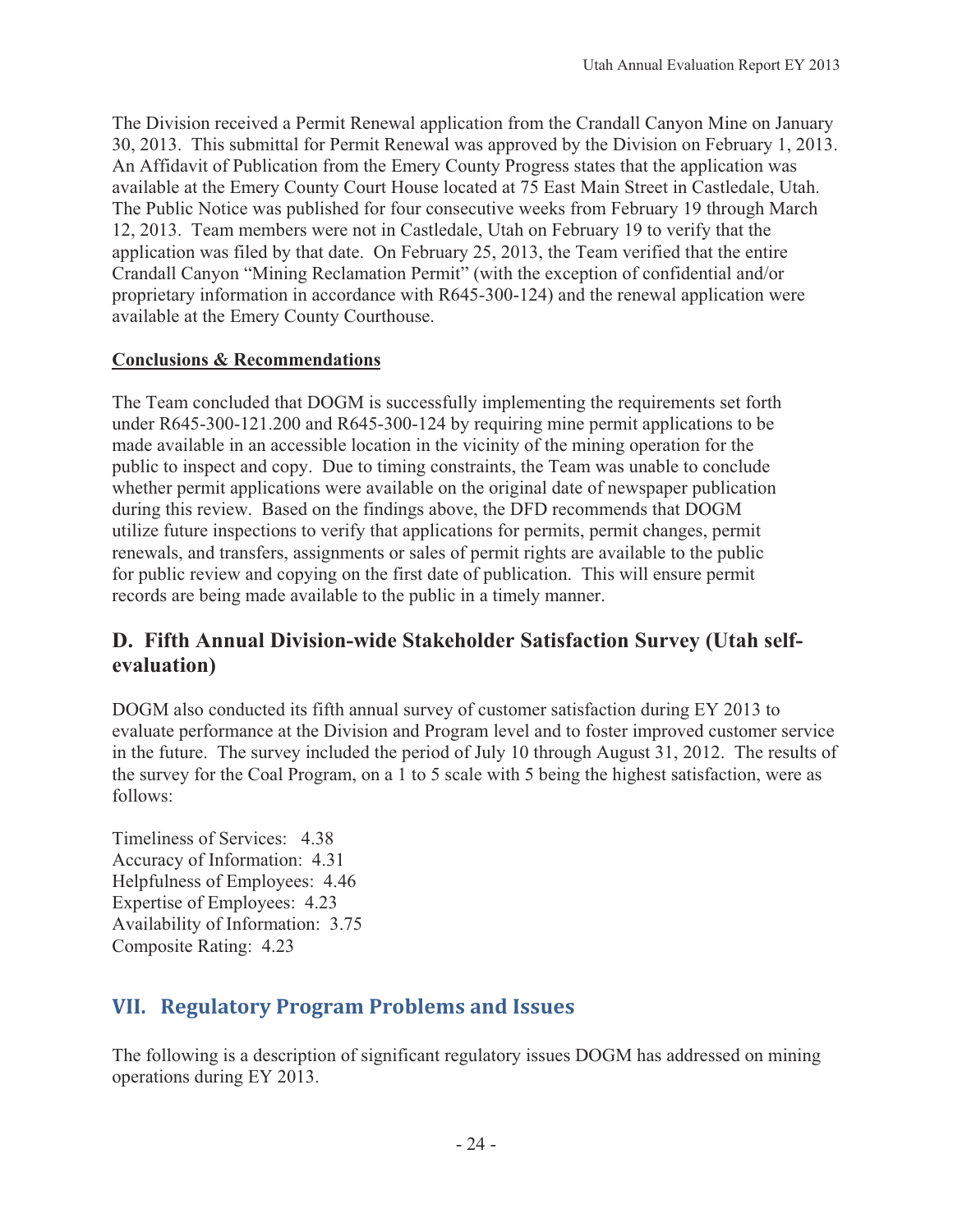#### A. Crandall Canyon Ten-Day Notice

On August 6, 2007, a mine collapse occurred at the Crandall Canyon Mine, which took the lives of six miners. Three rescue workers were killed during a rescue attempt. On August 7, 2007, in an emergency attempt to rescue the men, borehole drilling began from the surface of East Mountain down to the underground workings. Due to the nature of this rescue operation all drill pads and access roads were constructed under emergency provisions. On August  $30<sup>th</sup>$ , the Mine Safety and Health Administration officially called off the rescue effort. Permitting and reclamation of the seven drill pads and access roads began shortly thereafter. DOGM, along with other state and federal agencies, continues to work with the mine to coordinate reclamation activities. The emergency drill holes, pads, and access roads have now all been reclaimed.

Because the Crandall Canyon Mine was shut down in such an unexpected manner, the provisions for mine water discharge had not been adequately addressed. Water began discharging from the mine portals shortly after they were sealed. A Division Order (C/015/032-DO 08A) was issued on April 22, 2008, requiring Genwal Resources, Inc. (Genwal), permittee for the Crandall Canyon Mine, to make requisite permit changes and update the MRP to include a plan for the discharge of post-reclamation mine water in accordance with R645-301-551, R645-301-731.521, and R645-301-751. The level of iron in the water started to exceed the UPDES discharge parameters and soon began to stain the receiving stream, Crandall Creek. On August 11, 2009, the Division issued a violation to the mine for failure to minimize the disturbance to the hydrologic balance. The mine was required to stop discharging water that exceeded the UPDES permit; a treatment facility was built that would treat the water before it was discharged into Crandall Creek.

On November 9, 2009, after having conducted an inspection at the site, OSM issued two Ten-Day Notices (TDN's) for: (1) failure to conduct operations only in accordance with the approved permit, which pertained to the water treatment facility; and (2) failure to maintain adequate bond coverage at all times, which pertained to not having bond for long term treatment of the mine water discharge.

By letter to the Office of Surface Mining dated November 23, 2009, DOGM explained the emergency informal approval of the permit amendment allowing construction of a water treatment facility at the Crandall Canyon mine. Also on November 23, 2009, DOGM issued Division Order C/015/0032-DO09A requiring Genwal Resources to increase the bond held for the site.

The water treatment facility was informally allowed to be constructed before Genwal had submitted a complete permit revision application package. Water was not to enter the facility until DOGM received the requisite engineering details and approved the plan. DOGM was concerned that any further corrective action, or notice of violation, would only delay efforts to treat the water and abate the underlying problem.

Division Order C/015/0032-DO09A required the bond to be increased within 60 days of receipt. Utah American Energy Inc. asked to meet with the Division and contested the requirement to post bond for perpetual treatment of the water citing its believed lack of a regulatory basis for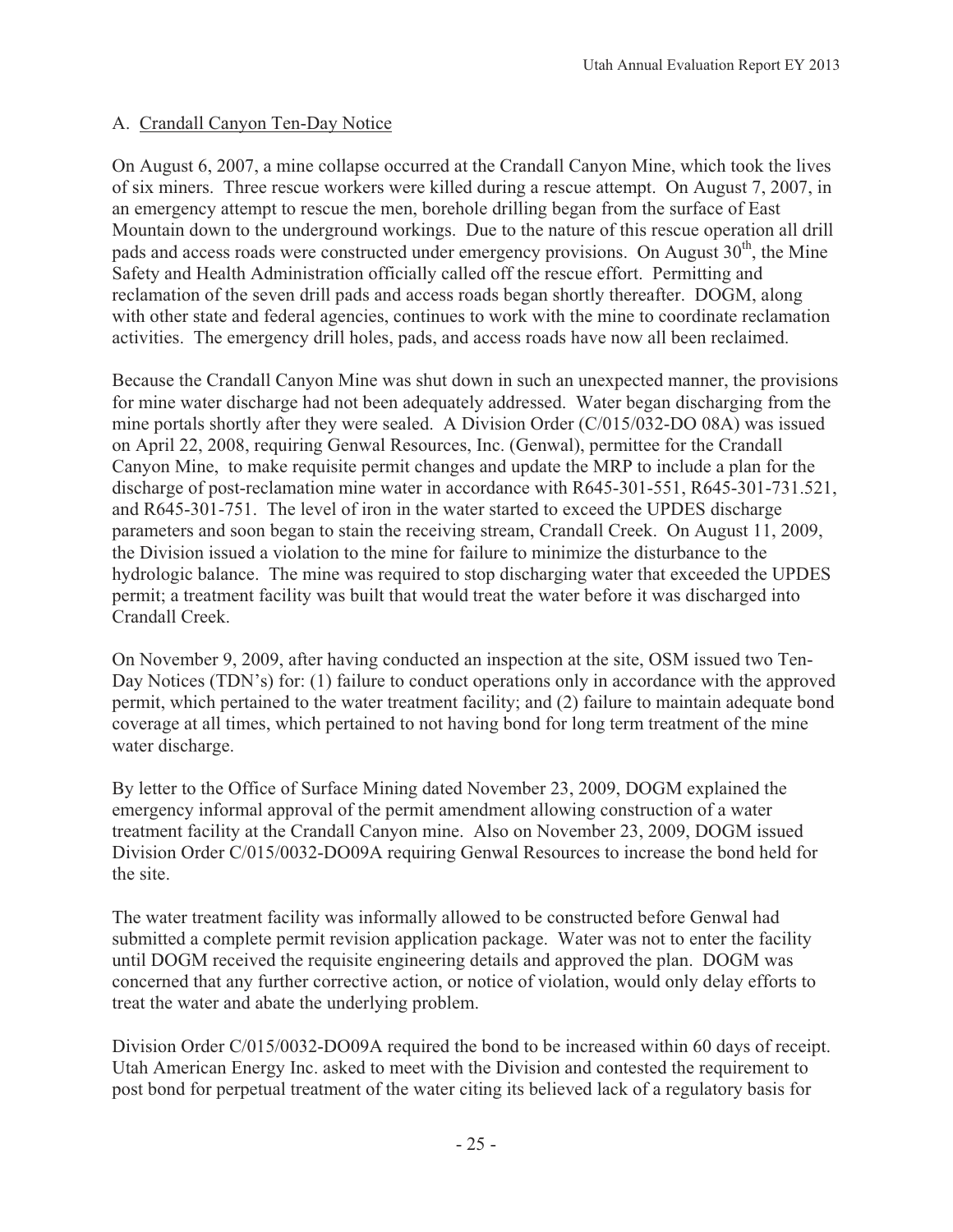doing so. Annual operation and maintenance costs for the water treatment facility were very high and the bond held was potentially inadequate to cover such costs over an extended period of time. Determining the costs of operating the water treatment facility for that Division Order was a major effort between the Division and Genwal and required much discussion and interchange.

On December 3, 2009, OSM found that DOGM had shown good cause for not issuing a violation pertaining to the water treatment facility being constructed under emergency procedures and that DO-9A constituted appropriate action to cause the inadequate bond to be corrected. For those reasons, OSM terminated both TDNs. DOGM subsequently revised DO-09A on December 22, 2009, to add requirements that Genwal provide annual operating cost estimates for the ongoing and continual treatment of water, to post money by January 23, 2010, for a water treatment trust fund in the amount required to generate an annuity equal to the estimate provided, to supply detailed engineering plans for final portal closure and final site configuration, to supply new reclamation bond estimates which reflect new plan changes, and to post any additional bond required by March 18, 2010.

On August 16, 2010, DOGM issued Division Order 10A (DO-10A) which superseded all versions of DO-08A and DO-09A. DO-10A was accompanied by DOGM's June 7, 2010, hydrologic report finding probable perpetual pollutional discharge. DO-10A required Genwal to conduct increased water quantity and quality monitoring, revise the Mining and Reclamation Plan to reflect the increased monitoring, provide a bond or trust fund by October 16, 2010, that would yield a yearly payment sufficient to cover the operating costs for the water treatment system in perpetuity (then estimated at \$325,000/year), revise the Probable Hydrologic Consequences determination to reflect current conditions, and make other associated changes to the permit. Genwal Resources complied with the requirements to conduct increased water monitoring and to amend the permit to reflect the increased monitoring.

Genwal appealed the Division Order to BOGM on September 15, 2010, indicating its belief that there was no authority for requiring a perpetual bond and no rules in place to govern a trust fund bonding mechanism. By letter dated December 23, 2010, OSM revoked its December 3, 2009 termination of TDN #X09-140-182-002 because adequate bond had not yet been posted. BOGM first heard legal arguments on this matter on January 26, 2011. In May 2011, the BOGM requested that the Division and Genwal work out an agreeable financial mechanism for this financial assurance in the form of a contract between DOGM and Genwal. As part of a good faith effort during negotiations, DOGM revised DO-10A on June 20, 2011, to require a bond or trust fund that will yield a yearly payment sufficient to cover the costs of water treatment in perpetuity with interim steps and timeframes. Subsequent to unsuccessful negotiations between the Division and Genwal, BOGM issued a Minute Entry on September 30, 2011, which required rule making and an evidentiary hearing regarding bonding costs and the expected duration of the pollutional discharge. DOGM has not pursued an amendment to its bonding regulations and the subsequent Board decision on this matter appears to have negated that need. On October 17, 2011, OSM issued a letter to DOGM stating that revised DO-10A constituted appropriate action to cause the inadequate bond to be corrected and terminated the TDN. OSM attached Action Plan  $\#UT-2012-001$  to the October 17<sup>th</sup> letter. The Action Plan was developed to monitor the State's progress toward successful resolution of this case.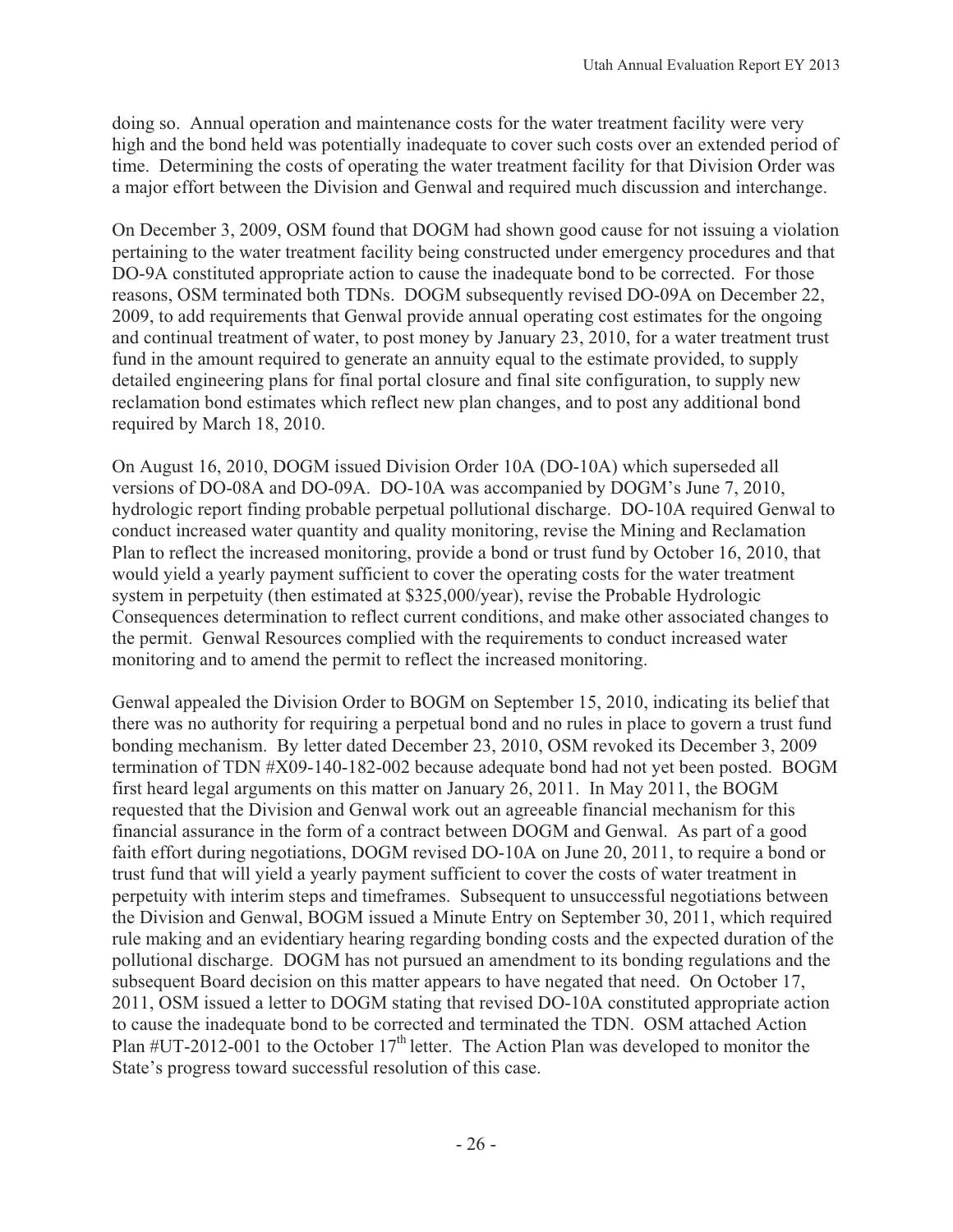BOGM filed its findings of fact and conclusions of law in the matter of Genwal's request for Board review of DO-10A on March 6, 2012. BOGM amended and vacated portions of DO-10A, finding that DOGM had appropriately sought a bond adjustment but that an interest bearing bonding mechanism would require rulemaking prior to implementation. Additionally, BOGM dismissed DOGM's hydrologic report and findings of probable perpetual pollutional discharge and accepted Genwal's hydrologic report claiming the noncompliant discharge would not likely persist more than three years. BOGM ruled that the additional bond amount Genwal must post be based on Genwal's costs assuming a best-case scenario. BOGM determined this to be three years of current operating costs (\$240,000), or \$720,000.00. Genwal posted the additional \$720,000.00 bond on July 6, 2012.

OSM developed and implemented Action Plan #UT-2012-001 to monitor DOGM's progress in resolving the inadequate bond. The Action Plan outlined the steps called for in DO-10A and alternatives in the event DO-10A was not upheld by the BOGM or was unsuccessful in attaining an adequate bond. On September 14, 2012, OSM revised Action Plan #UT-2012-001 as a result of the BOGM's decision. The original Action Plan did not anticipate a situation in which BOGM would acknowledge the bond was inadequate but require the increase in bond to be based on the operator's costs assuming a best-case scenario. Rule R645-301-830.200 requires bond amounts to be sufficient to assure the completion of the reclamation plan if the work has to be performed by the Division in the event of forfeiture. Upon further consideration of this matter, OSM issued a new TDN (#X12-140-933-001) on December 7, 2012, citing a potential violation of R645-301-830.200. This TDN identified the potential failure to secure bond sufficient to assure completion of the reclamation plan if the Division must perform the work in the event of forfeiture.

On January 28, 2013, BOGM issued a written Memorandum Decision and Order which modified the March 6, 2012, Order by requiring Genwal to submit water quality data on a six month recurring schedule for the purpose of reassessing bond adequacy. On January 30, 2013, DOGM responded to TDN #X12-140-933-001 by stating that it had "good cause" for not taking action in response to the TDN because under its program a violation did not exist and it was precluded from taking action due to the Board's March 6, 2012, and January 28, 2013, Orders. The response also indicated DOGM had taken appropriate action to address the bonding issue based on the plan to monitor and reassess the need for bond adjustments on a six-month recurring schedule.

On March 21, 2013, OSM issued its determination that DOGM had taken appropriate action to cause the violation to be abated by instituting a bond review schedule in accordance with R645- 301-830.410. OSM reasoned that the State was acting within its authority to determine a cost basis for any necessary bond adjustment. The water quality data available at the time was not sufficient to draw statistically valid conclusions regarding the duration of pollutional discharge. DOGM's plan to reassess the bond adequacy on a six-month recurring schedule is within the State's discretion under its approved program and constitutes appropriate action under 30 CFR 842.11(b)(1)(ii)(B)(4). OSM's March 21, 2013, determination also terminated Action Plan #UT-2012-001 because DOGM has taken appropriate action to correct the violation.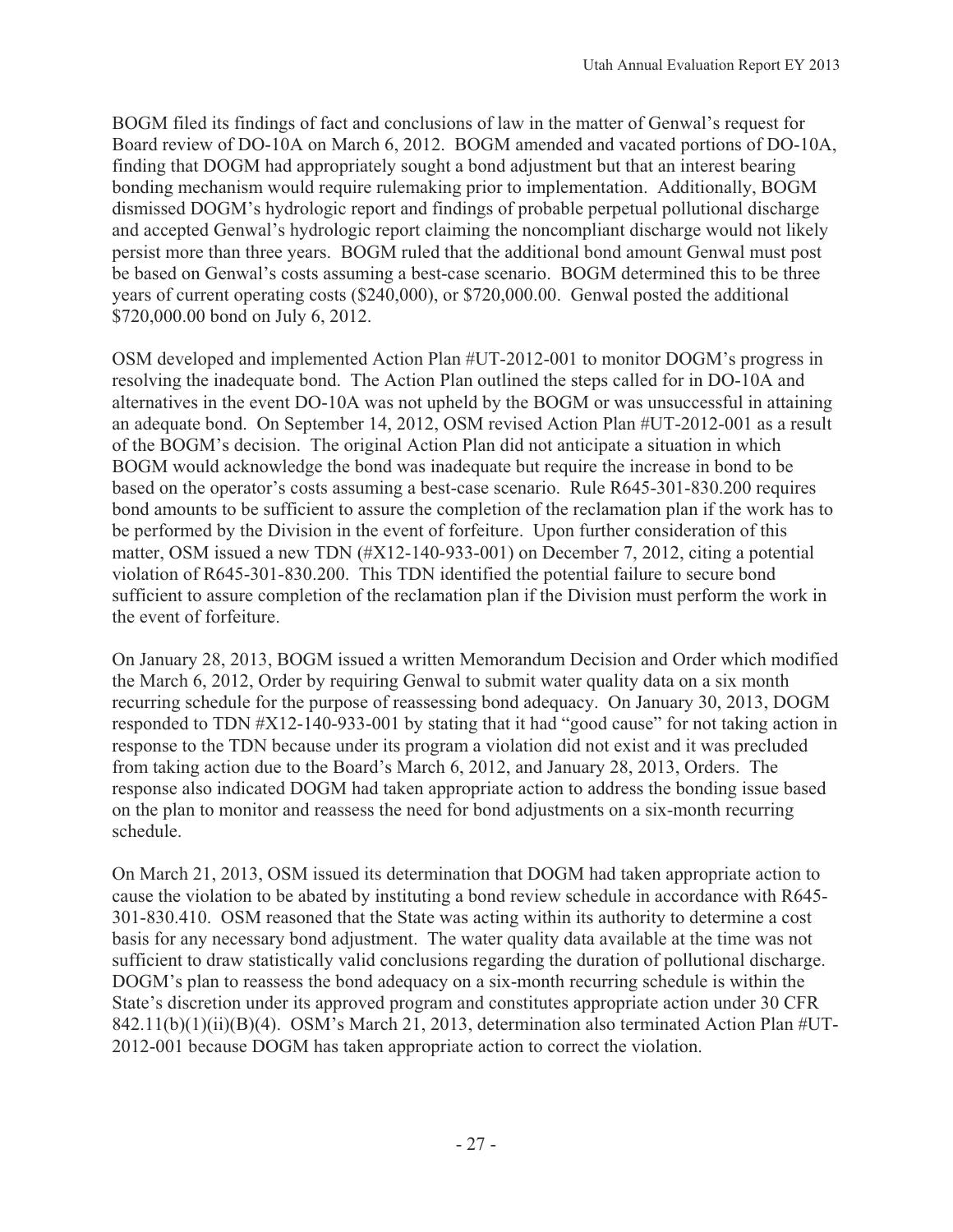## B. Coal Hollow Mine (Alton Coal Development, LLC)

A new permit application for fee surface / fee coal (636 acres) was submitted to the Division on June 14, 2007. This surface mine is located in the Alton Coal Field. On October 15, 2009, the Division approved the application. Shortly after the decision was rendered, on November 18, 2009, an appeal was filed to BOGM by a consortium of environmental groups (Sierra Club, Southern Utah Wilderness Alliance, National Parks Conservation Association and Natural Resources Defense Council). Several hearings were held before the board where the petitioners were allowed to provide their arguments as to why the permit should not be issued and the Division provided a defense of its position. On August 3, 2010, the Board ruled in favor of the Division and Alton Coal Development on all counts. The company posted the required bond and on November 8, 2010, the permit was issued. Alton Coal Development has since applied for coal leases on adjacent federal lands. The BLM's updated Draft Environmental Impact Statement for adjacent federal leases will be released for public comment soon. One issue at this mine that has recently been brought to the forefront is the displacement of sage grouse. Because there is planned mining through an historic sage grouse lek, there is a lot of interest in the effects on the birds and on the mitigation being done by the mine. There is further discussion of this issue under the Protection of Threatened and Endangered Species oversight topic in section VI above. The mine continues to operate and is producing coal.

#### C. Kinney #2 Mine

A new permit application for the Kinney #2 Mine, Carbon Resources, LLC, was received February 29, 2008, for an underground coal mine on 38 acres of fee surface and 453 acres of fee coal. The application was determined administratively complete on June 25, 2008. As requested, an informal conference was held September 30, 2008. The Center for Water Advocacy filed two petitions to have the Kinney #2 Mine area designated as lands unsuitable for coal mining, but the petitions were incomplete and were never resubmitted.

On September 24, 2008, the Division sent a notice of deficiencies to Carbon Resources informing them that they must address the deficiencies for the Division to further process the application. Due to the lack of response from the applicant, processing of the application was suspended for a period of time. On January 7, 2010, the Division returned the proposed mine application to Carbon Resources. After some time, Carbon Resources chose to pursue the application again and republished the notice of complete application again on June 10, 17, 24, and July 1, 2010. They also resubmitted a revised and reformatted (prompted by DOGM) application on October 4, 2010. On June 28, 2011, the last clean copy submittal was made which incorporated all of the updates made throughout the review process and the application was considered to be complete and accurate. Carbon Resources, LLC was notified that their application was approved on June 30, 2011. Due to the amount of time that has elapsed since the application was approved and the fact that the bond was not posted, the applicant was notified on December 3, 2012, that they would have to reapply for a permit with updated information. The Division is currently waiting for them to submit the application.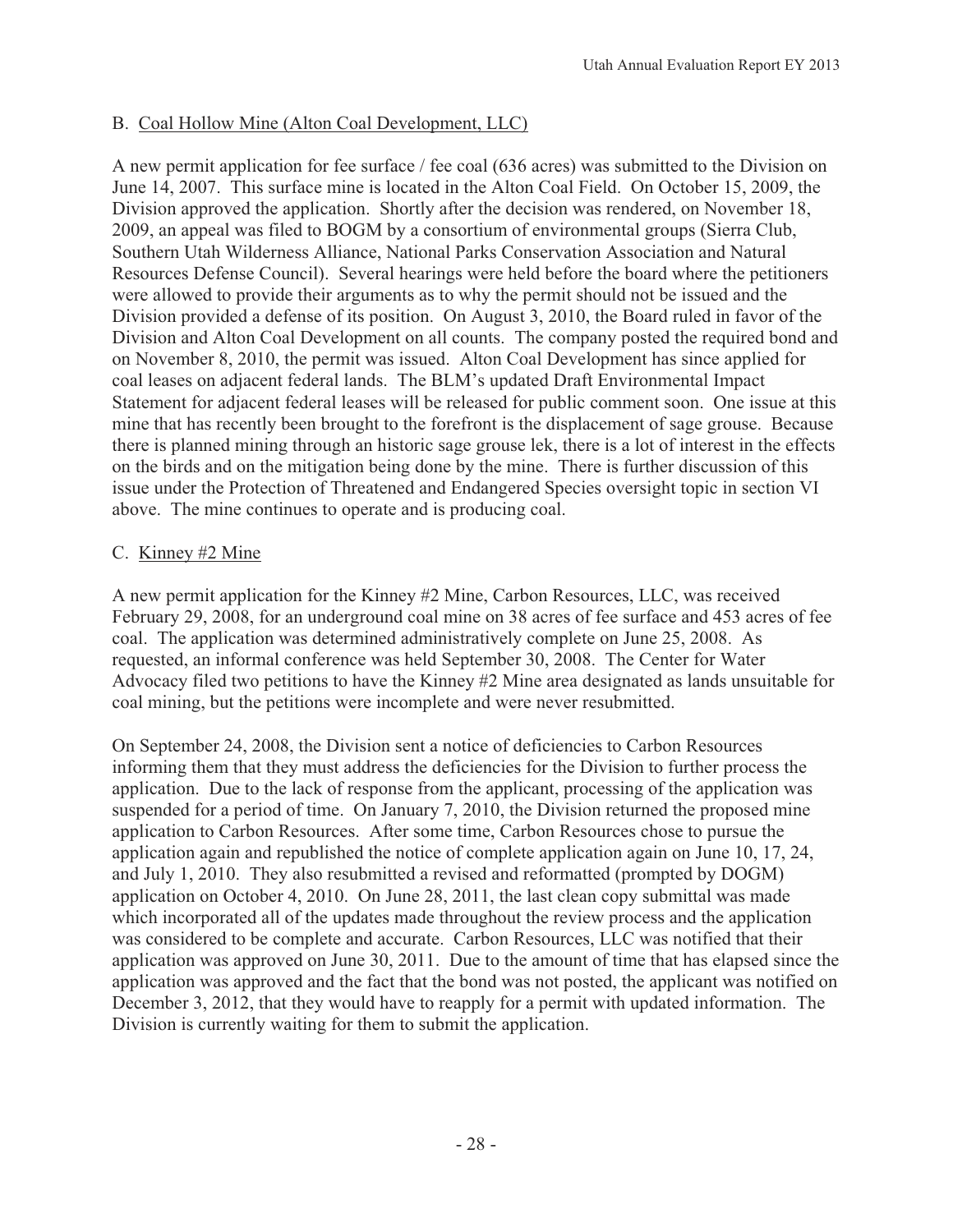# **VIII.---OSM-Assistance**

# **A. Grants**

OSM funded an Administration and Enforcement Grant to the Utah program in the amount of \$2,073,878 for the one-year grant period starting July 1, 2012, and ending June 30, 2013. Utah was originally awarded the full amount or 100% of their request for administration and enforcement (Table 9). However, DOGM subsequently de-obligated \$133,006 resulting in Utah receiving \$1,940,872. Through a Federal lands cooperative agreement, OSM reimburses DOGM for permitting, inspection and other activities that it performs for mines on Federal lands. Because most of the acreage mined for coal in Utah is on Federal lands (Table 2), OSM funds 89% of DOGM's total program costs. As described above, the Federal appropriation allowed for full funding.

OSM also funded a grant to the Utah AML Program in the amount of \$4,939,010 (Table 9). This grant applies to both administrative and construction expenses. This amount represents 100 percent funding for Utah's AML Program.

# **B. Education/Outreach/Tools**

Through NTTP and TIPS, OSM offers free-of-charge technical training courses to State and Tribal employees. During EY 2013, five DOGM employees (students) participated in four NTTP training opportunities covering Instructor Training, AML drilling and Grouting, Underground Mining Technology, and Geology and Geochemistry of Acid-forming Materials. DOGM, in kind, provided two NTTP instructors. No DOGM employees participated in any TIPS instructor-led training opportunities during EY 2013.

OSM's Technical Librarian provided 21 article reprints to Utah Staff. OSM's Technical Library web site can be accessed at http://www.techtransfer.osmre.gov/NTTMainSite/osmlibrary.shtm.

TIPS deployed a RICOH GPS camera to the Utah DOGM Title V staff at their Salt Lake City Offices. TIPS also deployed the FLIR P 660 Infrared Camera to the Utah DOGM Title V staff. The camera was used to conduct sage grouse counts on nesting areas near active surface coal mining in Kane County, Utah.

# **EY 2013 UTAH EVALUATION TEAM MEMBERS**

Steve Christensen, Steve Demczak, Daron Haddock, and Steve Schneider, DOGM

Christine Belka, Elizabeth Shaeffer, Flynn Dickinson, Dan MacKinnon, Spencer Shumate, and Howard Strand, DFD

Dana Dean, DOGM, and Alan Boehms, DFD (Team coaches)

Cover Page: Photo of Reclaimed Loadout at the Star Point Mine courtesy of Priscilla Burton, DOGM.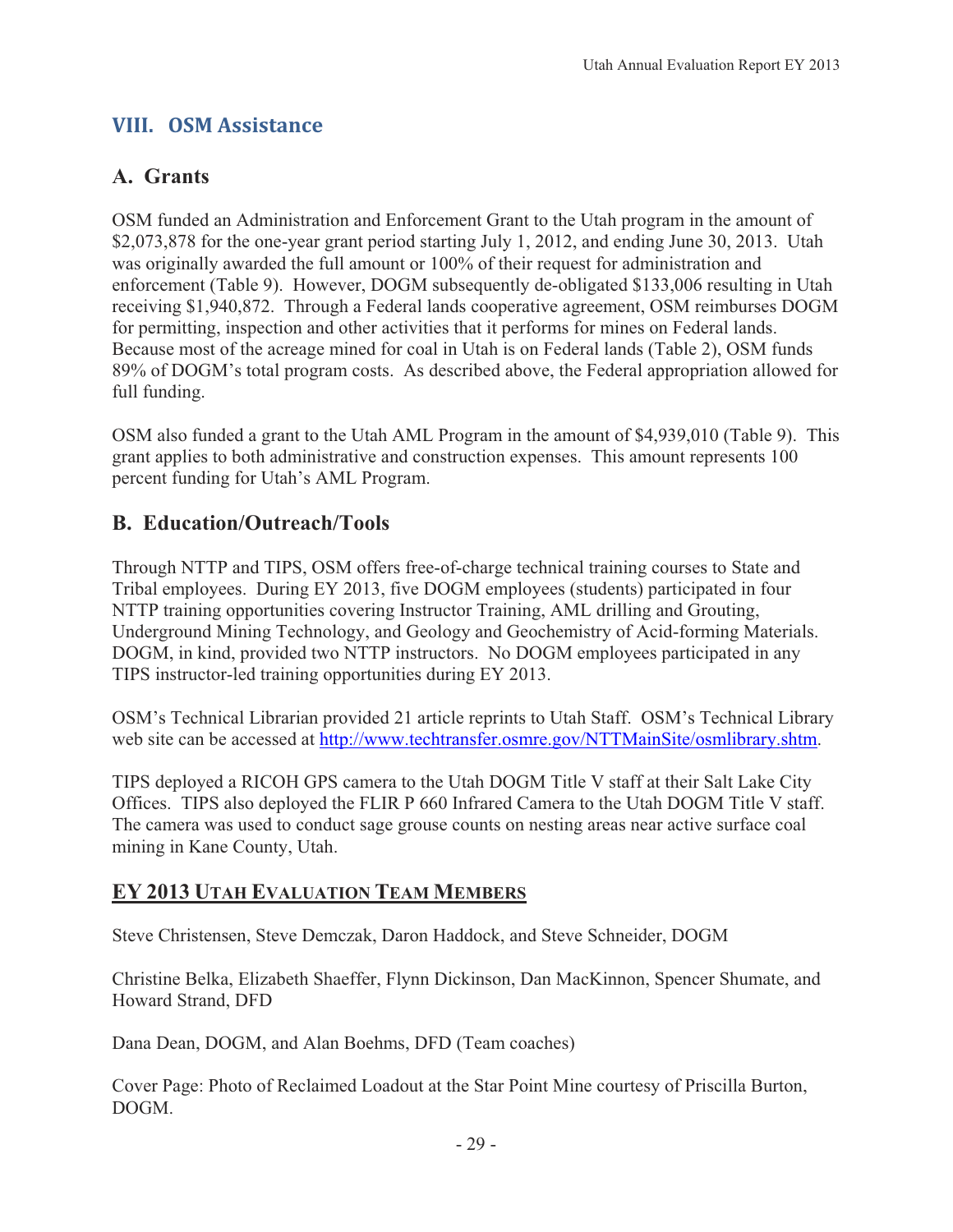#### **Utah Annual Evaluation Report Evaluation Year 2013**

# **Appendix 1: Summary of Core Data to Characterize the Utah Program**

The following tables present summary data pertinent to mining operations and regulatory activities under the Utah regulatory program. Unless otherwise specified, the reporting period for the data contained in the tables is the Evaluation Year. Other data and information used by OSM in its evaluation of Utah's performance is available for review in the evaluation files maintained by the Denver Field Division.

Because of the enormous variations from state to state and tribe to tribe in the number, size, and type of coal mining operations and the differences between state and tribal programs, the summary data should not be used to compare one state or tribe to another. Many of the tables were revised for Evaluation Year 2013. Please note that Table 7 continues to report data in a way that does not accurately represent the Utah program.

#### List of Tables

| Table 1  | Coal Produced for Sale, Transfer, or Use                                                                                                                                                                                                                                                                                                                                                                |
|----------|---------------------------------------------------------------------------------------------------------------------------------------------------------------------------------------------------------------------------------------------------------------------------------------------------------------------------------------------------------------------------------------------------------|
| Table 2  | Permanent Program Permits, Initial Program Sites, Inspectable Units, and<br>Exploration                                                                                                                                                                                                                                                                                                                 |
| Table 3  | Permits Allowing Special Categories of Mining                                                                                                                                                                                                                                                                                                                                                           |
| Table 4  | Permitting Activity                                                                                                                                                                                                                                                                                                                                                                                     |
| Table 5  | Off-site Impacts                                                                                                                                                                                                                                                                                                                                                                                        |
| Table 6  | Surface Coal Mining and Reclamation Activity                                                                                                                                                                                                                                                                                                                                                            |
| Table 7  | <b>Bond Forfeiture Activity</b>                                                                                                                                                                                                                                                                                                                                                                         |
|          | Utah has bond forfeiture sites which have been completely reclaimed, but<br>jurisdiction has not been terminated. Table 7 does not account for this situation.<br>Because Table 7 automatically populates data into other tables, all bond forfeiture<br>sites must be reported here. The data in Table 7 has been footnoted to indicate<br>that all bond forfeiture sites in Utah have been reclaimed. |
| Table 8  | Regulatory and AML Programs Staffing                                                                                                                                                                                                                                                                                                                                                                    |
| Table 9  | Funds Granted to Utah by OSM                                                                                                                                                                                                                                                                                                                                                                            |
| Table 10 | Utah Inspection Activity                                                                                                                                                                                                                                                                                                                                                                                |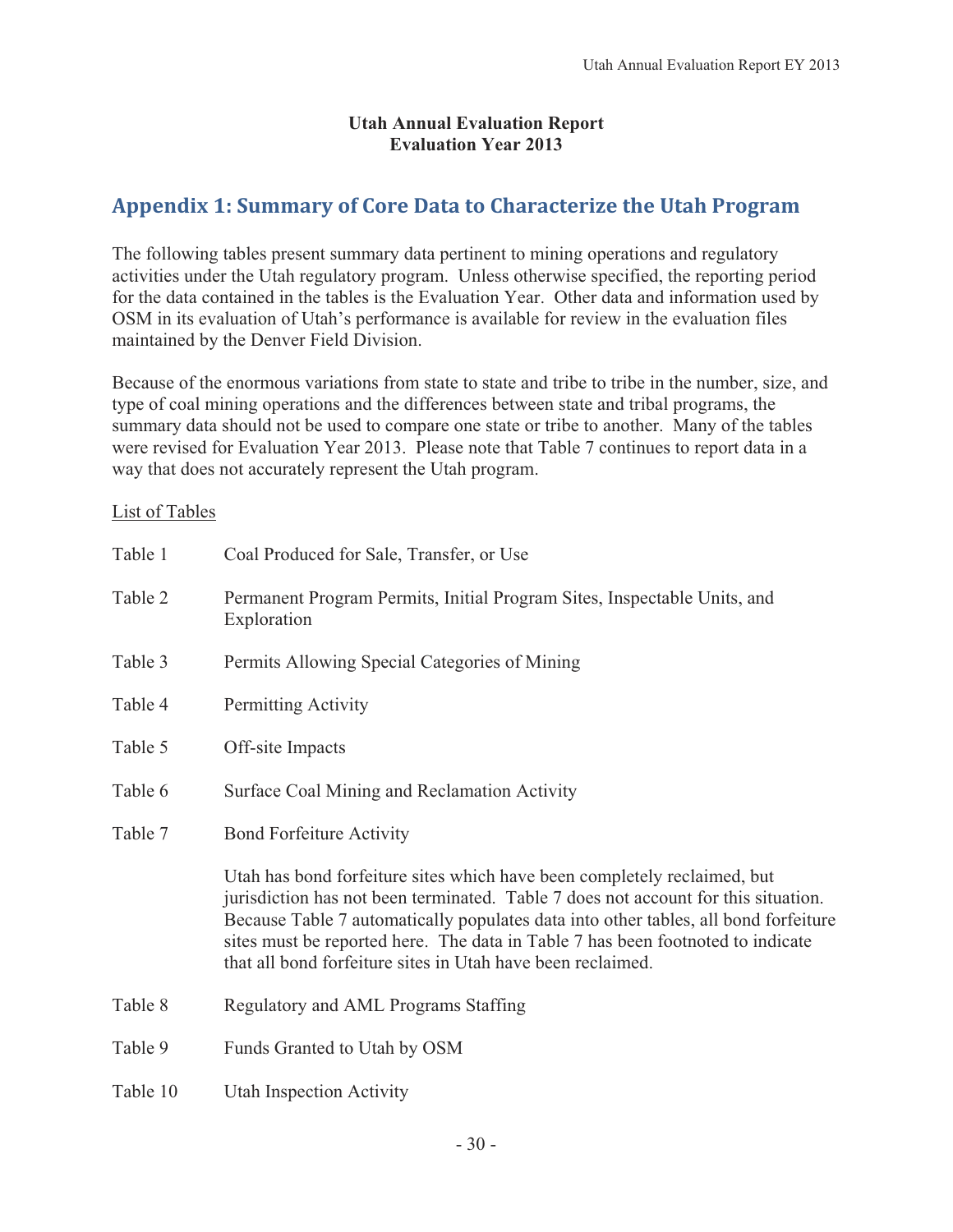- Table 11 Utah Enforcement Activity
- Table 12 Lands Unsuitable Activity
- Table 13 OSM Oversight Activity
- Table 14 Status of Action Plans
- Table 15 Post Mining Land Use Acreage of Sites Fully Reclaimed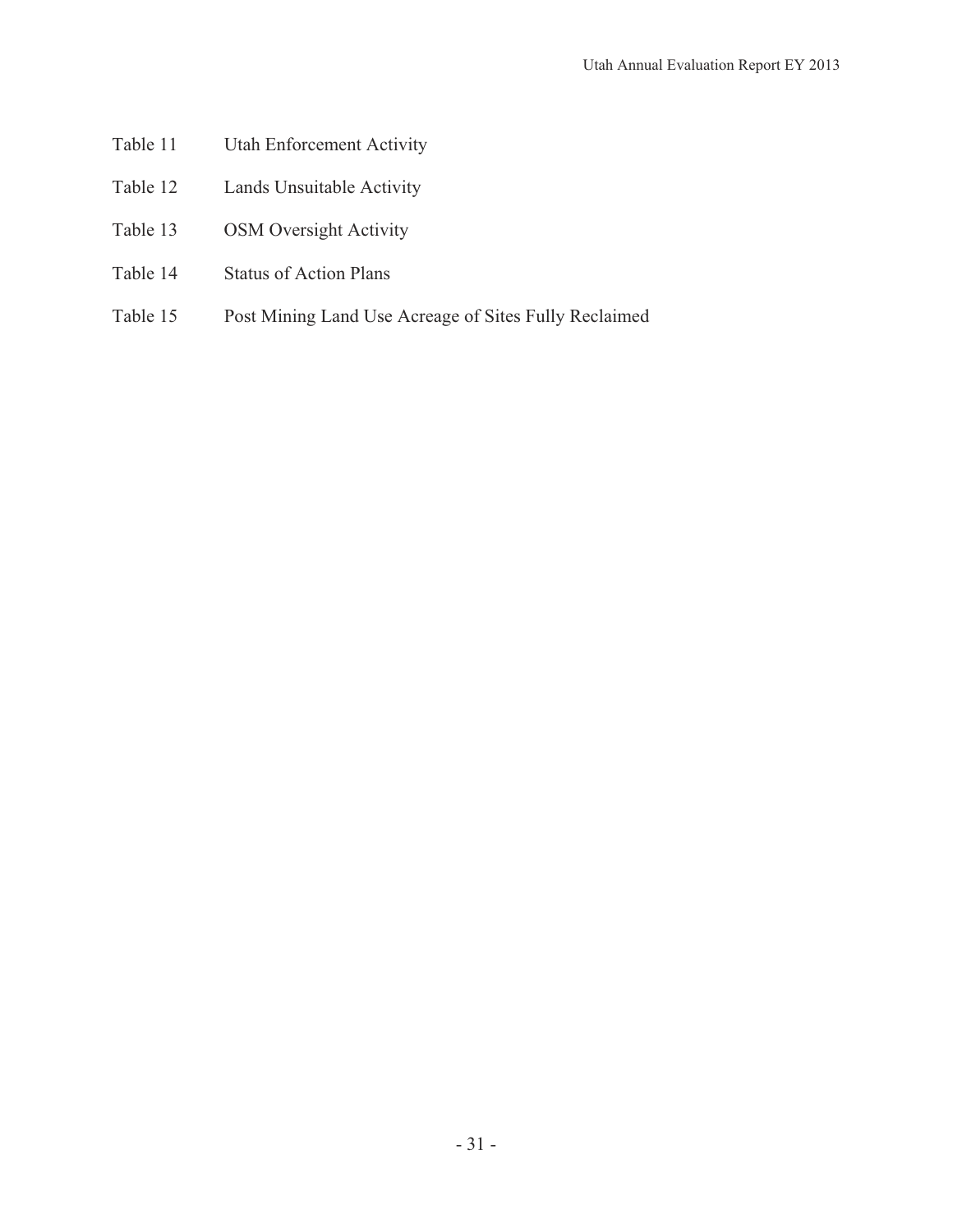|                      | <b>COAL PRODUCED FOR SALE, TRANSFER, OR USE A</b><br>(Millions of short tons) |                          |              |  |  |  |  |  |  |  |  |
|----------------------|-------------------------------------------------------------------------------|--------------------------|--------------|--|--|--|--|--|--|--|--|
| <b>Calendar Year</b> | <b>Surface Mines</b>                                                          | <b>Underground Mines</b> | <b>Total</b> |  |  |  |  |  |  |  |  |
| 2010                 | 0.0                                                                           | 19.0                     | 19.1         |  |  |  |  |  |  |  |  |
| 2011                 | 0.4                                                                           | 19.9                     | 20.3         |  |  |  |  |  |  |  |  |
| 2012                 | $0.6^{\circ}$                                                                 | 16.6                     | 17.2         |  |  |  |  |  |  |  |  |

#### **TABLE 1**

<sup>A</sup> Coal production is the gross tonnage (short tons) and includes coal produced during the calendar year (CY) for sale, transfer or use. The coal produced in each CY quarter is reported by each mining company to OSM during the following quarter on line 8(a) of form OSM-1, "Coal Reclamation Fee Report." Gross tonnage does not provide for a moisture reduction. OSM verifies tonnage reported through routine auditing of mining companies. This production may vary from that reported by other sources due to varying methods of determining and reporting coal production.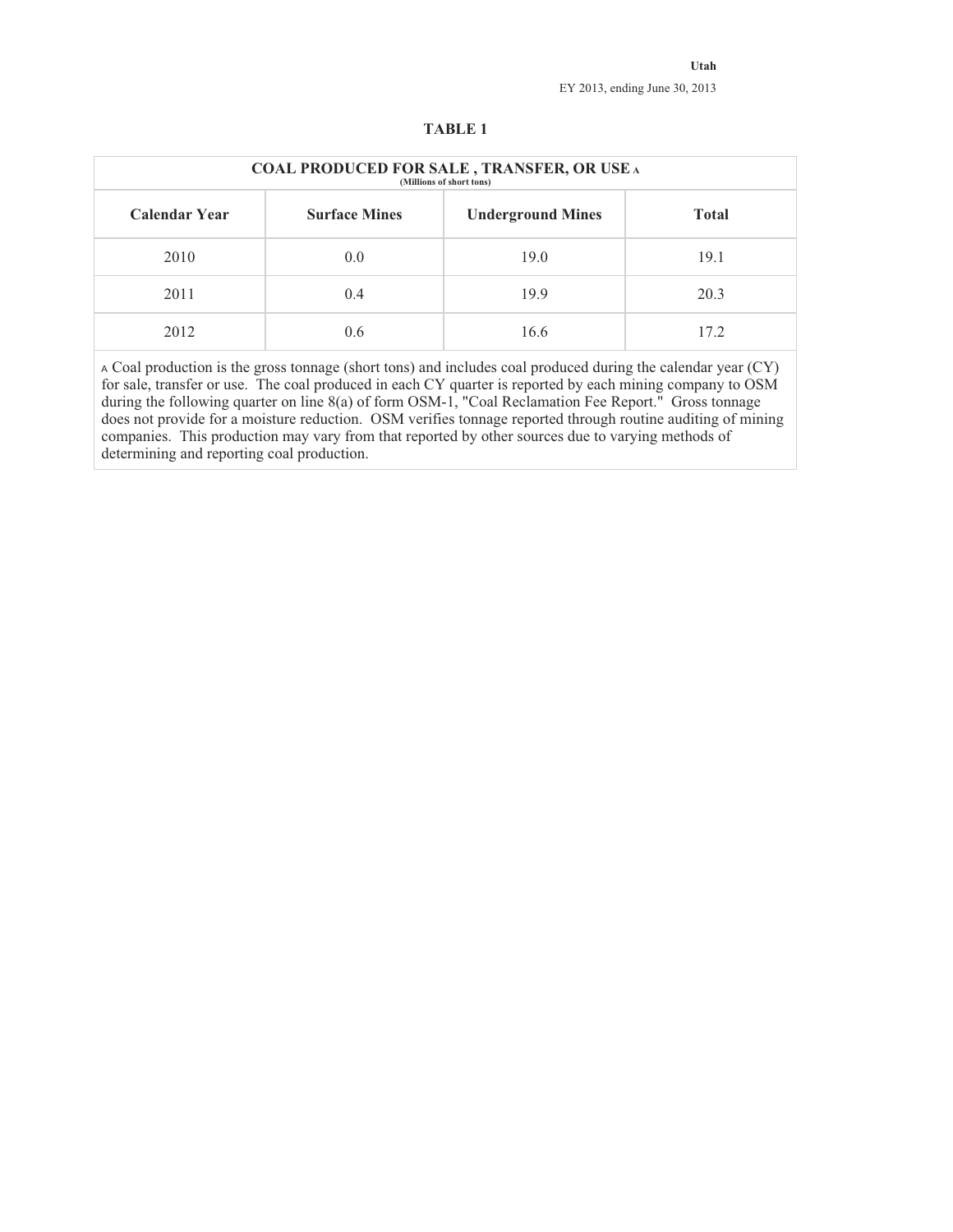#### **PERMANENT PROGRAM PERMITS, INITIAL PROGRAM SITES, INSPECTABLE UNITS, AND EXPLORATION Numbers of Permanent Program Permits and Initial Program**  $\qquad$  **Area in Acres<sup>3</sup> Permanent Program Permits** Initial Program Sites **Permanent Program Permits (Permit Area) Initial Program Sites Mines and Other Facilities Active** Inactive **Abandoned Total Active Inactive Abandoned Total Insp.** Units<sup>1</sup><sup>2</sup> **Federal Lands State/ Tribal and Private Lands Federal Lands State/ Tribal and Private Total Area Surface Mines** 3 0 1 4 0 0 0 0 4 150 680 0 0 830 **Underground Mines** 13 8 5 26 0 0 0 26 300 1,480 0 0 1,780 **Other Facilities** | 4 2 0 6 0 0 0 0 6 90 570 0 0 660 **Total** 20 10 6 36 0 0 0 0 36 540 2,730 0 0 3,270 **Permanent Program Permits and Initial Program Sites (Number on Federal Lands: 36) Total Number:** 36 36 **Average Acres per Site:** 90.83 **Average Number of Permanent Program Permits and Initial Program Sites per Inspectable Unit (IU): Total Number:** 1.00 **Average Acres per IU:** 90.83 **Permanent Program Permits in Temporary Cessation: CESS CESS CESS CESS CESS CESS CESS CESS CESS CESS CESS CESS CESS CESS CESS CESS CESS CESS CESS CESS CESS CESS CESS CESS CESS CESS CESS CESS CESS CESS EXPLORATION SITES** Total Number of Sites Sites on Federal Lands<sup>4</sup> Exploration Inspectable Units **Exploration Sites with Permits:**  $\begin{array}{ccc} 0 & 0 & 0 \\ 0 & 0 & 0 \end{array}$ **Exploration Sites with Notices:**  $\begin{array}{ccc} 3 & 3 & 3 \\ 1 & 3 & 3 \end{array}$  0

An Inspectable Unit may include multiple small and neighboring Permanent Program Permits or Initial Program Sites that have been grouped together as one Inspectable Unit, or conversely, an Inspectable Unit may be one of multiple Inspectable Units within a Permanent Program Permit.

²Total Inspectable Units calculation includes Exploration Sites Inspectable Units

³When a Permanent Program Permit or Initial Program Site contains both Federal and State and Private lands, the acreage for each type of land is in the applicable column.

<sup>4</sup>The number of Exploration Sites on Federal lands includes sites with exploration permits or notices any part of which is regulated by the state under a cooperative agreement or by OSM pursuant to the Federal Lands Program, but excludes exploration sites that are regulated by the Bureau of Land Management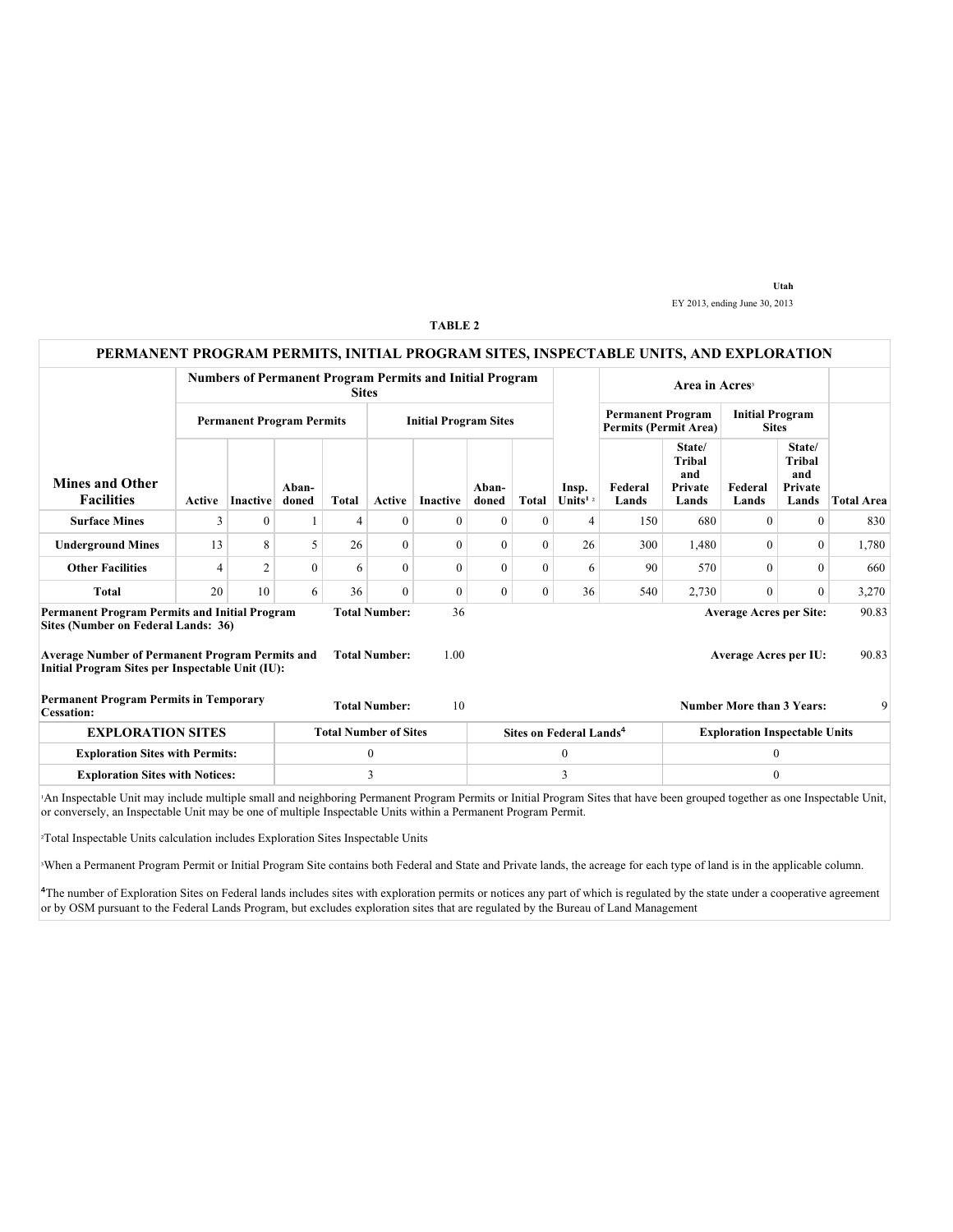| PERMITS ALLOWING SPECIAL CATEGORIES OF MINING                             |                                                                                               |                           |                                                    |  |  |  |  |  |  |
|---------------------------------------------------------------------------|-----------------------------------------------------------------------------------------------|---------------------------|----------------------------------------------------|--|--|--|--|--|--|
|                                                                           |                                                                                               | <b>Numbers of Permits</b> |                                                    |  |  |  |  |  |  |
| <b>Special Category of Mining</b>                                         | <b>30 CFR Citation Defining</b><br><b>Permits Allowing Special</b><br><b>Mining Practices</b> | <b>Issued During EY</b>   | <b>Total Active and</b><br><b>Inactive Permits</b> |  |  |  |  |  |  |
| <b>Experimental Practice</b>                                              | 785.13(d)                                                                                     | $\overline{0}$            | $\mathbf{1}$                                       |  |  |  |  |  |  |
| Mountaintop Removal Mining                                                | 785.14(c)(5)                                                                                  | $\theta$                  | $\theta$                                           |  |  |  |  |  |  |
| <b>Steep Slope Mining</b>                                                 | 785.15(c)                                                                                     | $\boldsymbol{0}$          | $\boldsymbol{0}$                                   |  |  |  |  |  |  |
| AOC Variances for Steep Slope<br>Mining                                   | 785.16(b)(2)                                                                                  | $\theta$                  | $\theta$                                           |  |  |  |  |  |  |
| Prime Farmlands Historically Used<br>for Cropland                         | 785.17(e)                                                                                     | $\overline{0}$            | $\theta$                                           |  |  |  |  |  |  |
| Contemporaneous Reclamation<br>Variances                                  | 785.18(c)(9)                                                                                  | $\boldsymbol{0}$          | $\boldsymbol{0}$                                   |  |  |  |  |  |  |
| Mining on or Adjacent to Alluvial<br><b>Valley Floors</b>                 | 785.19(e)(2)                                                                                  | $\overline{0}$            | $\overline{2}$                                     |  |  |  |  |  |  |
| <b>Auger Mining</b>                                                       | 785.20(c)                                                                                     | $\theta$                  | $\theta$                                           |  |  |  |  |  |  |
| Coal Preparation Plants Not<br>Located at a Mine Site                     | 785.21(c)                                                                                     | $\theta$                  | $\theta$                                           |  |  |  |  |  |  |
| In-Situ Processing                                                        | 785.22(c)                                                                                     | $\theta$                  | $\theta$                                           |  |  |  |  |  |  |
| Remining                                                                  | 773.15(m) and 785.25                                                                          | $\theta$                  | $\overline{2}$                                     |  |  |  |  |  |  |
| Activities in or Within 100 Feet of<br>a Perennial or Intermittent Stream | 780.28(d) and/or (e)<br>784.28(d) and/or (e)                                                  | $\mathbf{0}$              | 18                                                 |  |  |  |  |  |  |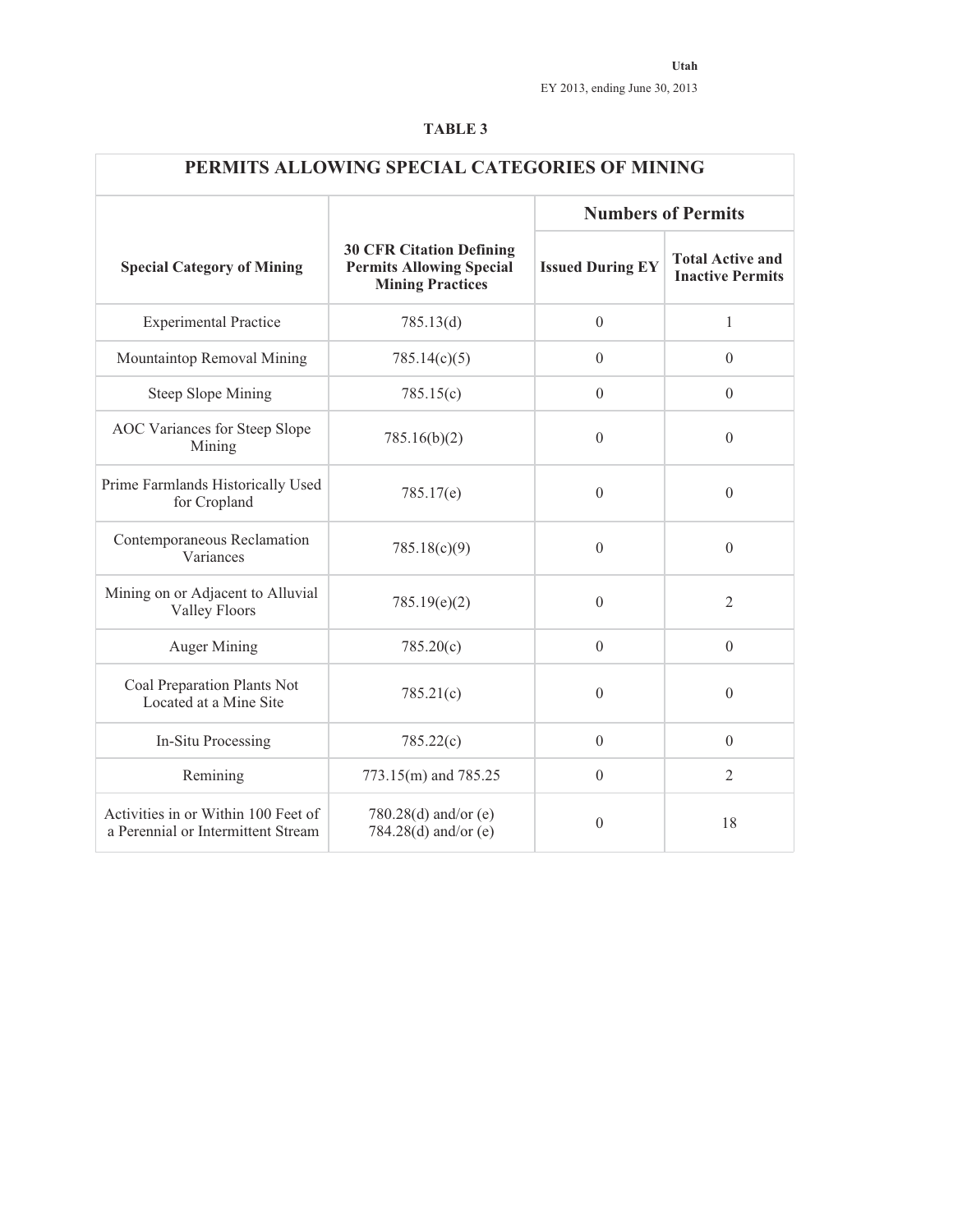| PERMITTING ACTIVITY                                                                                                                                                                                                       |              |                      |              |                |                          |                     |              |                         |                  |                |                  |                 |  |
|---------------------------------------------------------------------------------------------------------------------------------------------------------------------------------------------------------------------------|--------------|----------------------|--------------|----------------|--------------------------|---------------------|--------------|-------------------------|------------------|----------------|------------------|-----------------|--|
|                                                                                                                                                                                                                           |              | <b>Surface Mines</b> |              |                | <b>Underground Mines</b> |                     |              | <b>Other Facilities</b> |                  |                | <b>Totals</b>    |                 |  |
| <b>Type of Application</b>                                                                                                                                                                                                | App.<br>Rec. | Issued/<br>Appvd     | Acres        | App.<br>Rec.   | Issued/<br>Appvd         | Arcres <sup>1</sup> | App.<br>Rec. | Issued/<br>Appvd        | Acres            | App.<br>Rec.   | Issued/<br>Appvd | Acres           |  |
| New Permits                                                                                                                                                                                                               | $\mathbf{0}$ | $\mathbf{0}$         | $\mathbf{0}$ | $\mathbf{0}$   | $\mathbf{0}$             | $\mathbf{0}$        | $\theta$     | $\theta$                | $\theta$         | $\mathbf{0}$   | $\mathbf{0}$     | $\mathbf{0}$    |  |
| Renewals                                                                                                                                                                                                                  |              | 1                    |              | $\overline{2}$ | $\overline{2}$           |                     | $\theta$     | $\mathbf{0}$            |                  | 3              | 3                |                 |  |
| Transfers, sales, and<br>assignments of permit rights                                                                                                                                                                     | $\theta$     | $\overline{0}$       |              | $\mathbf{0}$   | $\mathbf{0}$             |                     | $\theta$     | $\mathbf{0}$            |                  | $\overline{0}$ | $\mathbf{0}$     |                 |  |
| Small operator assistance                                                                                                                                                                                                 | $\mathbf{0}$ | $\boldsymbol{0}$     |              | $\mathbf{0}$   | $\mathbf{0}$             |                     | $\Omega$     | $\mathbf{0}$            |                  | $\theta$       | $\mathbf{0}$     |                 |  |
| <b>Exploration permits</b>                                                                                                                                                                                                |              |                      |              |                |                          |                     |              |                         |                  | $\theta$       | 3                |                 |  |
| Exploration notices <sup>2</sup>                                                                                                                                                                                          |              |                      |              |                |                          |                     |              |                         |                  |                | $\mathbf{0}$     |                 |  |
| Revisions that do not add<br>acreage to the permit area                                                                                                                                                                   | 13           | 6                    |              | 62             | 30                       |                     | 11           | 6                       |                  | 86             | 42               |                 |  |
| Revisions that add acreage<br>to the permit area but are not<br>incidental boundary<br>revisions                                                                                                                          | $\mathbf{0}$ | $\mathbf{0}$         | $\theta$     | 1              | 1                        | 7                   | $\mathbf{0}$ | $\mathbf{0}$            | $\mathbf{0}$     | 1              | 1                | $7\phantom{.0}$ |  |
| Incidental boundary<br>revisions                                                                                                                                                                                          | $\Omega$     | $\mathbf{0}$         | $\Omega$     | $\mathbf{1}$   | $\mathbf{1}$             | 480                 | $\theta$     | $\theta$                | $\theta$         |                | 1                | 480             |  |
| <b>Totals</b>                                                                                                                                                                                                             | 14           | $\overline{7}$       | $\mathbf{0}$ | 66             | 34                       | 487                 | 11           | 6                       | $\overline{0}$   | 91             | 50               | 487             |  |
| Permits terminated for failure to initiate operations:                                                                                                                                                                    |              |                      |              |                |                          |                     |              | Number:                 | $\boldsymbol{0}$ |                | Acres:           | 0.0             |  |
| Acres of Phase III bond releases (Areas no longer considered to be disturbed):                                                                                                                                            |              |                      |              |                |                          |                     |              |                         |                  |                | Acres:           | 57.0            |  |
| Permits in temporary cessation                                                                                                                                                                                            |              |                      |              |                |                          |                     |              | Notices received:       | $\Omega$         |                | Terminations:    | $\mathbf{0}$    |  |
| Midterm permit reviews completed                                                                                                                                                                                          |              |                      |              |                |                          |                     |              | Number:                 | 3                |                |                  |                 |  |
| <sup>1</sup> Includes only the number of acres of proposed surface disturbance<br>State approval not required. Involves removal of less than 250 tons of coal and does not affect lands designated unsuitable for mining. |              |                      |              |                |                          |                     |              |                         |                  |                |                  |                 |  |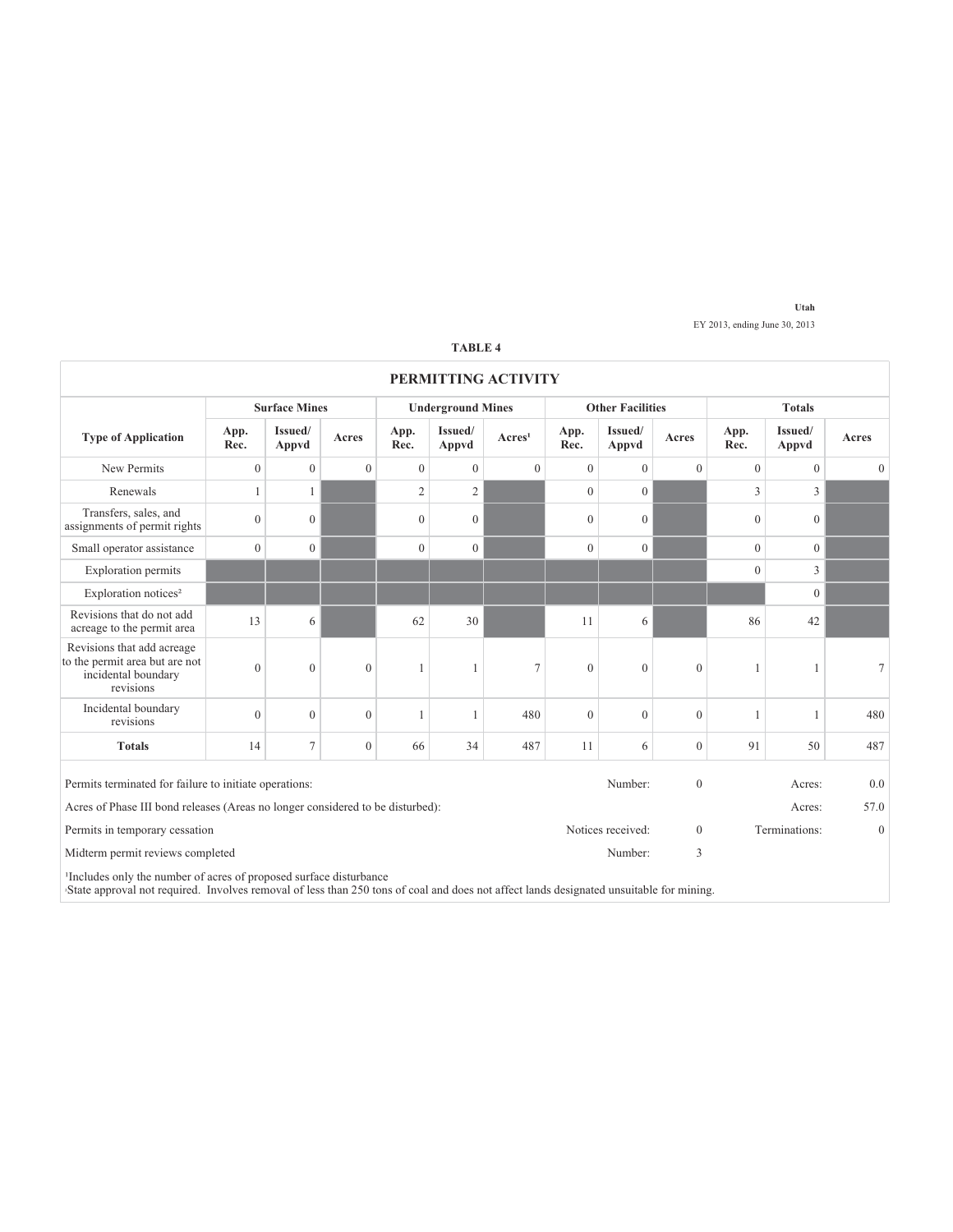|                                                                                                                                                                                                                                                            |                                   |              |                                                  |              |              | <b>TABLE 5</b>                                                    |                |              |                                                                |              |                |                   |                |
|------------------------------------------------------------------------------------------------------------------------------------------------------------------------------------------------------------------------------------------------------------|-----------------------------------|--------------|--------------------------------------------------|--------------|--------------|-------------------------------------------------------------------|----------------|--------------|----------------------------------------------------------------|--------------|----------------|-------------------|----------------|
|                                                                                                                                                                                                                                                            |                                   |              |                                                  |              |              | <b>OFF-SITE IMPACTS</b><br><b>EXCLUDING BOND FORFEITURE SITES</b> |                |              |                                                                |              |                |                   |                |
| <b>RESOURCES AFFECTED</b>                                                                                                                                                                                                                                  |                                   |              | People                                           |              |              | Land                                                              |                |              | Water                                                          |              |                | <b>Structures</b> |                |
| <b>DEGREE OF IMPACT</b>                                                                                                                                                                                                                                    |                                   | <b>Minor</b> | Moderate                                         | Major        | <b>Minor</b> | Moderate                                                          | Major          | <b>Minor</b> | Moderate                                                       | Major        | <b>Minor</b>   | Moderate          | Major          |
| <b>TYPE OF</b><br><b>IMPACT</b><br><b>EVENT</b>                                                                                                                                                                                                            | <b>NUMBER OF</b><br><b>EVENTS</b> |              |                                                  |              |              |                                                                   |                |              |                                                                |              |                |                   |                |
| Blasting                                                                                                                                                                                                                                                   | $\overline{0}$                    | $\theta$     | $\mathbf{0}$                                     | $\Omega$     | $\Omega$     | $\mathbf{0}$                                                      | $\Omega$       | $\theta$     | $\mathbf{0}$                                                   | $\theta$     | $\mathbf{0}$   | $\Omega$          | $\overline{0}$ |
| Land Stability                                                                                                                                                                                                                                             | $\overline{0}$                    | $\theta$     | $\mathbf{0}$                                     | $\theta$     | $\theta$     | $\mathbf{0}$                                                      | $\Omega$       | $\theta$     | $\mathbf{0}$                                                   | $\theta$     | $\mathbf{0}$   | $\mathbf{0}$      | $\mathbf{0}$   |
| Hydrology                                                                                                                                                                                                                                                  | $\overline{0}$                    | $\theta$     | $\mathbf{0}$                                     | $\theta$     | $\theta$     | $\mathbf{0}$                                                      | $\Omega$       | $\theta$     | $\mathbf{0}$                                                   | $\theta$     | $\mathbf{0}$   | $\theta$          | $\mathbf{0}$   |
| Encroachment                                                                                                                                                                                                                                               | $\overline{0}$                    | $\theta$     | $\theta$                                         | $\theta$     | $\Omega$     | $\theta$                                                          | $\theta$       | $\theta$     | $\mathbf{0}$                                                   | $\theta$     | $\theta$       | $\theta$          | $\mathbf{0}$   |
| Other                                                                                                                                                                                                                                                      | $\overline{0}$                    | $\theta$     | $\theta$                                         | $\theta$     | $\theta$     | $\theta$                                                          | $\theta$       | $\theta$     | $\theta$                                                       | $\theta$     | $\theta$       | $\theta$          | $\mathbf{0}$   |
| <b>Total</b>                                                                                                                                                                                                                                               | $\overline{0}$                    | $\theta$     | $\theta$                                         | $\theta$     | $\theta$     | $\theta$                                                          | $\theta$       | $\theta$     | $\theta$                                                       | $\theta$     | $\theta$       | $\theta$          | $\theta$       |
| 30<br>Total Number of Inspectable Units <sup>1</sup> :                                                                                                                                                                                                     |                                   |              |                                                  |              |              |                                                                   |                |              |                                                                |              |                |                   |                |
| Inspectable Units with one or more off-site impacts:                                                                                                                                                                                                       |                                   |              |                                                  | $\Omega$     |              |                                                                   |                |              |                                                                |              |                |                   |                |
| Exploration Inspectable Units with one or more off-site impacts <sup>2</sup> :                                                                                                                                                                             |                                   |              |                                                  | $\Omega$     |              |                                                                   |                |              |                                                                |              |                |                   |                |
| Inspectable Units free of off-site impacts:                                                                                                                                                                                                                |                                   |              |                                                  | 30           |              |                                                                   |                |              | % of Inspectable Units free of off-site impacts <sup>4</sup> : |              |                | 100               |                |
| <sup>1</sup> Total number of Inspectable Units is (1) the number of active and inactive inspectable units at the end of the Evaluation Year and (2) the number of Inspectable Units that<br>were final bond released or removed during the Evaluation Year |                                   |              |                                                  |              |              |                                                                   |                |              |                                                                |              |                |                   |                |
| <sup>2</sup> Exploration Inspectable Units with one or more off-site impacts is a subset of Inspectable Units with one or more off-site impacts                                                                                                            |                                   |              |                                                  |              |              |                                                                   |                |              |                                                                |              |                |                   |                |
|                                                                                                                                                                                                                                                            |                                   |              | <b>OFF-SITE IMPACTS AT BOND FORFEITURE SITES</b> |              |              |                                                                   |                |              |                                                                |              |                |                   |                |
| <b>RESOURCES AFFECTED</b>                                                                                                                                                                                                                                  |                                   |              | People                                           |              |              | Land                                                              |                |              | Water                                                          |              |                | <b>Structures</b> |                |
| <b>DEGREE OF IMPACT</b>                                                                                                                                                                                                                                    |                                   | <b>Minor</b> | Moderate                                         | Major        | <b>Minor</b> | Moderate                                                          | Major          | <b>Minor</b> | Moderate                                                       | Major        | <b>Minor</b>   | Moderate          | Major          |
| <b>TYPE OF</b><br><b>IMPACT EVENT</b>                                                                                                                                                                                                                      | <b>NUMBER OF</b><br><b>EVENTS</b> |              |                                                  |              |              |                                                                   |                |              |                                                                |              |                |                   |                |
| Blasting                                                                                                                                                                                                                                                   | $\overline{0}$                    | $\mathbf{0}$ | $\overline{0}$                                   | $\mathbf{0}$ | $\mathbf{0}$ | $\mathbf{0}$                                                      | $\overline{0}$ | $\mathbf{0}$ | $\overline{0}$                                                 | $\mathbf{0}$ | $\mathbf{0}$   | $\mathbf{0}$      | $\mathbf{0}$   |
| Land Stability                                                                                                                                                                                                                                             | $\Omega$                          | $\mathbf{0}$ | $\theta$                                         | $\theta$     | $\Omega$     | $\mathbf{0}$                                                      | $\Omega$       | $\Omega$     | $\overline{0}$                                                 | $\theta$     | $\theta$       | $\Omega$          | $\mathbf{0}$   |
| Hydrology                                                                                                                                                                                                                                                  | $\Omega$                          | $\mathbf{0}$ | $\theta$                                         | $\theta$     | $\Omega$     | $\mathbf{0}$                                                      | $\Omega$       | $\Omega$     | $\overline{0}$                                                 | $\theta$     | $\overline{0}$ | $\overline{0}$    | $\mathbf{0}$   |
| Encroachment                                                                                                                                                                                                                                               | $\theta$                          | $\mathbf{0}$ | $\theta$                                         | $\theta$     | $\Omega$     | $\theta$                                                          | $\theta$       | $\theta$     | $\overline{0}$                                                 | $\theta$     | $\overline{0}$ | $\overline{0}$    | $\mathbf{0}$   |
| Other                                                                                                                                                                                                                                                      | $\overline{0}$                    | $\theta$     | $\theta$                                         | $\theta$     | $\Omega$     | $\theta$                                                          | $\theta$       | $\theta$     | $\overline{0}$                                                 | $\theta$     | $\overline{0}$ | $\theta$          | $\mathbf{0}$   |
| <b>Total</b>                                                                                                                                                                                                                                               | $\Omega$                          | $\theta$     | $\theta$                                         | $\Omega$     | $\Omega$     | $\theta$                                                          | $\Omega$       | $\Omega$     | $\theta$                                                       | $\theta$     | $\overline{0}$ | $\Omega$          | $\theta$       |
| Total Number of Inspectable Units <sup>3</sup> :                                                                                                                                                                                                           |                                   |              |                                                  | 6            |              |                                                                   |                |              |                                                                |              |                |                   |                |

<sup>3</sup> Total number of Inspectable Units is (1) the number of bond forfeiture sites that were reclaimed during the Evaluation Year and (2) the number of bond forfeiture sites that were unreclaimed at the end of the Evaluation Year

Inspectable Units free of off-site impacts: 6 % of Inspectable Units free of off-site impacts<sup>4</sup>: 100

Inspectable Units with one or more off-site impacts: 0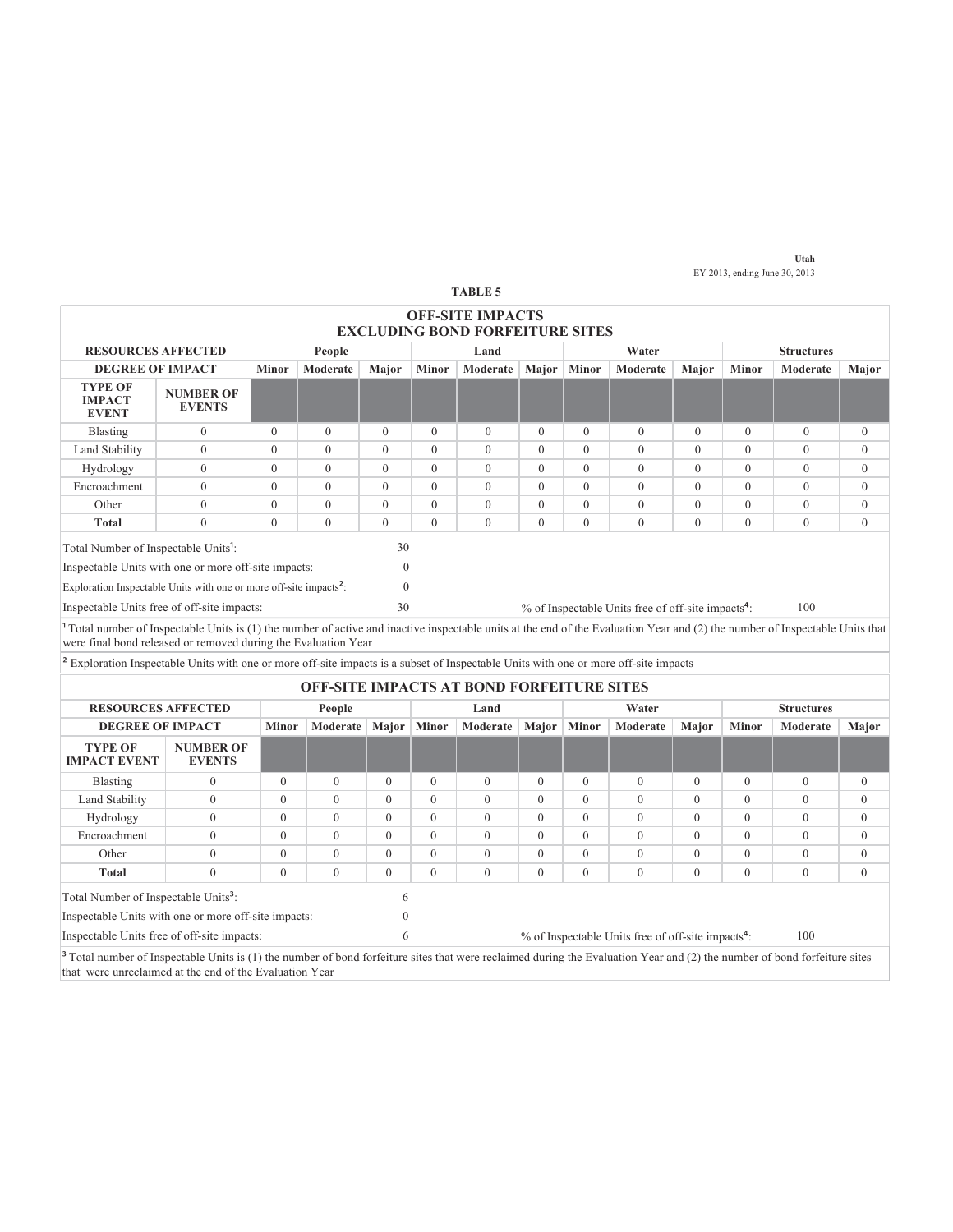|                                                                                                                                                                                                              |                                   |              |          |                            |              | <b>TOTAL OFF-SITE IMPACTS</b><br><b>INCLUDING BOND FORFEITURE SITES</b> |          |              |                                                                |          |              |              |              |
|--------------------------------------------------------------------------------------------------------------------------------------------------------------------------------------------------------------|-----------------------------------|--------------|----------|----------------------------|--------------|-------------------------------------------------------------------------|----------|--------------|----------------------------------------------------------------|----------|--------------|--------------|--------------|
| <b>RESOURCES AFFECTED</b><br>Water<br>People<br><b>Structures</b><br>Land                                                                                                                                    |                                   |              |          |                            |              |                                                                         |          |              |                                                                |          |              |              |              |
| <b>DEGREE OF IMPACT</b>                                                                                                                                                                                      |                                   | <b>Minor</b> | Moderate | Major                      | <b>Minor</b> | Moderate                                                                | Major    | <b>Minor</b> | Moderate                                                       | Major    | <b>Minor</b> | Moderate     | Major        |
| <b>TYPE OF</b><br><b>IMPACT EVENT</b>                                                                                                                                                                        | <b>NUMBER OF</b><br><b>EVENTS</b> |              |          |                            |              |                                                                         |          |              |                                                                |          |              |              |              |
| <b>Blasting</b>                                                                                                                                                                                              | $\theta$                          | $\Omega$     | $\Omega$ | $\theta$                   | $\Omega$     | $\Omega$                                                                | $\Omega$ | $\mathbf{0}$ | $\overline{0}$                                                 | $\theta$ | $\Omega$     | $\mathbf{0}$ | $\mathbf{0}$ |
| Land Stability                                                                                                                                                                                               | $\theta$                          | $\Omega$     | $\Omega$ | $\Omega$                   | $\Omega$     | $\Omega$                                                                | $\Omega$ | $\Omega$     | $\Omega$                                                       | $\theta$ | $\Omega$     | $\theta$     | $\theta$     |
| Hydrology                                                                                                                                                                                                    | $\theta$                          | $\Omega$     | $\Omega$ | $\Omega$                   | $\Omega$     | $\Omega$                                                                | $\Omega$ | $\Omega$     | $\Omega$                                                       | $\Omega$ | $\Omega$     | $\theta$     | $\theta$     |
| Encroachment                                                                                                                                                                                                 | $\mathbf{0}$                      | $\Omega$     | $\Omega$ | $\theta$                   | $\theta$     | $\Omega$                                                                | $\Omega$ | $\Omega$     | $\Omega$                                                       | $\theta$ | $\Omega$     | $\theta$     | $\mathbf{0}$ |
| Other                                                                                                                                                                                                        | $\theta$                          | $\Omega$     | $\Omega$ | $\theta$                   | $\theta$     | $\Omega$                                                                | $\Omega$ | $\Omega$     | $\overline{0}$                                                 | $\theta$ | $\Omega$     | $\theta$     | $\mathbf{0}$ |
| <b>Total</b>                                                                                                                                                                                                 | $\theta$                          | $\Omega$     | $\Omega$ | $\theta$                   | $\theta$     | $\Omega$                                                                | $\Omega$ | $\Omega$     | $\overline{0}$                                                 | $\theta$ | $\Omega$     | $\theta$     | $\theta$     |
| Total Number of Inspectable Units <sup>5</sup> :<br>Inspectable Units with one or more off-site impacts:<br>Exploration Inspectable Units with one or more off-site impacts:                                 |                                   |              |          | 36<br>$\Omega$<br>$\Omega$ |              |                                                                         |          |              |                                                                |          |              |              |              |
| Inspectable Units free of off-site impacts:                                                                                                                                                                  |                                   |              |          | 36                         |              |                                                                         |          |              | % of Inspectable Units free of off-site impacts <sup>4</sup> : |          |              | 100          |              |
| <sup>4</sup> % of Inspectable Units free of off-site impacts is based on the number of Inspectable Units during the Evaluation Year. The number of Inspectable Units may vary<br>during the Evaluation Year. |                                   |              |          |                            |              |                                                                         |          |              |                                                                |          |              |              |              |

<sup>5</sup> Total number of Inspectable Units is (1) the number of active and inactive Inspectable Units at the end of the Evaluation Year and (2) the number of Inspectable Units that were final bond released or removed during the Evaluation Year and (3) the number bond forefeiture sites that were reclaimed during the Evaluation Year and (4) the number of bond forfeiture sites that were unreclaimed at the end of the Evaluation Year.

#### **TABLE 5 (Continued)**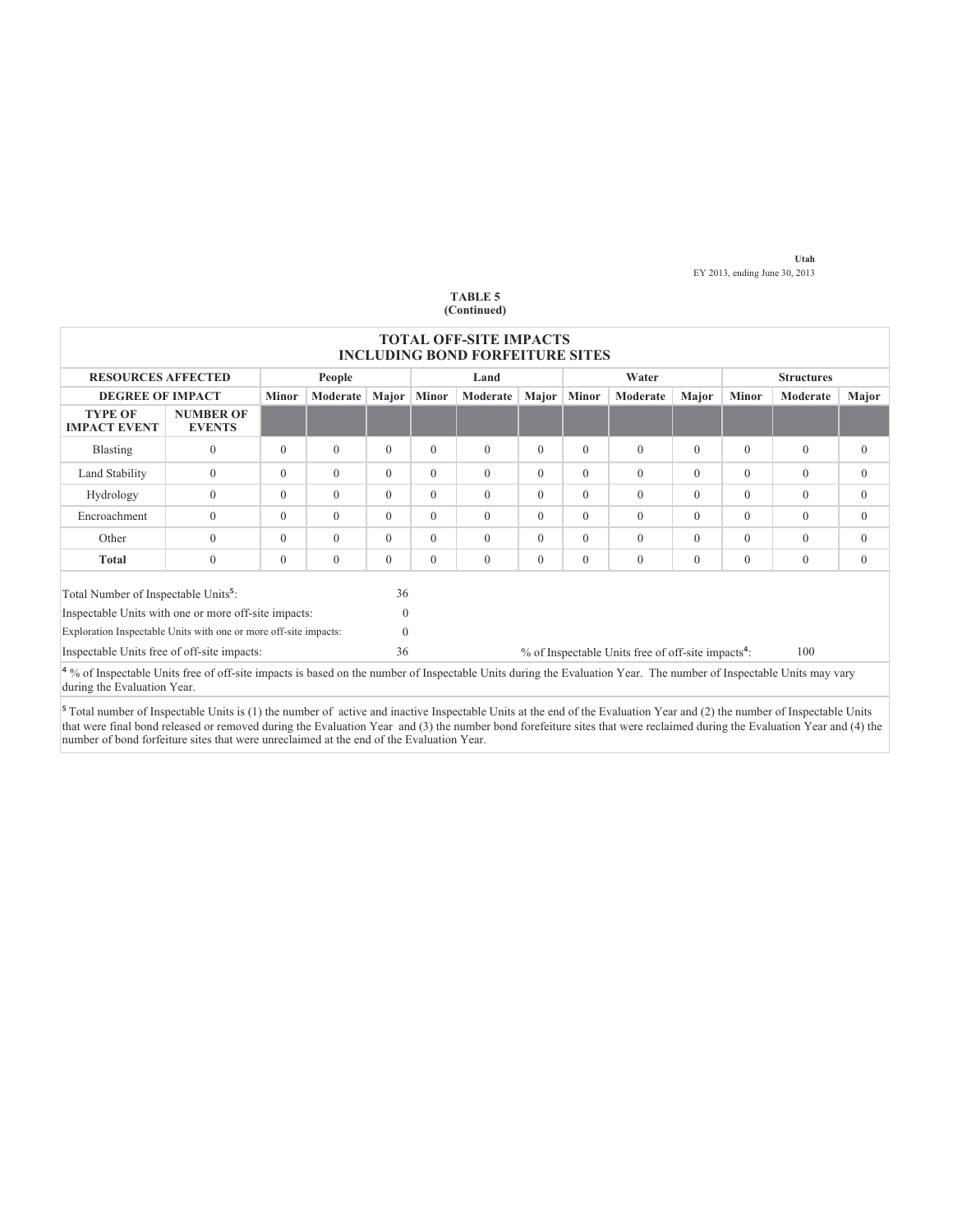|                                                                                                                             |                                                                                            |                                                                                           | SURFACE COAL MINING AND RECLAMATION ACTIVITY                                                |                                                                 |              |                                                                                                                   |              |
|-----------------------------------------------------------------------------------------------------------------------------|--------------------------------------------------------------------------------------------|-------------------------------------------------------------------------------------------|---------------------------------------------------------------------------------------------|-----------------------------------------------------------------|--------------|-------------------------------------------------------------------------------------------------------------------|--------------|
|                                                                                                                             |                                                                                            | Areas of Phase I, II, and III Bond Releases During the Evaluation Year (EY)               |                                                                                             |                                                                 |              |                                                                                                                   |              |
| <b>Phase I Releases</b>                                                                                                     | <b>Phase II Releases</b>                                                                   |                                                                                           |                                                                                             |                                                                 |              |                                                                                                                   |              |
| <b>Total Acres</b><br><b>Released in</b><br>Approved<br><b>Phase I</b><br><b>Releases</b>                                   | <b>Total Acres</b><br><b>Released in</b><br>Approved<br><b>Phase II</b><br><b>Releases</b> | Acres not<br>previously<br>released<br>under<br><b>Phase I</b>                            | <b>Total Acres</b><br><b>Released in</b><br>Approved<br><b>Phase III</b><br><b>Releases</b> | Acres not<br>previously<br>released<br>under<br><b>Phase II</b> |              | Acres not<br>previously<br>released<br><b>Total Acres Released During the EY</b><br>under<br><b>Phase I or II</b> |              |
| 12                                                                                                                          |                                                                                            | $\mathbf{0}$                                                                              |                                                                                             |                                                                 | $\theta$     | <b>Phase I</b><br>12                                                                                              |              |
|                                                                                                                             | 95                                                                                         |                                                                                           |                                                                                             | $\theta$                                                        |              | <b>Phase II</b><br>95                                                                                             |              |
|                                                                                                                             |                                                                                            |                                                                                           | 57                                                                                          |                                                                 |              | <b>Phase III</b>                                                                                                  | 57           |
| Number of Permanent Program Permits with Jurisdiction Terminated Under Phase III Bond Release<br>During the Evaluation Year |                                                                                            |                                                                                           |                                                                                             |                                                                 | $\theta$     | <b>Other Releases - Acres</b>                                                                                     |              |
| $\mathbf{0}$<br>Initial Program Sites with Jurisdiction Terminated During the Evaluation Year                               |                                                                                            |                                                                                           |                                                                                             |                                                                 |              | Administrative<br>Adjustments                                                                                     | 72           |
| Number of Inspectable Units Removed                                                                                         |                                                                                            |                                                                                           |                                                                                             |                                                                 | $\mathbf{0}$ | <b>Bond Forfeiture</b>                                                                                            | $\mathbf{0}$ |
|                                                                                                                             |                                                                                            | Areas of Permits Bonded for Disturbance by Surface Coal Mining and Reclamation Operations |                                                                                             |                                                                 |              |                                                                                                                   |              |

|                                                                               | <b>Total Acres at</b><br><b>Start of EY</b>                                  | <b>Total Acres at</b><br><b>End of EY</b> | <b>Change in Acres</b><br>During EY |  |  |  |  |  |  |  |
|-------------------------------------------------------------------------------|------------------------------------------------------------------------------|-------------------------------------------|-------------------------------------|--|--|--|--|--|--|--|
| New Area Bonded for Disturbance                                               |                                                                              |                                           | 47                                  |  |  |  |  |  |  |  |
| Total Area Bonded for Disturbance                                             | 2,808                                                                        | 2,726                                     | (82)                                |  |  |  |  |  |  |  |
| Area Bonded for Disturbance without Phase I Bond Release                      | 2,090                                                                        | 1,988                                     | (102)                               |  |  |  |  |  |  |  |
| Area Bonded for Disturbance for which Phase I Bond Release Has Been Approved  | 717                                                                          | 161                                       | (556)                               |  |  |  |  |  |  |  |
| Area Bonded for Disturbance for which Phase II Bond Release Has Been Approved | 476                                                                          | 577                                       | 101                                 |  |  |  |  |  |  |  |
| Area Bonded for Disturbance with Bonds Forfeited During Evaluation Year       |                                                                              |                                           | $\mathbf{0}$                        |  |  |  |  |  |  |  |
| Area Bonded for Remining                                                      | 350                                                                          | 350                                       | $\mathbf{0}$                        |  |  |  |  |  |  |  |
|                                                                               | Areas of Permits Disturbed by Surface Coal Mining and Reclamation Operations |                                           |                                     |  |  |  |  |  |  |  |
| Disturbed Area                                                                | 2,808                                                                        | 2,726                                     | N/A                                 |  |  |  |  |  |  |  |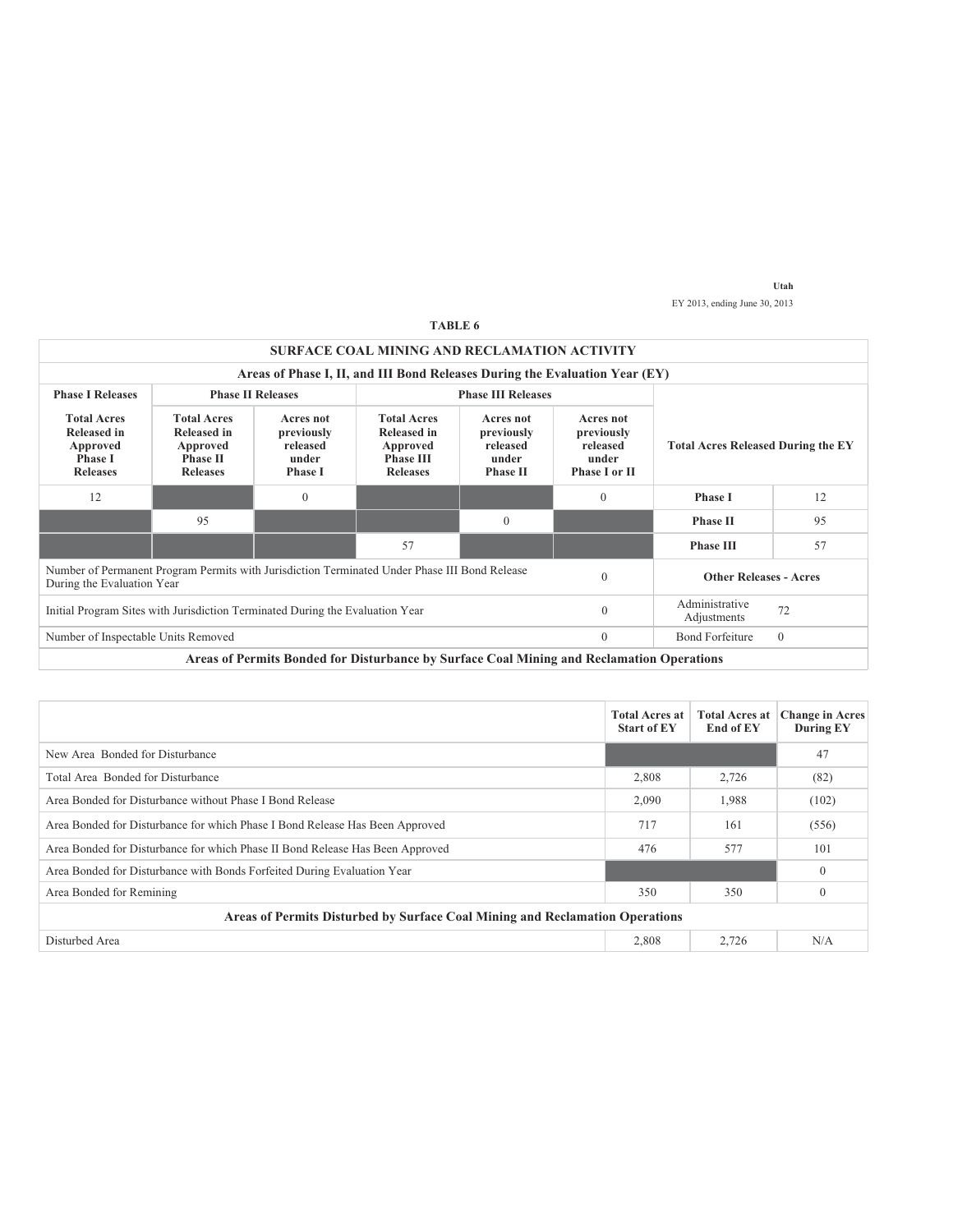|--|--|--|--|

| <b>BOND FORFEITURE ACTIVITY</b><br>(Permanent Program Permits)                                                                                               |                           |                |                  |
|--------------------------------------------------------------------------------------------------------------------------------------------------------------|---------------------------|----------------|------------------|
| <b>Bond Forfeiture and Reclamation Activity</b>                                                                                                              | Number of<br><b>Sites</b> | <b>Dollars</b> | Acres            |
| Sites with bonds forfeited and collected that were un-reclaimed at the<br>start of the current Evaluation Year (i.e, end of previous Evaluation<br>Year) $1$ | 6                         |                | 470              |
| Sites with bonds forfeited and collected during the current Evaluation<br>Year                                                                               | $\theta$                  | $\overline{0}$ | $\theta$         |
| Sites with bonds forfeited and collected that were re-permitted during<br>the current Evaluation Year                                                        | $\Omega$                  |                | $\theta$         |
| Sites with bonds forfeited and collected that were reclaimed during the<br>current Evaluation Year                                                           | $\theta$                  |                | $\theta$         |
| Sites with bonds forfeited and collected that were un-reclaimed at the<br>end of the current Evaluation Year <sup>1</sup>                                    | 6                         |                | 470              |
| Sites with bonds forfeited but un-collected at the end of the current<br><b>Evaluation Year</b>                                                              | $\theta$                  |                | $\theta$         |
| <b>Forfeiture Sites with Long-Term Water Pollution</b>                                                                                                       |                           |                |                  |
| Bonds forfeited, lands reclaimed, but water pollution is still occuring                                                                                      | $\mathbf{0}$              |                |                  |
| Bonds forfeited, lands reclaimed, and water treatment is ongoing                                                                                             | $\theta$                  |                |                  |
| Surety/Other Reclamation Activity In Lieu of Forfeiture                                                                                                      |                           |                |                  |
| Sites being reclaimed by surety/other party at the start of the current<br>Evaluation Year (i.e., the end of previous Evaluation Year) <sup>2</sup>          | $\theta$                  |                | $\theta$         |
| Sites where surety/other party agreed during the current Evaluation<br>Year to do reclamation                                                                | $\Omega$                  |                | $\boldsymbol{0}$ |
| Sites being reclaimed by surety/other party that were re-permitted<br>during the current Evaluation Year                                                     | $\Omega$                  |                | $\theta$         |
| Sites with reclamation completed by surety/other party during the                                                                                            | $\sim$                    |                |                  |

Sites being reclaimed by surety/other party at the end of the current Evaluation Year ² <sup>0</sup> <sup>0</sup>

<sup>1</sup> Includes data only for those forfeiture sites not fully reclaimed.

² Includes all sites where surety or other party has agreed to complete reclamation and the site is not fully reclaimed.

<sup>3</sup> These sites are also reported in Table 6, Surface Coal Mining and Reclamation Activity, because Phase III bond release would be granted on these sites.

Sites with reclamation completed by surety/other party during the  $\begin{array}{ccc} 0 & 0 \\ 0 & 0 \end{array}$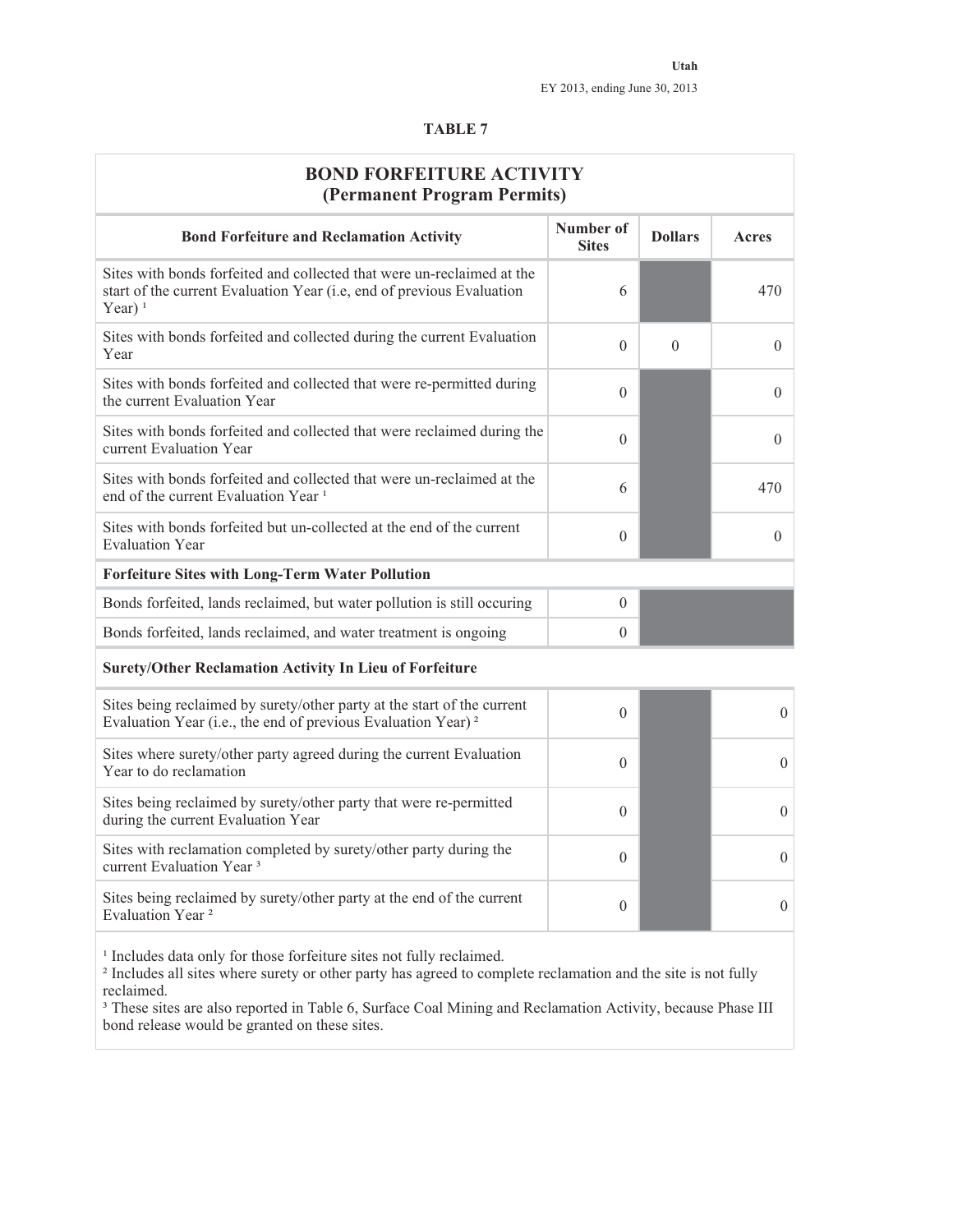| <b>REGULATORY AND AML PROGRAMS STAFFING</b>                            |                       |
|------------------------------------------------------------------------|-----------------------|
| <b>Function</b>                                                        | <b>Number of FTEs</b> |
| <b>Regulatory Program</b>                                              |                       |
| Permit Review and Maintenance                                          | 10.00                 |
| Inspection                                                             | 3.00                  |
| Other (supervisory, clerical, administrative, fiscal, personnel, etc.) | 3.00                  |
| <b>Regulatory Program Total</b>                                        | 16.00                 |
| <b>AML Program Total</b>                                               | 10.00                 |
| <b>TOTAL</b>                                                           | 26.00                 |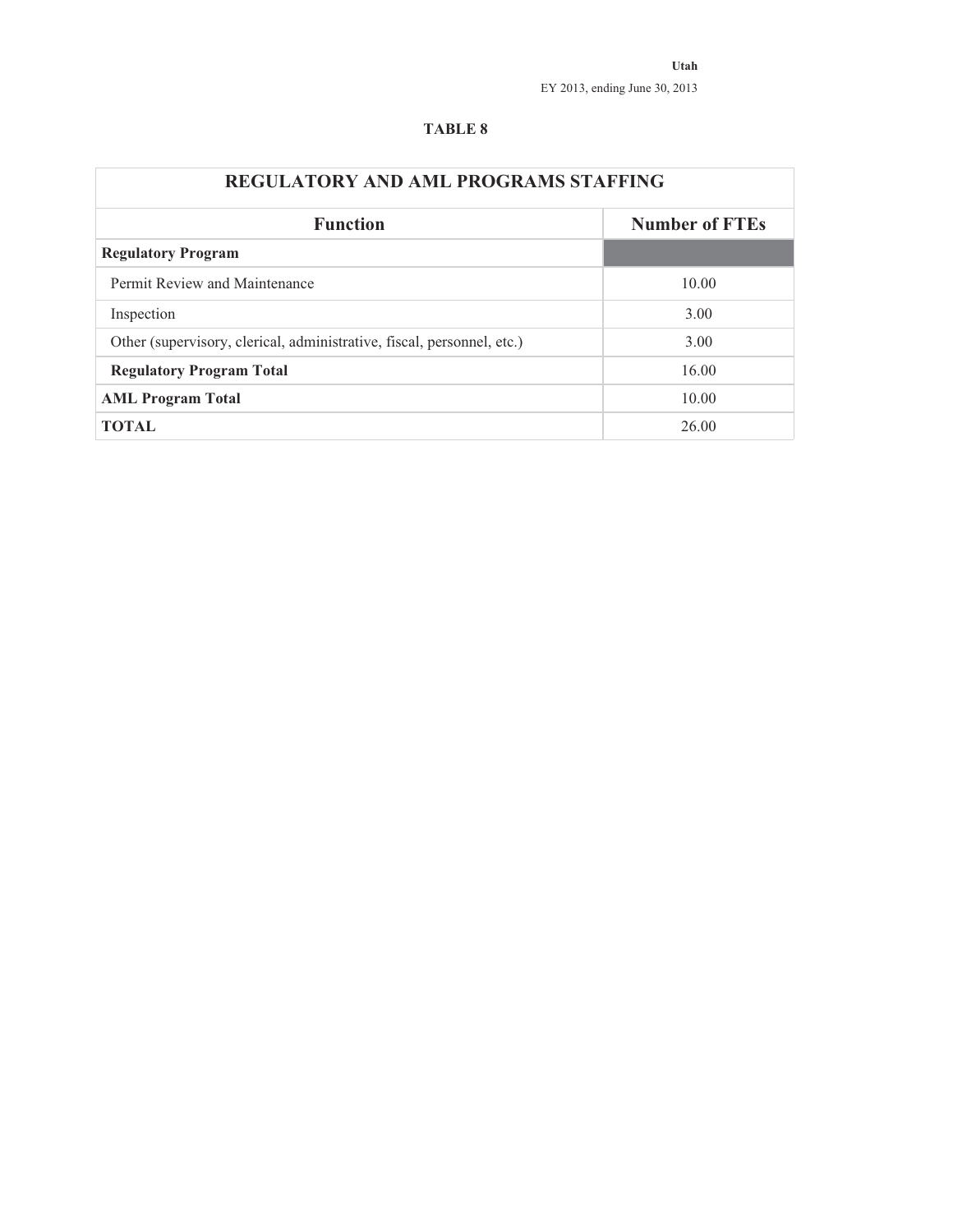|                                                                            | <b>FUNDS GRANTED TO STATE OR TRIBE BY OSM</b><br>(Actual Dollars Rounded to the Nearest Dollar) |                           |                                                                                 |
|----------------------------------------------------------------------------|-------------------------------------------------------------------------------------------------|---------------------------|---------------------------------------------------------------------------------|
| <b>Type of Funding</b>                                                     | <b>Federal Funds Awarded</b>                                                                    | <b>Total Program Cost</b> | <b>Federal Funds Awarded</b><br>as a Percentage of Total<br><b>Progam Costs</b> |
| <b>Regulatory Funding</b>                                                  |                                                                                                 |                           |                                                                                 |
| Administration and<br><b>Enforcement Grant</b>                             | 1,940,872                                                                                       |                           |                                                                                 |
| Other Regulatory<br>Funding, if applicable                                 | $\mathbf{0}$                                                                                    |                           |                                                                                 |
| <b>Subtotal (Regulatory</b><br><b>Funding</b> )                            | 1,940,872                                                                                       | 2,168,688                 | 89                                                                              |
| <b>Small Operator</b><br><b>Assistance Program</b><br><b>Grant Funding</b> | $\mathbf{0}$                                                                                    | $\theta$                  |                                                                                 |
| <b>Abandoned Mine Land</b><br><b>Reclamation Funding</b>                   | 4,939,010                                                                                       | $\theta$                  |                                                                                 |
| <b>Watershed Cooperative</b><br><b>Agreement Program</b>                   | $\theta$                                                                                        | $\Omega$                  |                                                                                 |
| <b>TOTAL</b>                                                               | 6,879,882                                                                                       |                           |                                                                                 |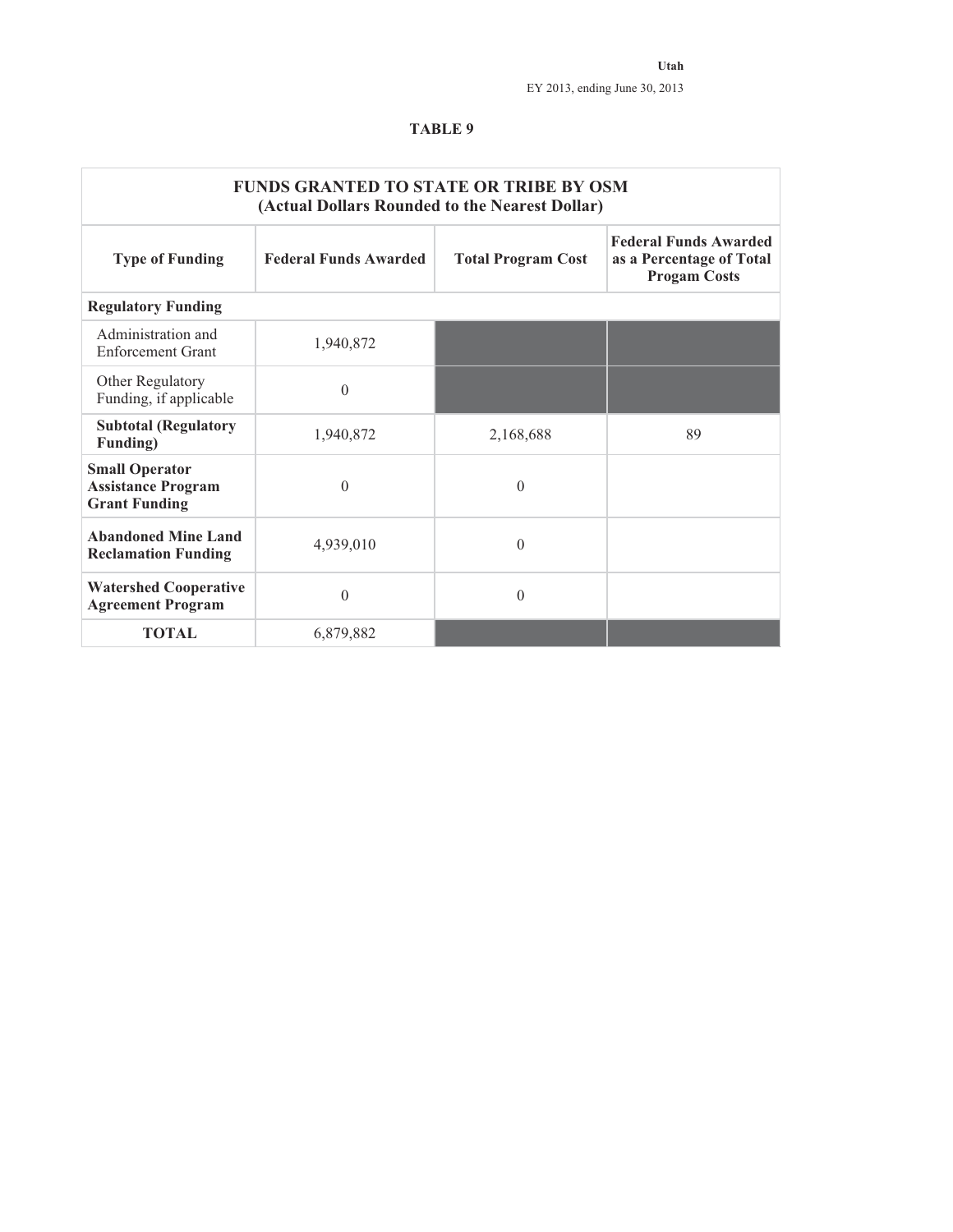**Utah**

EY 2013, ending June 30, 2013

|                                                                |                                                          |                         |                                                                                                                                                                                                                                   |                                                     |                                  | <b>TABLE 10</b> |         |               |                                                                                 |                               |                                               |         |
|----------------------------------------------------------------|----------------------------------------------------------|-------------------------|-----------------------------------------------------------------------------------------------------------------------------------------------------------------------------------------------------------------------------------|-----------------------------------------------------|----------------------------------|-----------------|---------|---------------|---------------------------------------------------------------------------------|-------------------------------|-----------------------------------------------|---------|
|                                                                |                                                          |                         | <b>INSPECTABLE UNITS FOR WHICH STATE MET REQUIRED INSPECTION FREQUENCY ON AN</b>                                                                                                                                                  | <b>INSPECTABLE UNIT-BY-INSPECTABLE UNIT BASIS 1</b> | <b>STATE INSPECTION ACTIVITY</b> |                 |         |               |                                                                                 |                               |                                               |         |
| Inspectable<br>Units (IUs)                                     | <b>Total number of</b><br>inspectable units <sup>2</sup> |                         | Number of<br><b>IUs Met Complete</b><br>Number of inspections<br><b>IUs Met Partial Inspection</b><br>inspections<br><b>Inspection Frequency</b><br><b>Frequency Requirement</b><br>required annually<br>conducted<br>Requirement |                                                     |                                  |                 |         |               | <b>IUs Met Complete and Partial Inspection</b><br><b>Frequency Requirements</b> |                               |                                               |         |
|                                                                |                                                          | Complete<br>inspections | Partial<br>inspections                                                                                                                                                                                                            | Complete<br>inspections                             | Partial<br>inspections           | Number          | Percent | <b>Number</b> | Percent                                                                         | <b>Total number</b><br>of IUs | Number that<br>met<br>inspection<br>frequency | Percent |
| <b>COAL</b><br><b>MINES</b><br><b>AND</b><br><b>FACILITIES</b> |                                                          |                         |                                                                                                                                                                                                                                   |                                                     |                                  |                 |         |               |                                                                                 |                               |                                               |         |
| Active                                                         | 20                                                       | 80                      | 160                                                                                                                                                                                                                               | 81                                                  | 161                              | 20              | 100     | 19            | 95                                                                              | 20                            | 19                                            | 95      |
| Inactive                                                       | 10                                                       | 40                      | $\mathbf{0}$                                                                                                                                                                                                                      | 40                                                  | 52                               | 10              | 100     | 10            | 100                                                                             | 10                            | 10                                            | 100     |
| Abandoned                                                      | 6                                                        | 6                       | $\mathbf{0}$                                                                                                                                                                                                                      | 12                                                  | 8                                | 6               | 100     | 6             | 100                                                                             | 6                             | 6                                             | 100     |
| TOTALS <sup>3</sup>                                            | 36                                                       | 126                     | 160                                                                                                                                                                                                                               | 133                                                 | 221                              | 36              | 100     | 35            | 97                                                                              | 36                            | 35                                            | 97      |
|                                                                |                                                          |                         |                                                                                                                                                                                                                                   |                                                     |                                  |                 |         |               |                                                                                 |                               |                                               |         |
|                                                                | Coal Exploration Activities <sup>4</sup>                 |                         |                                                                                                                                                                                                                                   |                                                     | <b>Complete Inspections</b>      |                 |         |               |                                                                                 | <b>Partial Inspections</b>    |                                               |         |
|                                                                | Exploration sites with permits                           |                         |                                                                                                                                                                                                                                   |                                                     | $\mathbf{0}$                     |                 |         |               |                                                                                 | $\mathbf{0}$                  |                                               |         |

<sup>1</sup> Caculated on a site-specific basis.

<sup>2</sup> Total number includes both permanent program permits and initial program sites.

<sup>3</sup> OSM is assuming that all states have gone through the process described in 30 CFR 840.11(h) and 842.11(f) to reduce inspection frequency on abandoned/forfeited sites Includes all valid notices and permits. No inspection frequency data are provided since SMCRA does not establish a minimum numerical inspection frequency for coal exploration activities.

Exploration sites with notices  $0$ 

 $\overrightarrow{NA}$  - Not Available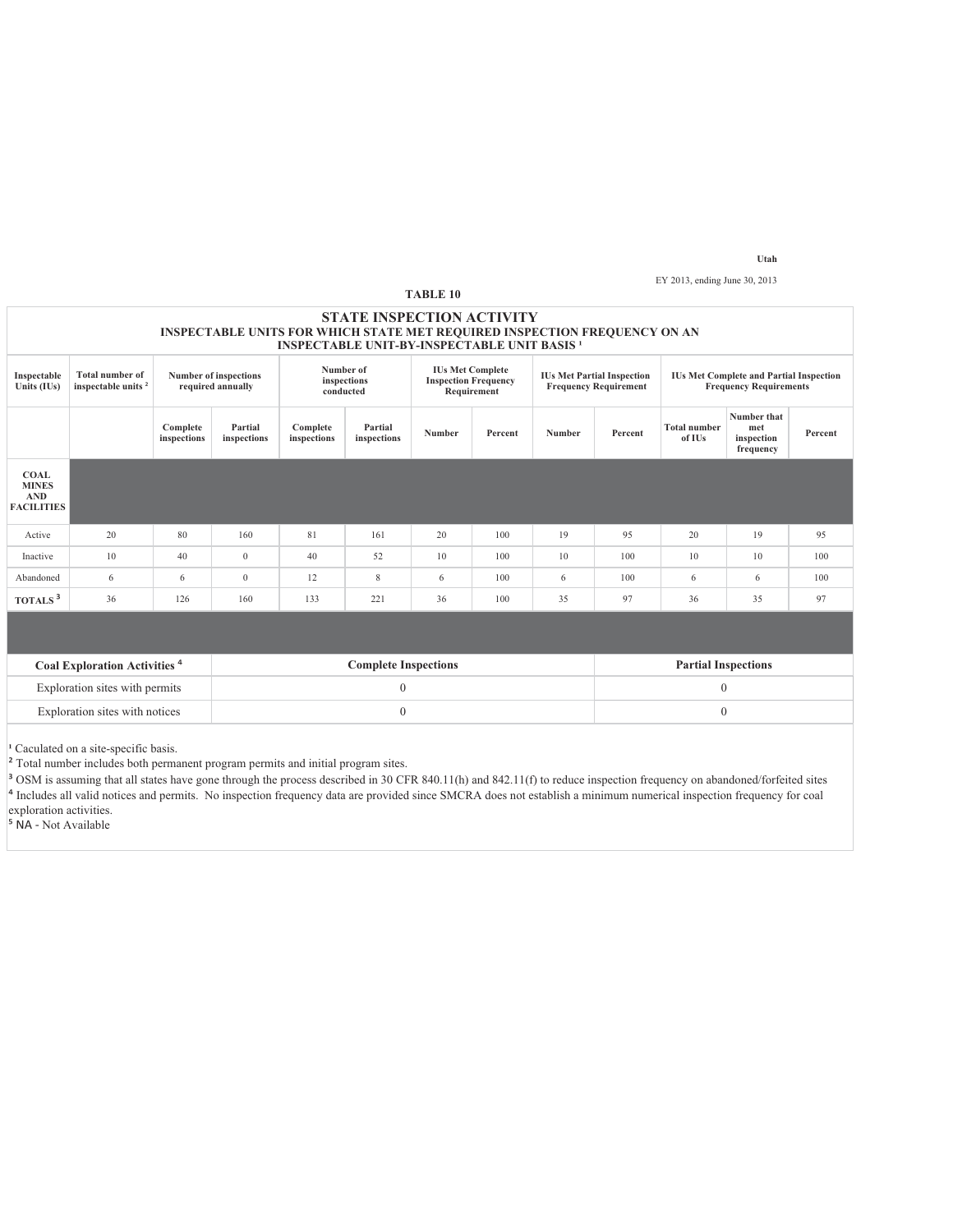| STATE OR TRIBAL ENFORCEMENT ACTIVITY                                    |                                |                                   |
|-------------------------------------------------------------------------|--------------------------------|-----------------------------------|
| <b>Type of Enforcement Action</b>                                       | Number of Actions <sup>1</sup> | Number of Violations <sup>1</sup> |
| Notice of Violation                                                     | 9                              | 9                                 |
| Failure-to-Abate Cessation Order                                        | $\theta$                       |                                   |
| Imminent Harm Cessation Order                                           | $\theta$                       |                                   |
| <sup>1</sup> Does not include actions and violations that were vacated. |                                |                                   |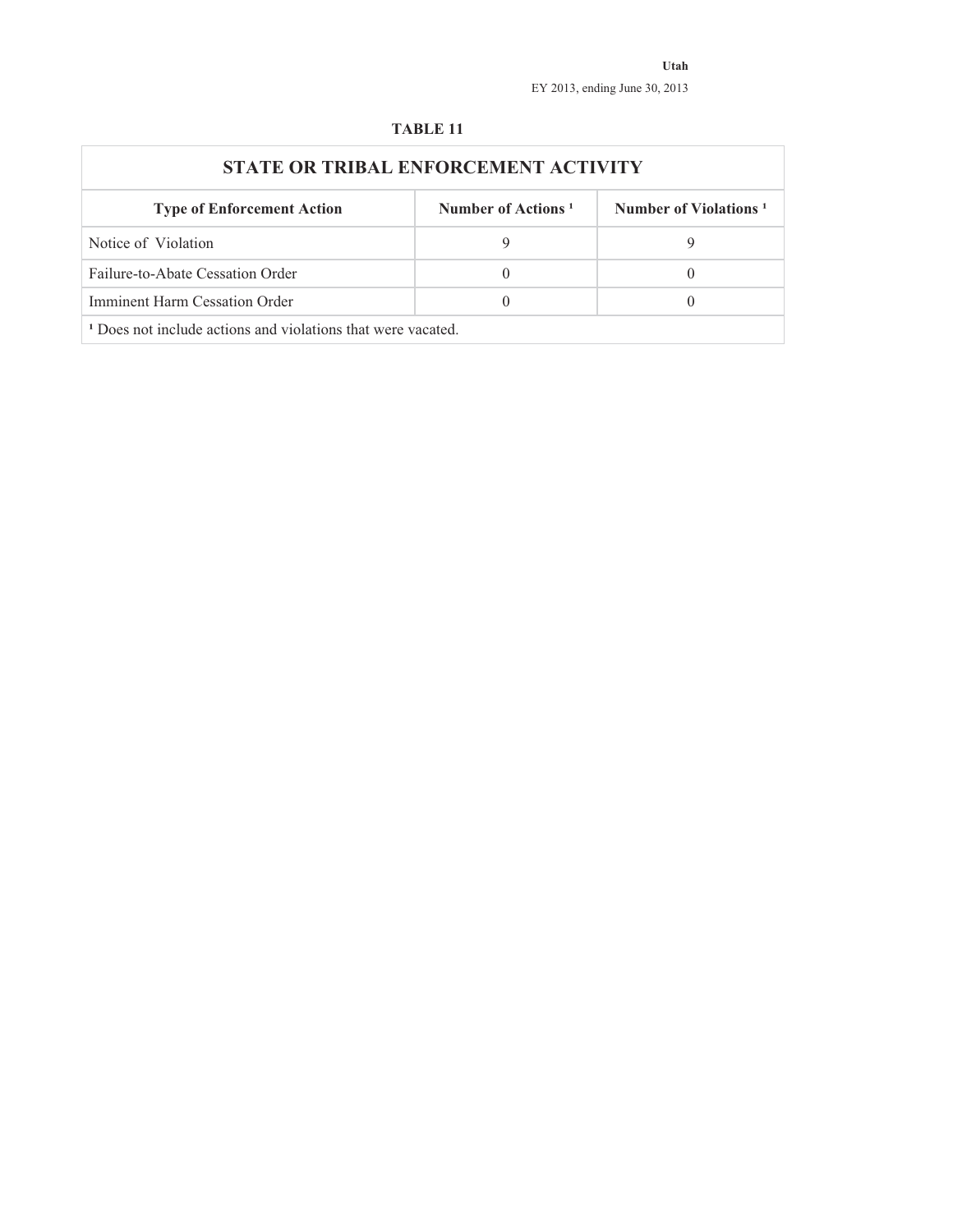|                                               | <b>LANDS UNSUITABLE ACTIVITY</b> |          |
|-----------------------------------------------|----------------------------------|----------|
| <b>Activity</b>                               | <b>Number</b>                    | Acres    |
| <b>Petitions Received</b>                     | 0                                |          |
| Petitions Rejected                            | 0                                |          |
| Petitions Accepted                            | 0                                |          |
| Decisions Denying Petition                    | 0                                |          |
| Decisions Declaring Lands Unsuitable          | 0                                | $\theta$ |
| Decisions Terminating Unsuitable Designations |                                  |          |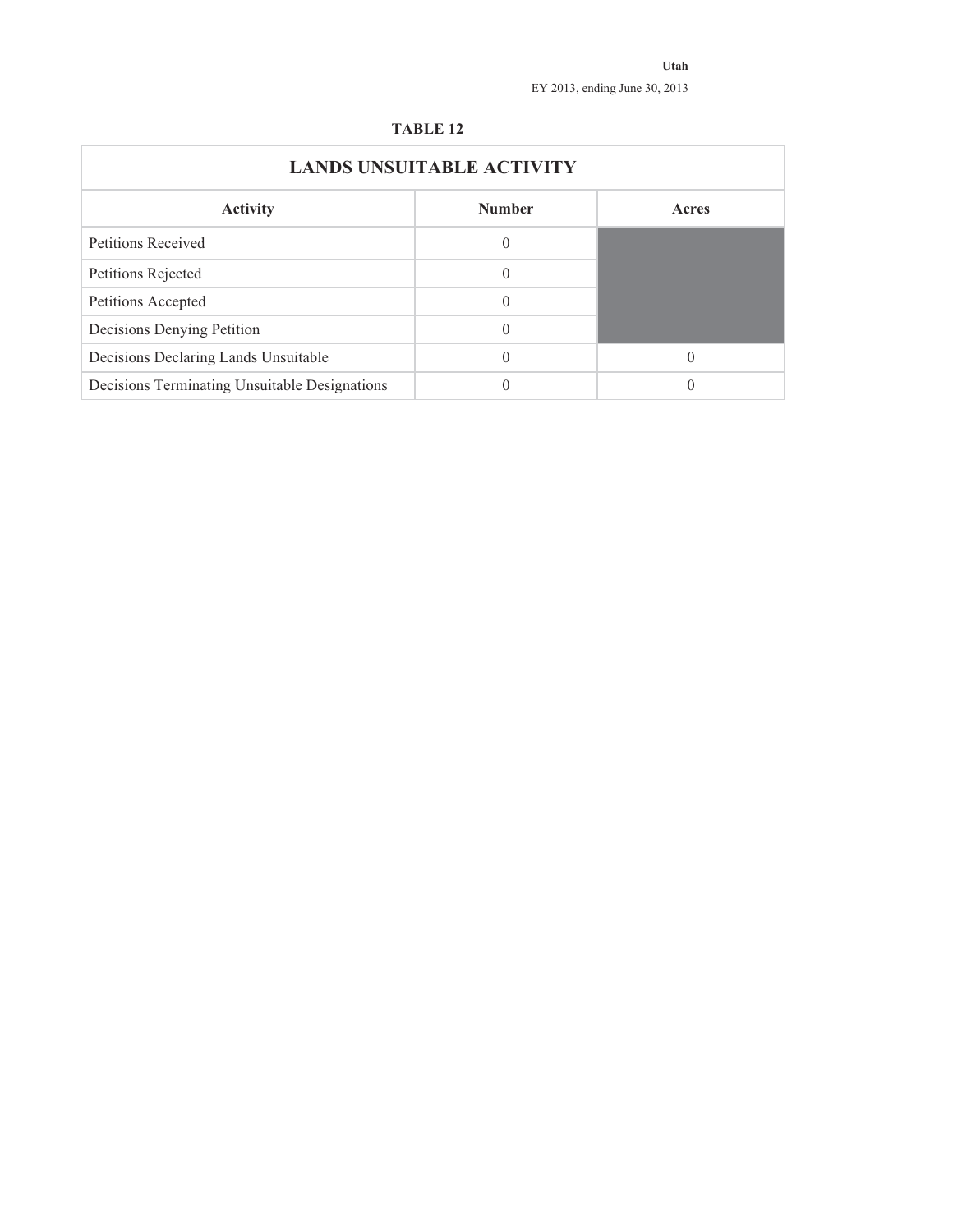|--|--|

|                                 |                                              | <b>OSM OVERSIGHT ACTIVITY</b>                                                                                                                |        |                                                                                                                                                                                                                                                                                                                                                                   |                                       |
|---------------------------------|----------------------------------------------|----------------------------------------------------------------------------------------------------------------------------------------------|--------|-------------------------------------------------------------------------------------------------------------------------------------------------------------------------------------------------------------------------------------------------------------------------------------------------------------------------------------------------------------------|---------------------------------------|
|                                 |                                              | <b>Oversight Inspections and Site Visits</b>                                                                                                 |        |                                                                                                                                                                                                                                                                                                                                                                   |                                       |
|                                 |                                              | Complete                                                                                                                                     |        | Partial                                                                                                                                                                                                                                                                                                                                                           |                                       |
|                                 | Joint                                        | Non-Joint                                                                                                                                    | Joint  | Non-Joint                                                                                                                                                                                                                                                                                                                                                         | Total                                 |
| Oversight<br>Inspections        | $\mathfrak{Z}$                               | $\boldsymbol{0}$                                                                                                                             | $\tau$ | $\boldsymbol{0}$                                                                                                                                                                                                                                                                                                                                                  | 10                                    |
|                                 |                                              | <b>Technical Assistance</b>                                                                                                                  |        | Other                                                                                                                                                                                                                                                                                                                                                             | Total                                 |
| <b>Site Visits</b>              |                                              | $\mathbf{0}$                                                                                                                                 |        | 1                                                                                                                                                                                                                                                                                                                                                                 | 1                                     |
|                                 |                                              |                                                                                                                                              |        |                                                                                                                                                                                                                                                                                                                                                                   |                                       |
|                                 |                                              |                                                                                                                                              |        | Violations Observed by OSM and Citizen Requests for Inspection <sup>1</sup>                                                                                                                                                                                                                                                                                       |                                       |
|                                 |                                              | <b>Type of Action</b>                                                                                                                        |        |                                                                                                                                                                                                                                                                                                                                                                   | <b>Total number</b><br>of each action |
|                                 |                                              | How many violations were observed by OSM on oversight inspections?                                                                           |        |                                                                                                                                                                                                                                                                                                                                                                   | $\theta$                              |
|                                 |                                              | Of the violations observed, how many did OSM defer to State action during inspections?                                                       |        |                                                                                                                                                                                                                                                                                                                                                                   | $\theta$                              |
| Notices? <sup>2</sup>           |                                              | Of the violations observed, how many did OSM refer to the State through Ten-Day                                                              |        |                                                                                                                                                                                                                                                                                                                                                                   | 1                                     |
|                                 |                                              | How many Ten-Day Notices did OSM Issue for observed violations? <sup>3</sup>                                                                 |        |                                                                                                                                                                                                                                                                                                                                                                   | 1                                     |
|                                 |                                              | How many Ten-Day Notices did OSM issue to refer citizen requests for inspection?                                                             |        |                                                                                                                                                                                                                                                                                                                                                                   | $\theta$                              |
|                                 | How many Notices of Violation did OSM issue? |                                                                                                                                              |        |                                                                                                                                                                                                                                                                                                                                                                   | $\theta$                              |
|                                 |                                              | How many Failure-to-Abate Cessation Orders did OSM issue?                                                                                    |        |                                                                                                                                                                                                                                                                                                                                                                   | $\theta$                              |
|                                 |                                              | How many Imminent Harm Cessation Orders did OSM issue?                                                                                       |        |                                                                                                                                                                                                                                                                                                                                                                   | $\theta$                              |
|                                 |                                              |                                                                                                                                              |        | OSM Action for Delinquent Reporting or Non-Payment of Federal AML Reclamation Fees                                                                                                                                                                                                                                                                                |                                       |
| reclamation fees did OSM issue? |                                              | How many Ten-Day Notices for delinquent reporting or non-payment of Federal AML                                                              |        |                                                                                                                                                                                                                                                                                                                                                                   | $\boldsymbol{0}$                      |
| reclamation fees did OSM issue? |                                              | How many Notices of Violation for delinquent reporting or non-payment of Federal AML                                                         |        |                                                                                                                                                                                                                                                                                                                                                                   | 0                                     |
|                                 |                                              | How many Federal Failure-to-Abate Cessation Orders for delinquent reporting or<br>non-payment of Federal AML reclamation fees did OSM issue? |        |                                                                                                                                                                                                                                                                                                                                                                   | $\boldsymbol{0}$                      |
| inspection.                     | reported in the last section of the table.   |                                                                                                                                              |        | <sup>1</sup> This section does not include actions for delinquent reporting or non-payment of Federal AML fees that are<br><sup>2</sup> Number of violations contained in Ten-Day Notices not including those issued to refer citizen requests for<br><sup>3</sup> Number of Ten-Day Notices issued not including those to refer citizen requests for inspection. |                                       |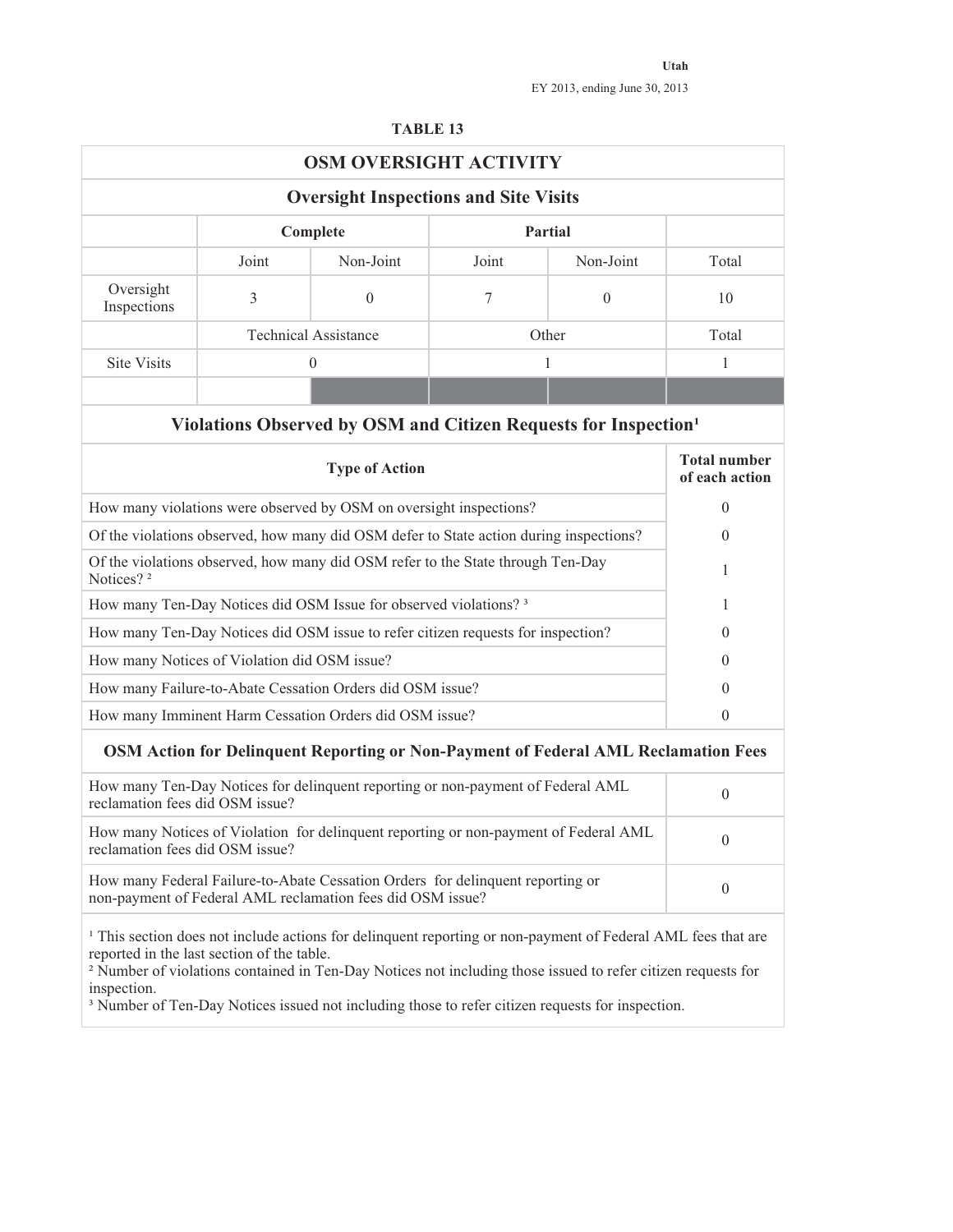|                      |                              |                                                                                                                                                                               | <b>STATUS OF ACTION PLANS</b> |                                            |                                        |                              |
|----------------------|------------------------------|-------------------------------------------------------------------------------------------------------------------------------------------------------------------------------|-------------------------------|--------------------------------------------|----------------------------------------|------------------------------|
| Action<br>Plan<br>ID | Problem<br>Type <sup>1</sup> | <b>Problem Title</b>                                                                                                                                                          | <b>Problem Description</b>    | Date<br>Action<br>Plan<br><b>Initiated</b> | <b>Scheduled</b><br>Completion<br>Date | Actual<br>Completion<br>Date |
| None                 |                              |                                                                                                                                                                               |                               |                                            |                                        |                              |
|                      |                              | <sup>1</sup> Problem Type: "PA" indicates a required Program change under subchapter T or 732<br>"RP" indicates a Regulatory Program implementation or administrative problem |                               |                                            |                                        |                              |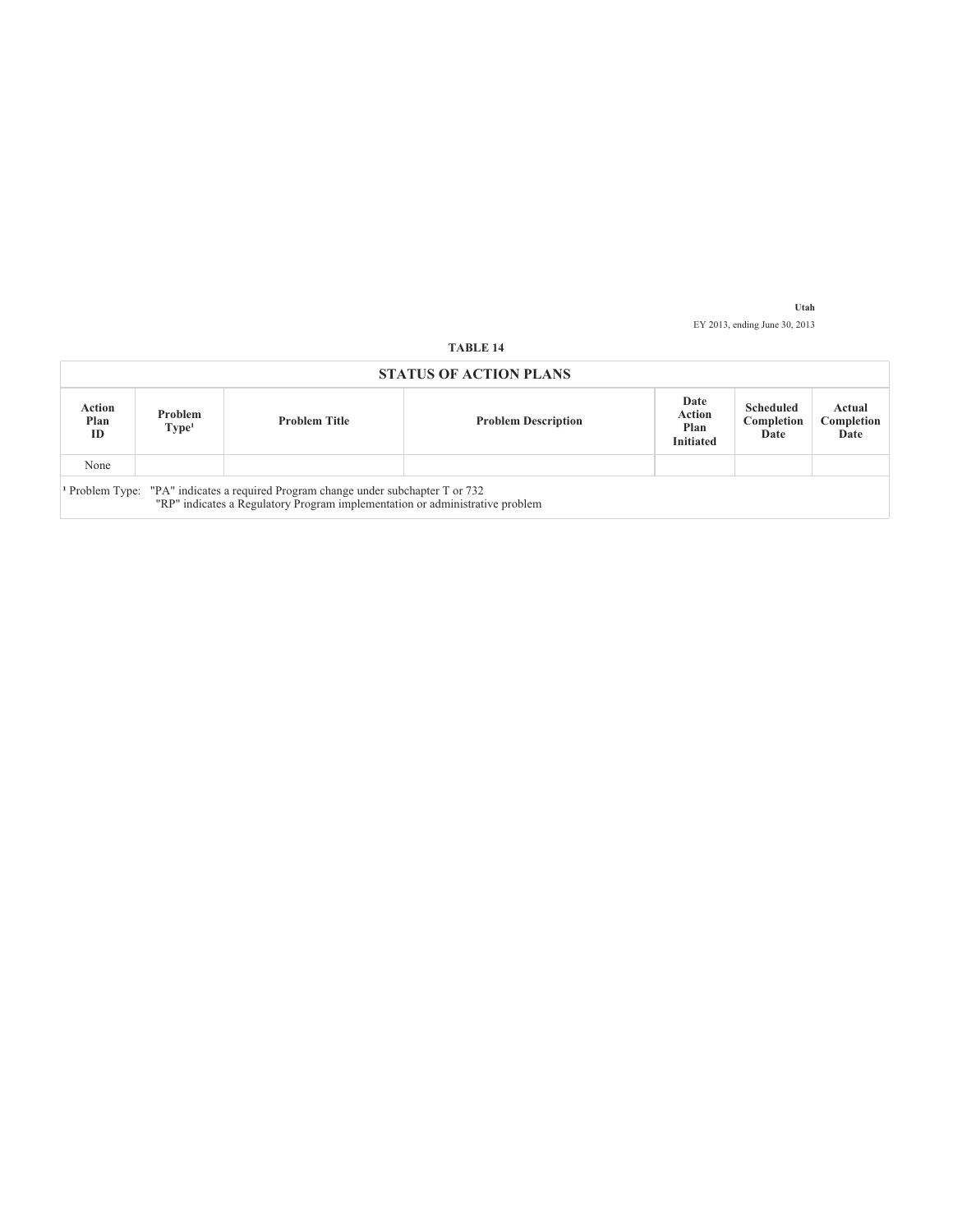#### **TABLE 15 (Optional)**

| <b>POST-MINING LAND USE ACREAGE</b><br>OF SITES FULLY RECLAIMED<br>(Phase III bond release or termination of jurisdiction under the Initial Program) |                       |
|------------------------------------------------------------------------------------------------------------------------------------------------------|-----------------------|
| Land Use <sup>1</sup>                                                                                                                                | <b>Acres Released</b> |
| Cropland                                                                                                                                             | 0.00                  |
| Pasture/Hayland                                                                                                                                      | 0.00                  |
| Grazingland                                                                                                                                          | 0.00                  |
| Forestry                                                                                                                                             | 0.00                  |
| Residential                                                                                                                                          | 0.00                  |
| Industrial/Commercial                                                                                                                                | 0.00                  |
| Recreation                                                                                                                                           | 0.00                  |
| Fish & Wildlife Habitat                                                                                                                              | 57.44                 |
| Developed Water Resources                                                                                                                            | 0.00                  |
| Undeveloped land or no current use or land management                                                                                                | 0.00                  |
| Other - Public Utilities                                                                                                                             | 0.00                  |
| Other-                                                                                                                                               | 0.00                  |
| Other-                                                                                                                                               | 0.00                  |
| Other-                                                                                                                                               | 0.00                  |
| Other-                                                                                                                                               | 0.00                  |
| Other-                                                                                                                                               | 0.00                  |
| Other-                                                                                                                                               | 0.00                  |
| Other-                                                                                                                                               | 0.00                  |
| <b>Sub-Total Other</b>                                                                                                                               | 0.00                  |
| <b>Total</b>                                                                                                                                         | 57.44                 |
| <sup>1</sup> Land uses as defined in 30 CFR 701.5 or "Other" as defined under the state or tribal program                                            |                       |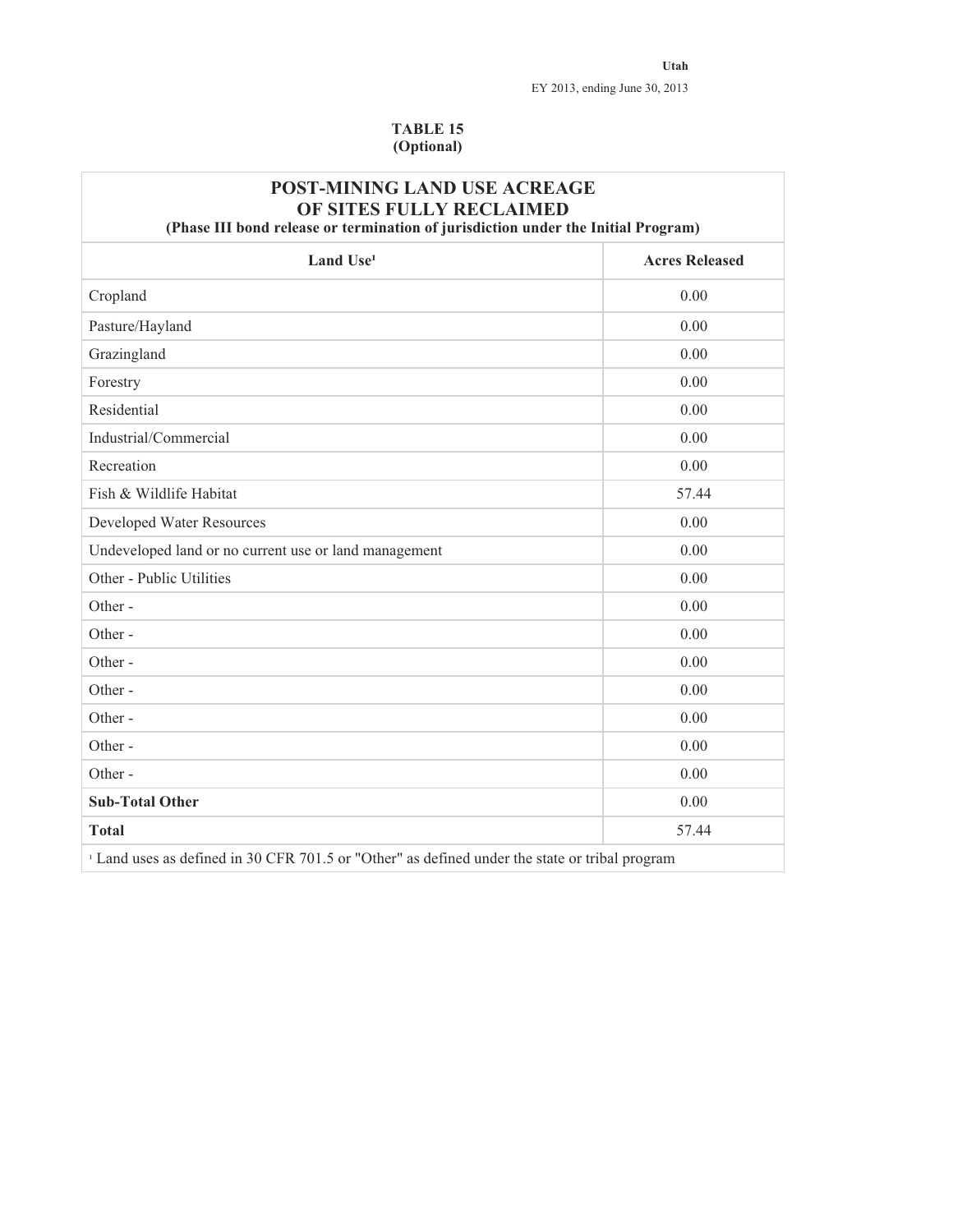$\bf{Appendix~2: EY~2013~Utah~Reclamation~Status~Table}$